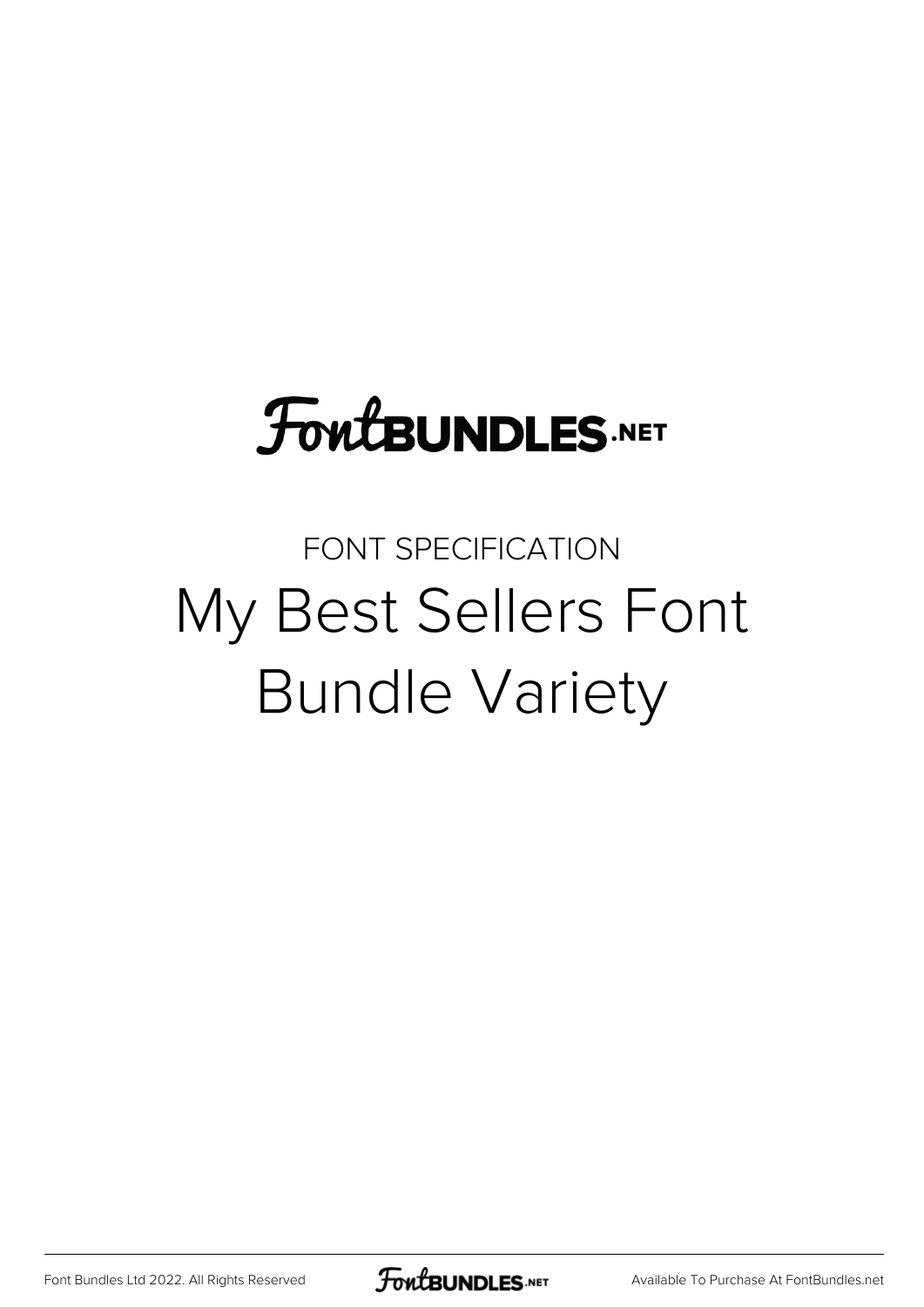## RSVP Calligraphy - Regular

**Uppercase Characters** 

ABCDEFIHIIKL  $M U U T U T R S T U U T D$  $\gamma \gamma$ 

Lowercase Characters

abcdefghijklmnopgrstuvwx

 $42$ 

**Numbers** 

 $0123456789$ 

**Punctuation and Symbols** 

 $1 " # $ % & \xrightarrow{6} { ( ) * * \n }{ (- \cdot \cdot \cdot \cdot ) * (- \cdot \cdot \cdot )} )^*$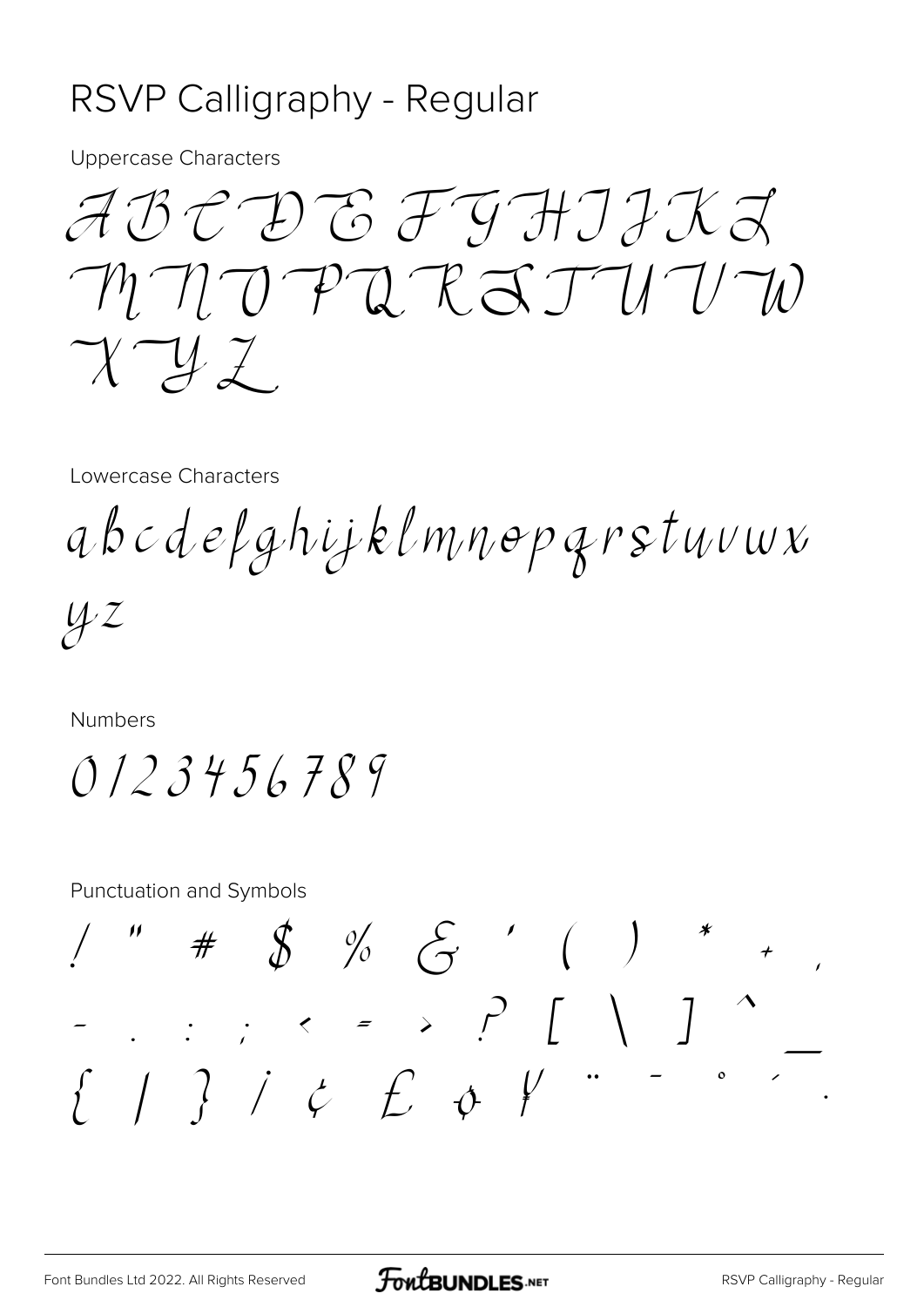All Other Glyphs

*À Á Â Ã Ä Å Æ Ç È É Ê Ë Ì Í Î Ï Ð Ñ Ò Ó Ô Õ Ö × Ø Ù Ú Û Ü Ý Þ ß à á â ã ä å æ ç è é ê ë ì*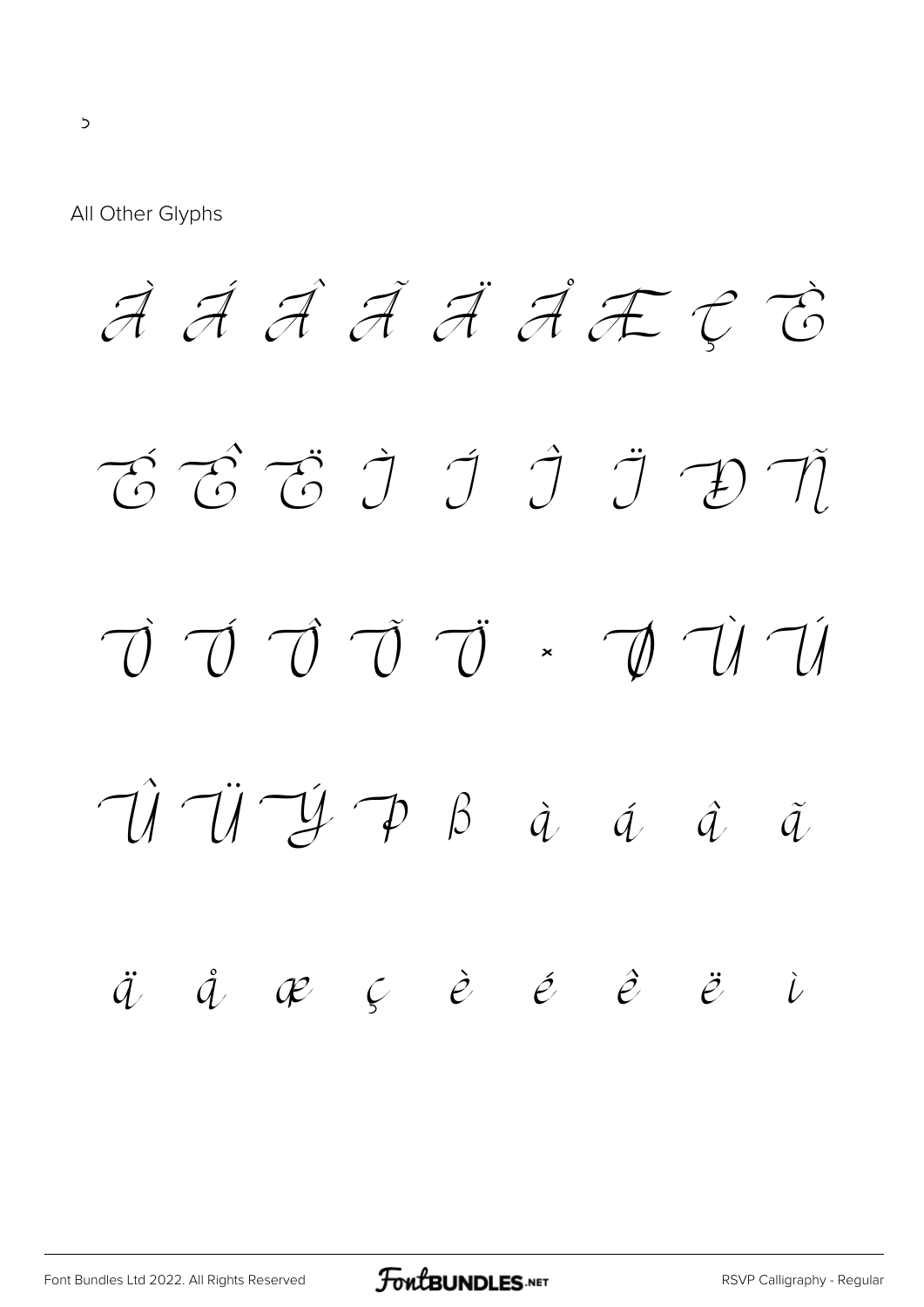*í î ï ð ñ ò ó ô õ ö ÷ ø ù ú û ü ý þ ÿ Ā ā Ă ă Ą ą Ć ć Ċ ċ Č č Ď ď Đ đ Ē ē Ė ė Ę ę Ě ě Ğ ğ Ġ ġ Ģ ģ Ħ ħ Ī ī Į į İ ı Ķ ķ Ĺ ĺ Ļ ļ*

[Font Bundles Ltd 2022. All Rights Reserved](https://fontbundles.net/) **FoutBUNDLES.NET** [RSVP Calligraphy - Regular](https://fontbundles.net/)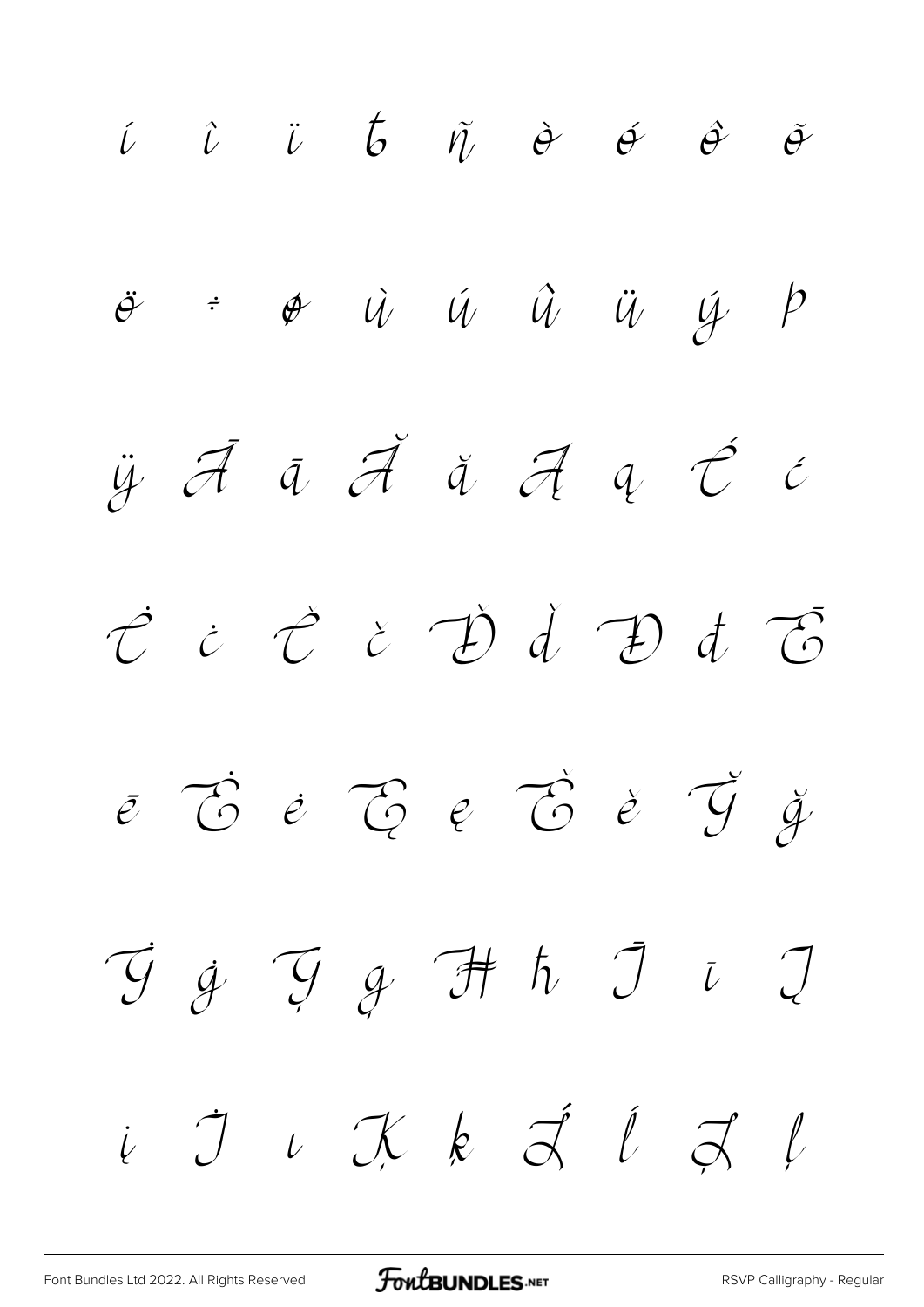$\vec{a}$  i  $\vec{a}$  i  $\vec{n}$  i  $\vec{n}$   $\vec{n}$  $\eta$   $\eta$   $\overline{\theta}$   $\overline{\theta}$   $\overline{\theta}$   $\overline{\theta}$   $\overline{\theta}$   $\overline{\theta}$   $\overline{\theta}$  $\check{\eta}$ RFRFRFFFF  $\oint \vec{d} \cdot \vec{r}$   $\vec{r}$   $\vec{r}$   $\vec{r}$  $\mathcal{T}$  t  $\vec{u}$   $\vec{u}$   $\vec{u}$   $\vec{u}$   $\vec{u}$   $\vec{u}$   $\vec{u}$   $\vec{w}$  $\hat{w}$   $\hat{y}$   $\hat{y}$   $\hat{z}$   $\hat{z}$   $\hat{z}$   $\hat{z}$  $\dot{z}$   $\vec{\sigma}$   $\epsilon$   $\mathcal{T}$   $t$  $\sqrt{2}$ 

FoutBUNDLES.NET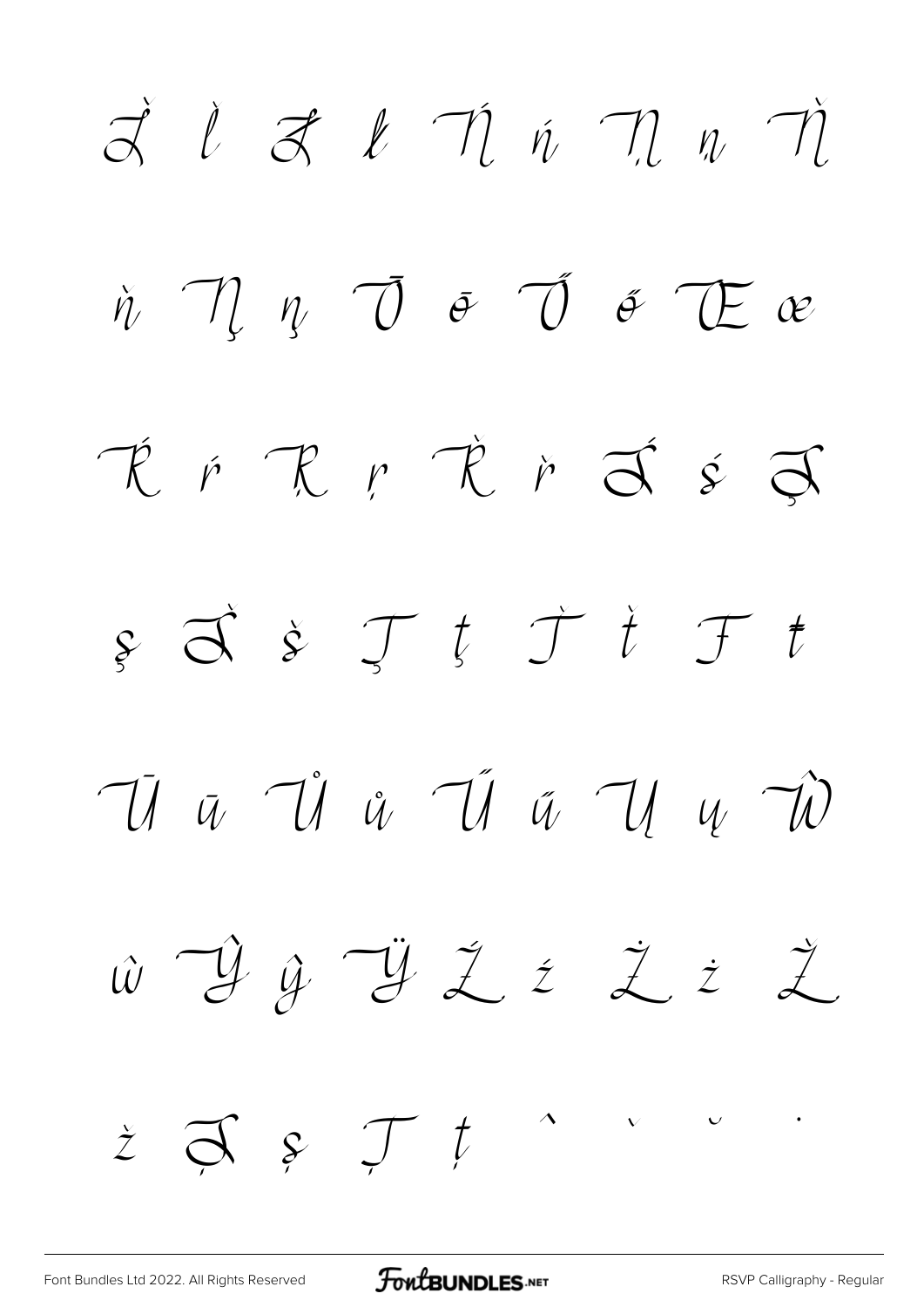$\sim$   $\sim$   $\sim$   $\sim$   $\sim$   $\sqrt{N}$   $\omega$  $\circ$ VÍ W VÌ W B J Y Y  $\frac{1}{\sqrt{1-\frac{1}{2}}}$  $1 \in \mathbb{M}$  - +  $E \propto 10$  $ab\rightarrow bc\rightarrow cd\rightarrow d\rightarrow$ d de réfrag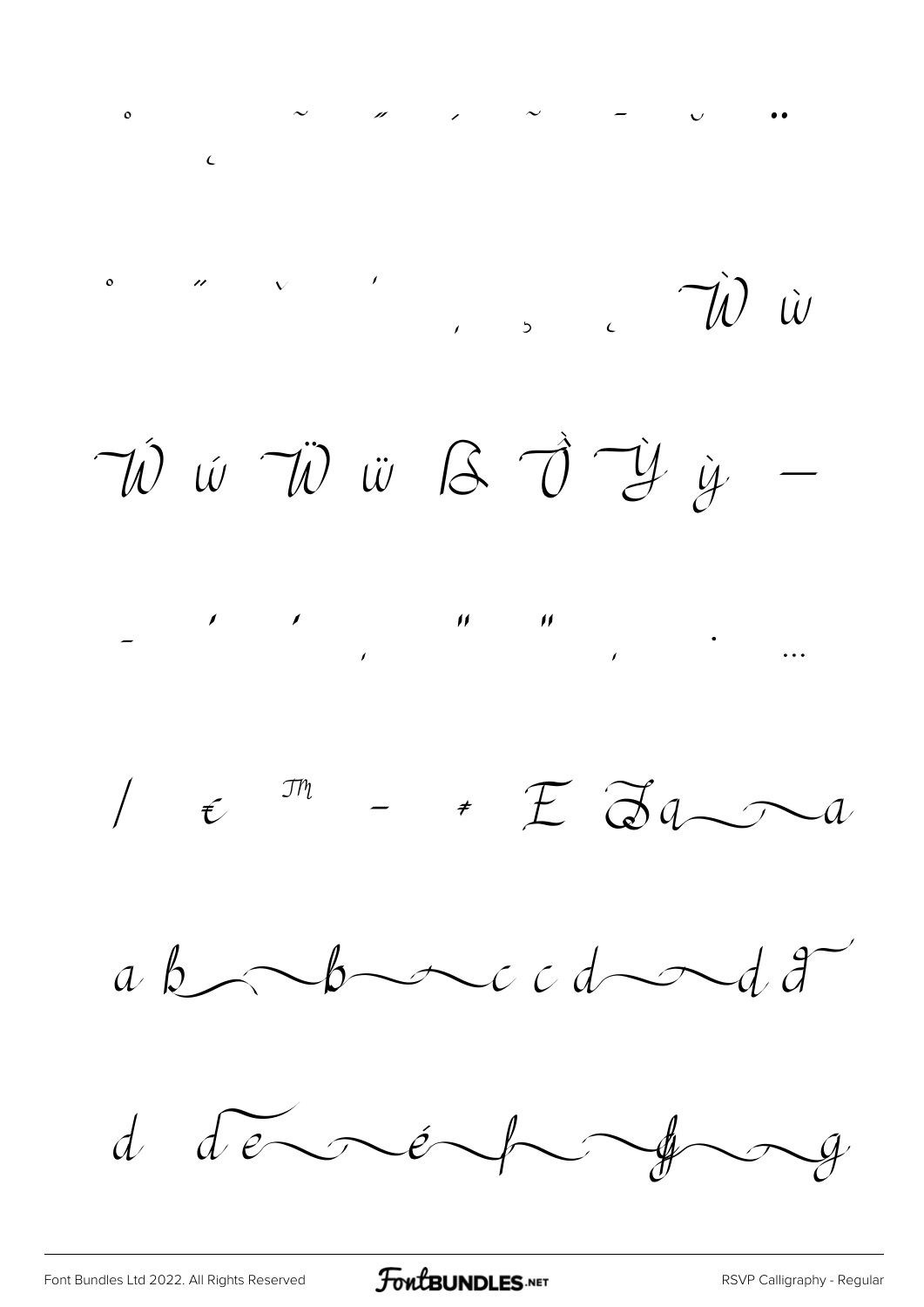

[Font Bundles Ltd 2022. All Rights Reserved](https://fontbundles.net/) **FoutBUNDLES.NET** [RSVP Calligraphy - Regular](https://fontbundles.net/)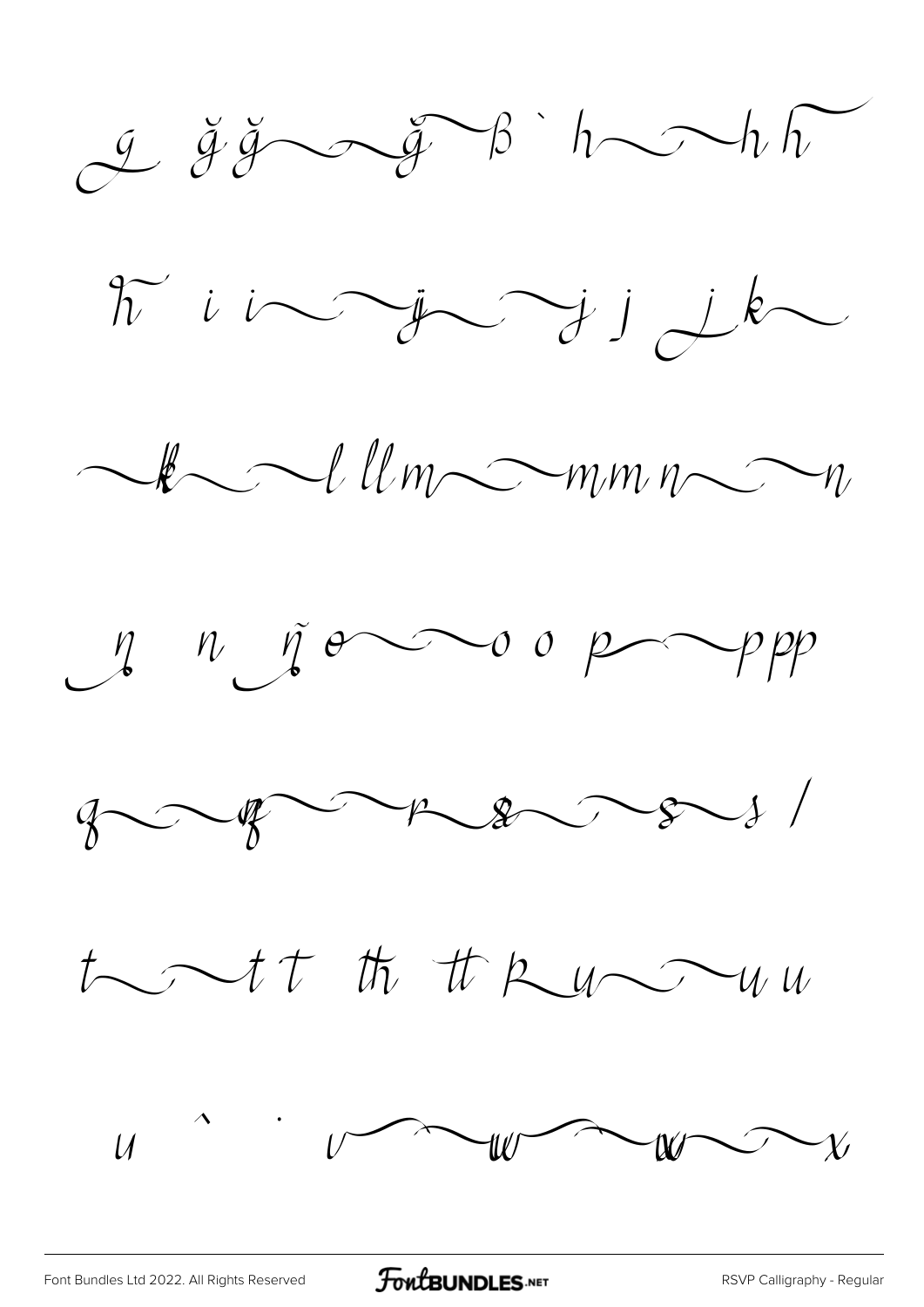$y \rightarrow y \rightarrow z$ 

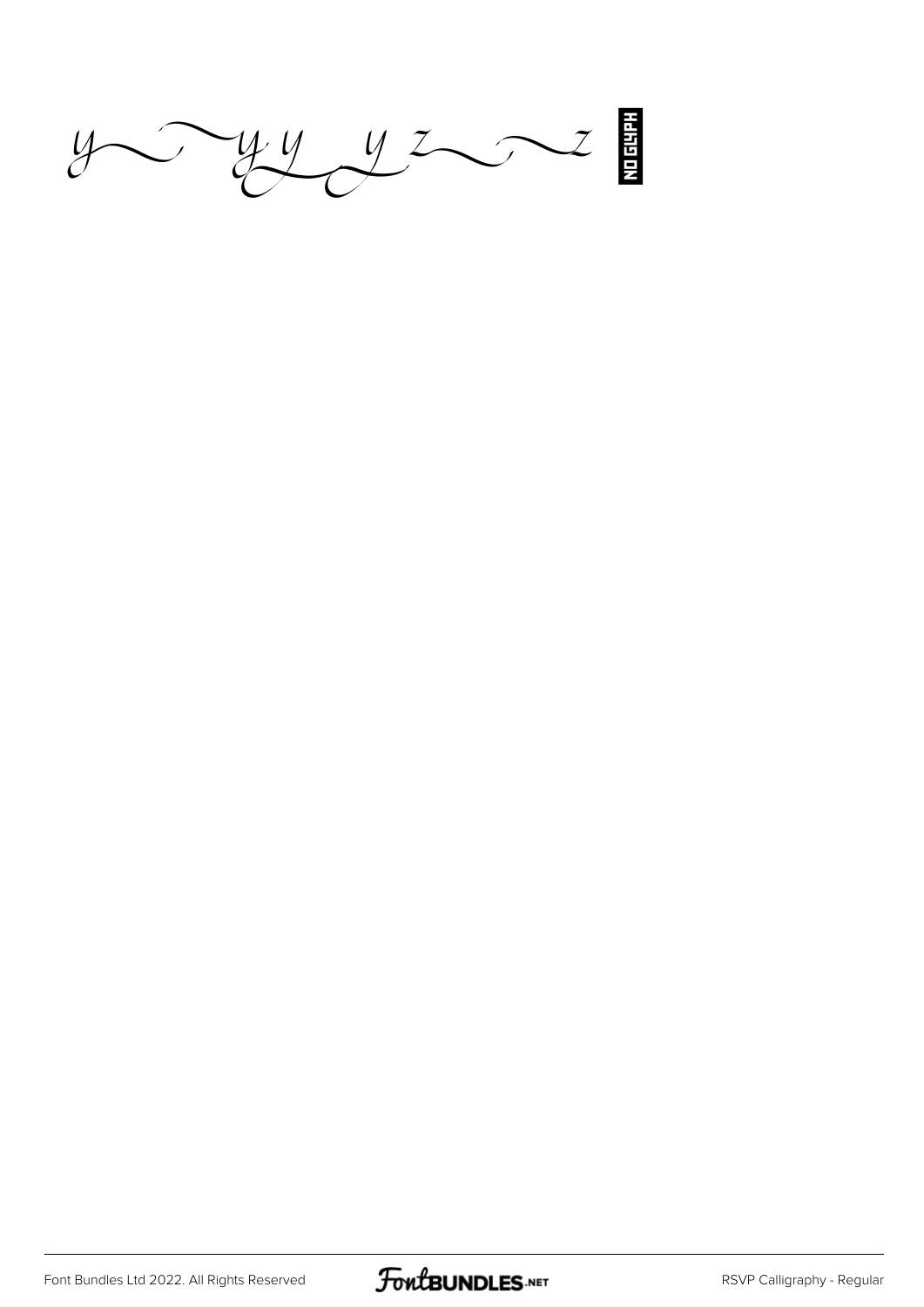## Coffee Shop Script - Regular

**Uppercase Characters** 

# *ABCDEFGHJJKLMM*  $OPORSUVWXXYZ$

Lowercase Characters

a b c d e f g h i j k l m n o p g i s t u v w  $X/Y$ 

**Numbers** 

## 0123456789

**Punctuation and Symbols** 

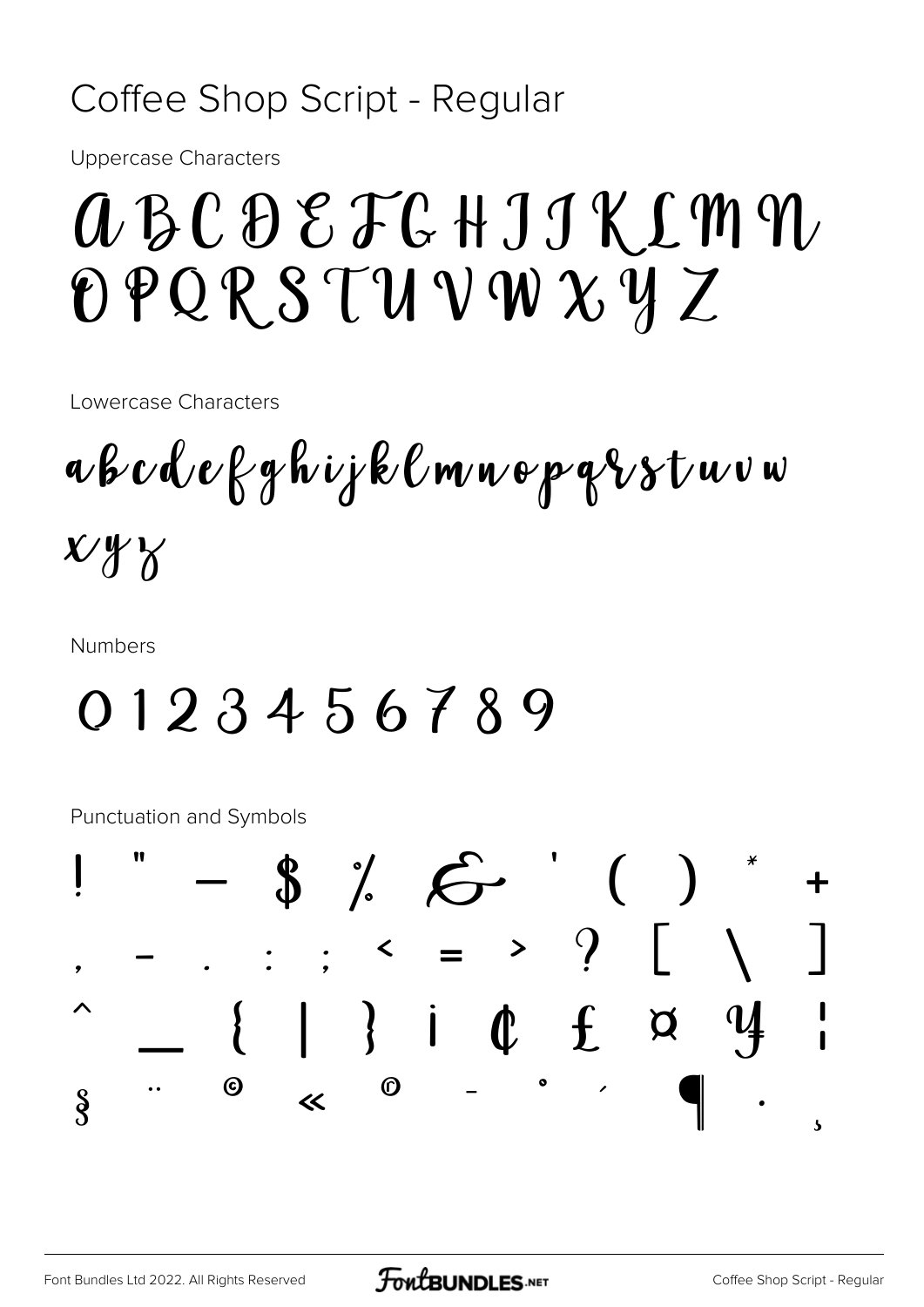All Other Glyphs

# À Á Â Ã Ä Å Æ Ç È É Ê Ë Ì Í Î Ï Ð Ñ Ò Ó Ô Õ Ö × Ø Ù Ú  $\hat{U}$   $\hat{U}$   $\hat{V}$   $\phi$   $\hat{\alpha}$   $\hat{\alpha}$   $\hat{\alpha}$   $\hat{\alpha}$  $\ddot{a}$   $\dot{a}$   $\alpha$   $\dot{v}$   $\dot{e}$   $\dot{e}$   $\ddot{v}$   $\dot{v}$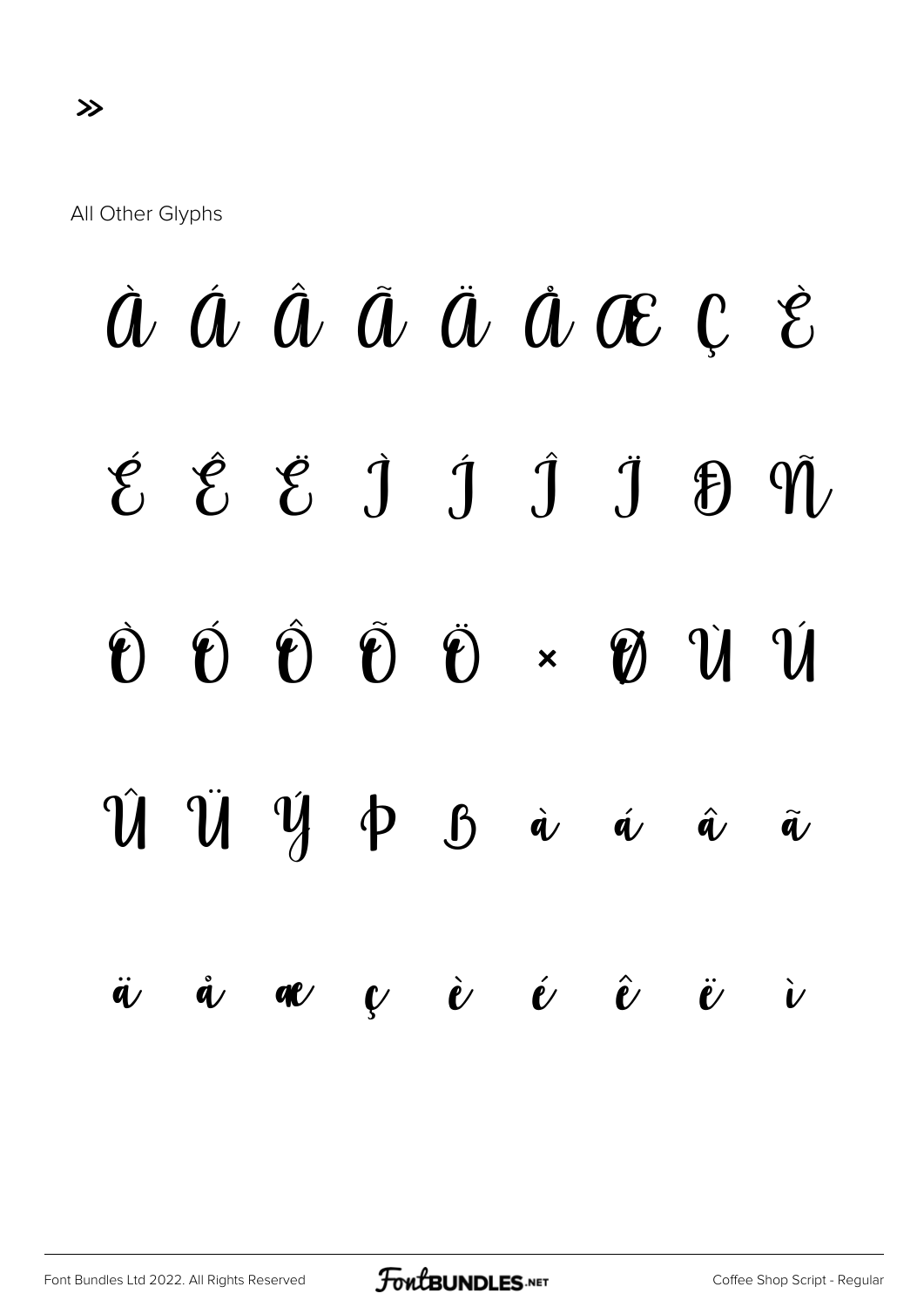í î ï ð ñ ò ó ô õ ö ÷ ø ù ú û ü ý þ ÿ Ā ā Ă ă Ą ą Ć ć Ċ ċ Č č Ď ď Đ đ Ē ē Ė ė Ę ę Ě ě Ğ ğ Ġ ġ Ģ ģ Ħ ħ Ī ī Į į İ ı Ķ ķ Ĺ ĺ Ļ ļ

[Font Bundles Ltd 2022. All Rights Reserved](https://fontbundles.net/) **FoutBUNDLES.NET** [Coffee Shop Script - Regular](https://fontbundles.net/)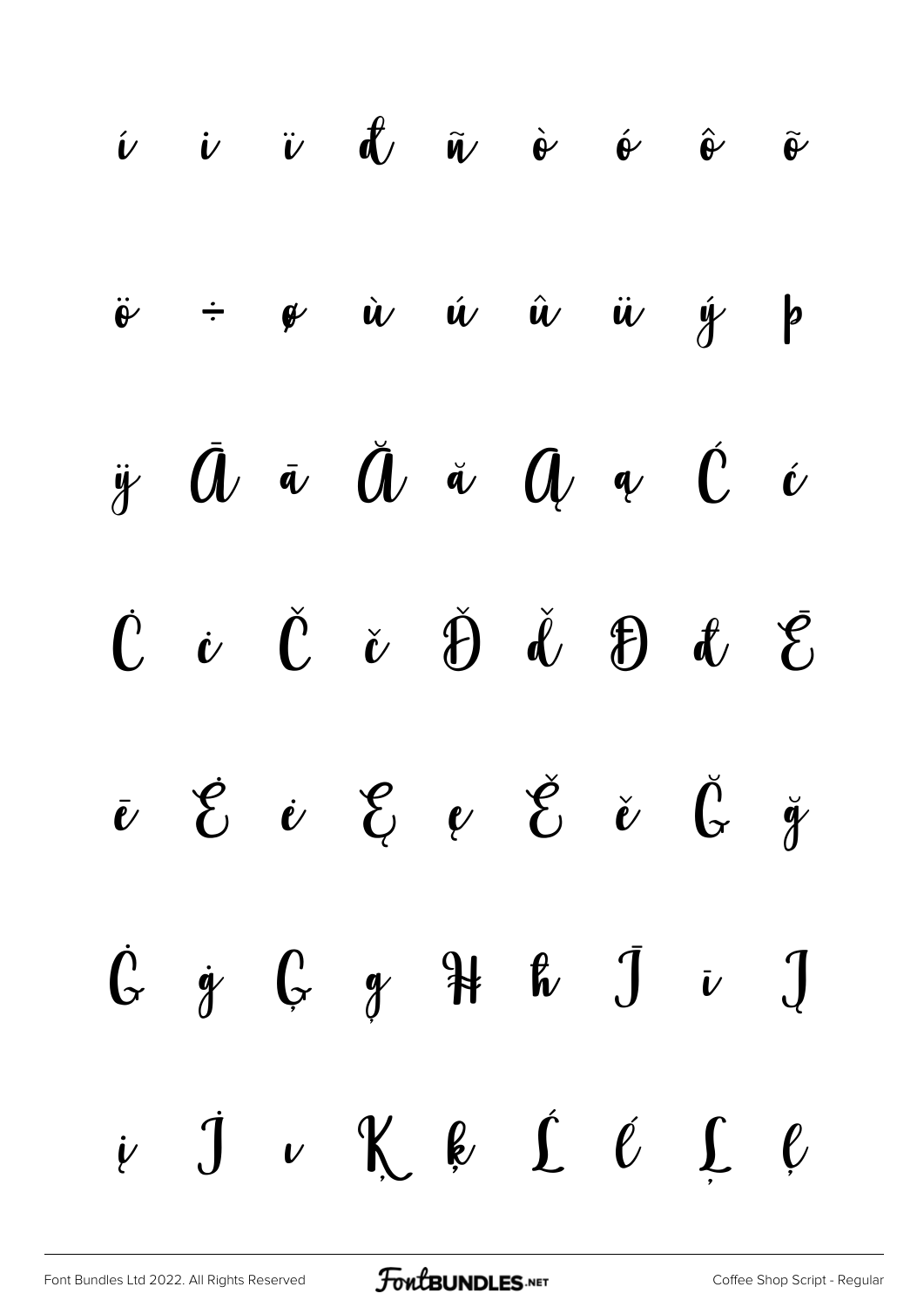|  |  | $\begin{array}{ccccccccccccc} \check{\mathcal{L}} & \check{\mathcal{C}} & \mathcal{L} & \mathcal{L} & \mathcal{C} & \hat{\mathcal{V}} & \check{\mathcal{W}} & \check{\mathcal{W}} & \mathcal{W} & \mathcal{W} & \check{\mathcal{W}} \end{array}$ |  |  |
|--|--|--------------------------------------------------------------------------------------------------------------------------------------------------------------------------------------------------------------------------------------------------|--|--|
|  |  | $\check{w}$ $\hat{w}$ $\psi$ $\check{v}$ $\check{v}$ $\check{v}$ $\hat{w}$ $\hat{w}$ $\omega$                                                                                                                                                    |  |  |
|  |  | $\begin{array}{ccccccccc}\n\hat{R} & \hat{V} & \hat{R} & \hat{V} & \hat{V} & \hat{S} & \hat{S} & \hat{S}\n\end{array}$                                                                                                                           |  |  |
|  |  | $\oint \delta \phi = \oint \delta \phi$                                                                                                                                                                                                          |  |  |
|  |  | $\bar{U}$ <i>u</i> $\hat{U}$ <i>i</i> $\hat{U}$ <i>i</i> $\hat{U}$ <i>i</i> $\hat{U}$ <i>i</i> $\hat{U}$                                                                                                                                         |  |  |
|  |  | $\hat{w}$ $\hat{y}$ $\hat{y}$ $\hat{Z}$ $\hat{y}$ $\hat{Z}$ $\hat{z}$                                                                                                                                                                            |  |  |
|  |  | $\check{\gamma} \quad \check{\mathbf{U}} \quad \check{\alpha} \quad \check{\mathbf{J}} \quad \check{\mathbf{v}} \quad \check{\mathbf{U}} \quad \check{\mathbf{v}} \quad \check{\mathbf{U}} \quad \check{\mathbf{u}}$                             |  |  |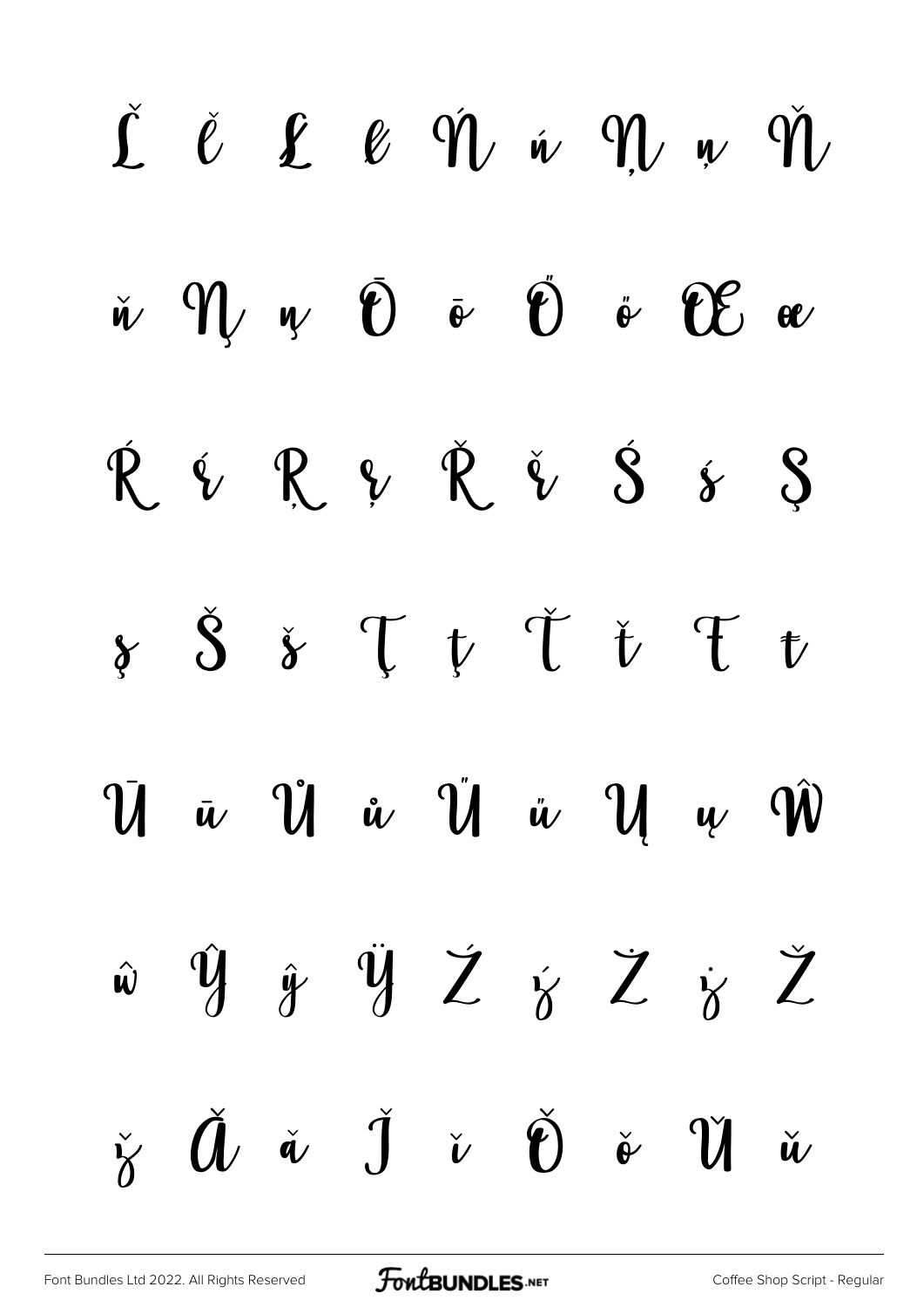#### $\bar{v}$   $\bar{u}$   $\bar{v}$   $\hat{u}$   $\tilde{v}$   $\tilde{u}$   $\tilde{v}$   $\tilde{u}$   $\tilde{s}$ T t  $\bullet$  $\hat{\phantom{1}}$  $\gamma$  $\epsilon$  $\overline{\phantom{a}}$  $\mathbf{n}$  and  $\mathbf{n}$  $\hat{\wedge}$  $\sim$  $\cup$  $\ddot{\phantom{0}}$  $\sim$   $\sim$  $\mathbf{r}$  $\bullet$ W  $\ddot{\bullet}$  $\overline{\mathbf{5}}$  $\overline{\mathbf{C}}$  $\hat{w}$   $\hat{w}$   $\hat{w}$   $\hat{w}$   $S$   $\hat{y}$   $\hat{y}$  $\hat{\bm{w}}$ —  $66$  $,$  $\ddagger$  $\bullet$  $\bullet$  $\ddagger$  $, ,$  $T^{\prime\prime}$  $\leftarrow$  > /  $\epsilon$  $\bullet$

FontBUNDLES.NET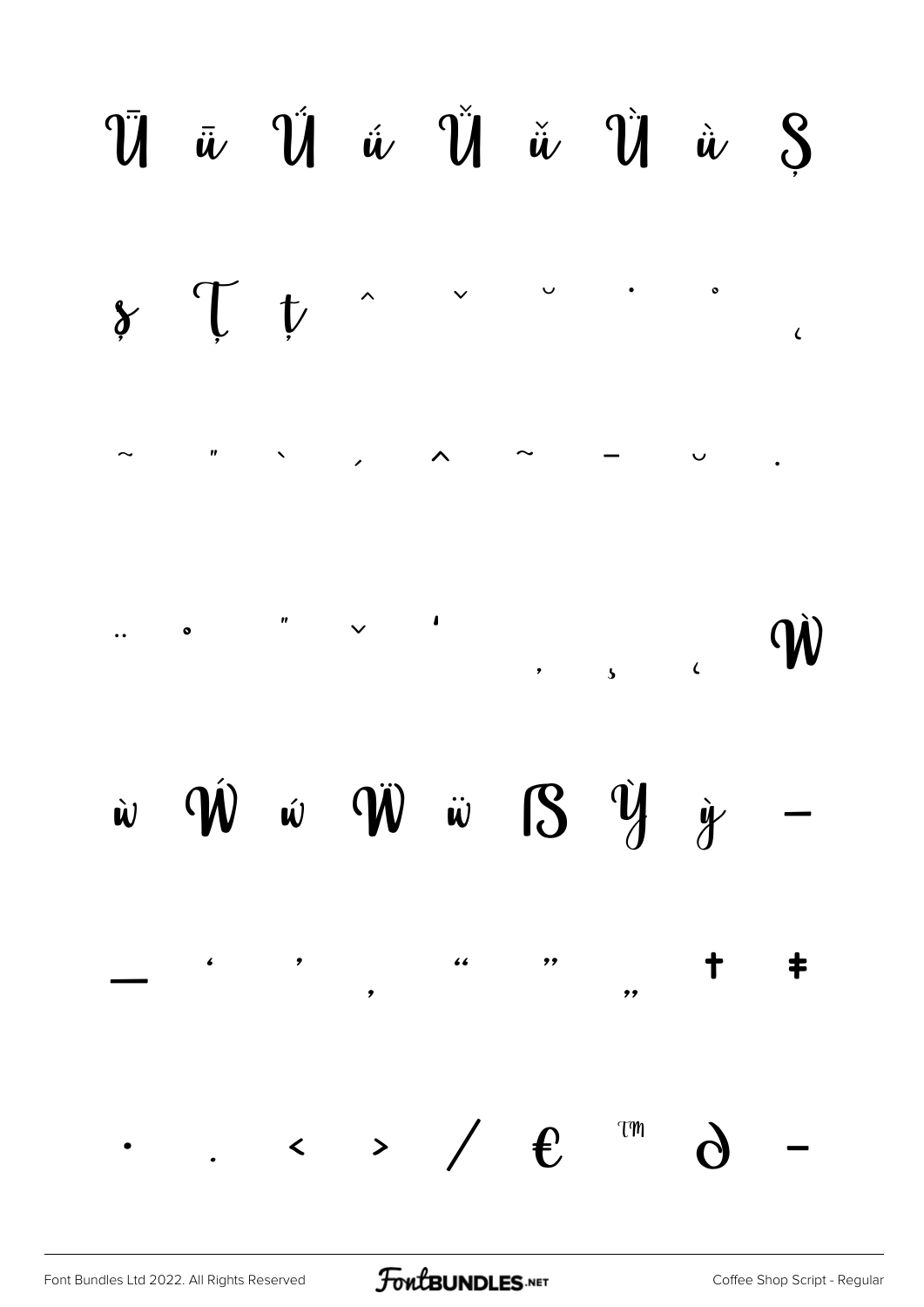$ABEFLKK0P$  $\sim 40$  for both to  $\sim 1$  $1 - \frac{1}{2} - \frac{1}{2} - \frac{1}{2} - \frac{1}{2} - \frac{1}{2} - \frac{1}{2} - \frac{1}{2} - \frac{1}{2} - \frac{1}{2} - \frac{1}{2} - \frac{1}{2} - \frac{1}{2} - \frac{1}{2} - \frac{1}{2} - \frac{1}{2} - \frac{1}{2} - \frac{1}{2} - \frac{1}{2} - \frac{1}{2} - \frac{1}{2} - \frac{1}{2} - \frac{1}{2} - \frac{1}{2} - \frac{1}{2} - \frac{1}{2} - \frac{1}{2} - \frac{1}{2} - \frac$  $y \rightarrow y \rightarrow b \rightarrow b \rightarrow b \rightarrow c \rightarrow c$ i da jø je bled de la mondern de de  $\sim 400 \times 10^{9} \text{ p}^{-1} \text{ s}^{-1} \text{ s}^{-1} \text{ s}^{-1}$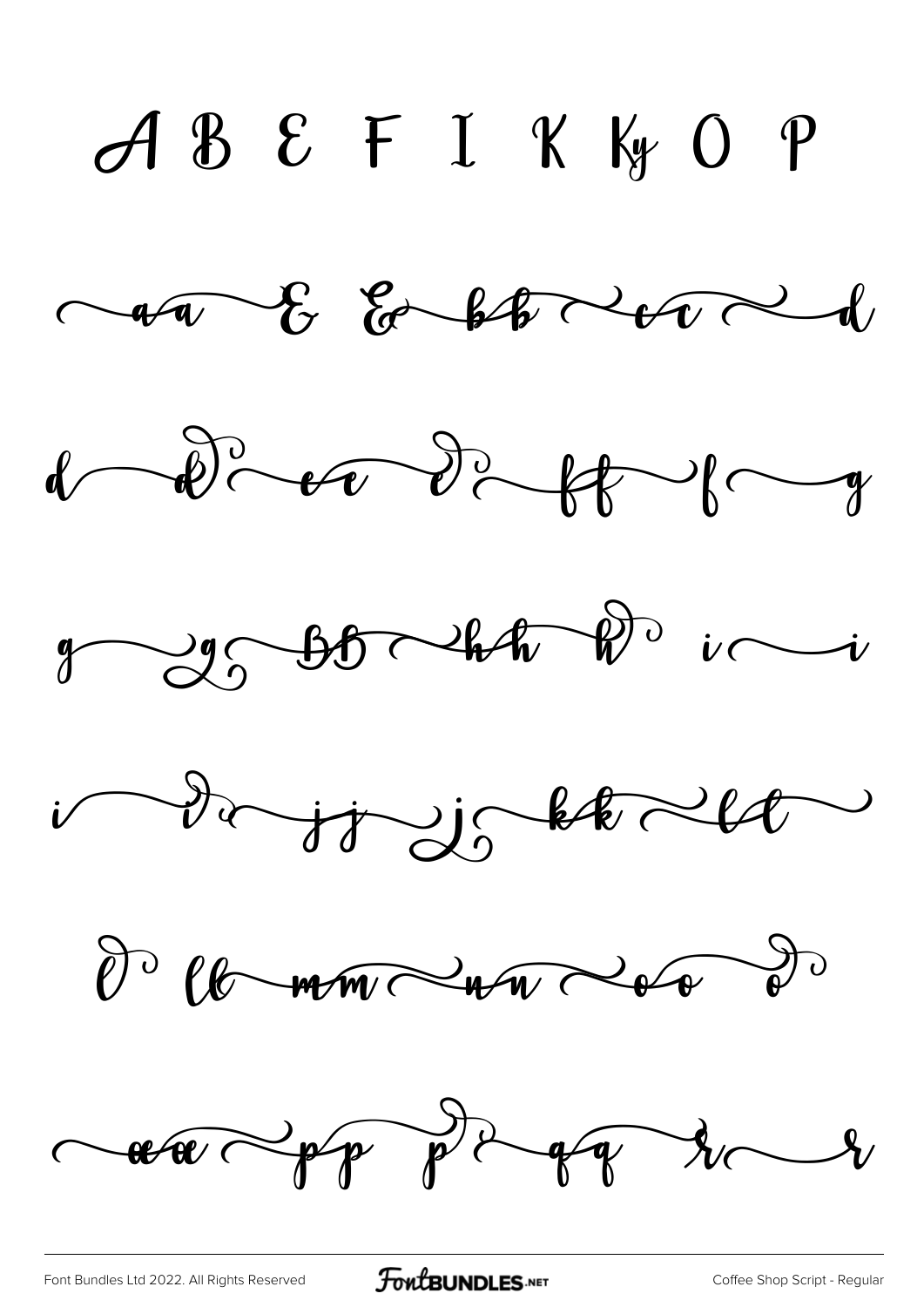

 $\triangleright$  the tr  $\uparrow\uparrow$  pp  $\sim$  using



Y T W &

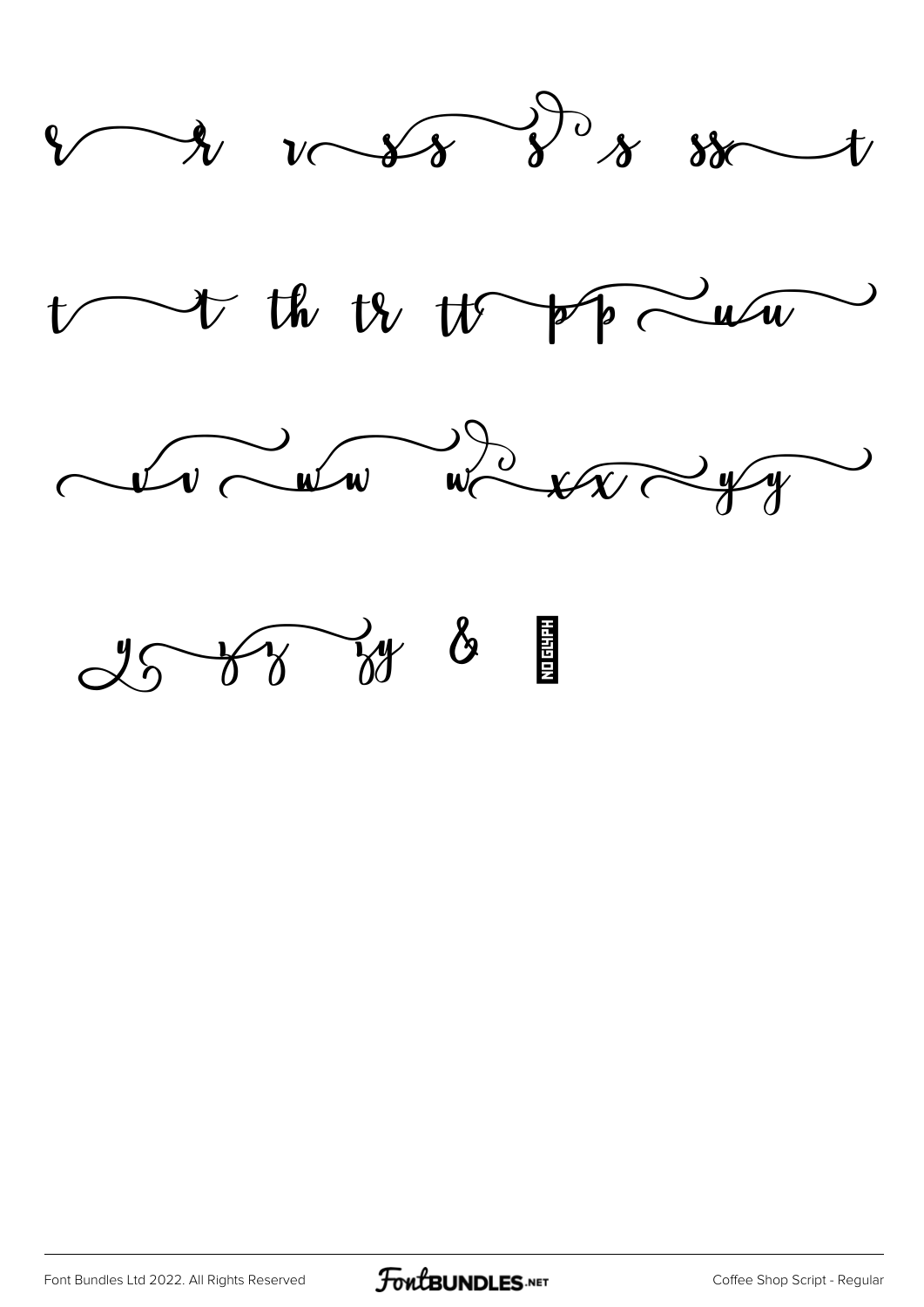### Casual Serif - Regular

**Uppercase Characters** 

# ABCDEFCHIJKLMNOPQRST VWXY7

Lowercase Characters

abcdefghijklmnopqrstuvwx y z

**Numbers** 

0123456789

Punctuation and Symbols

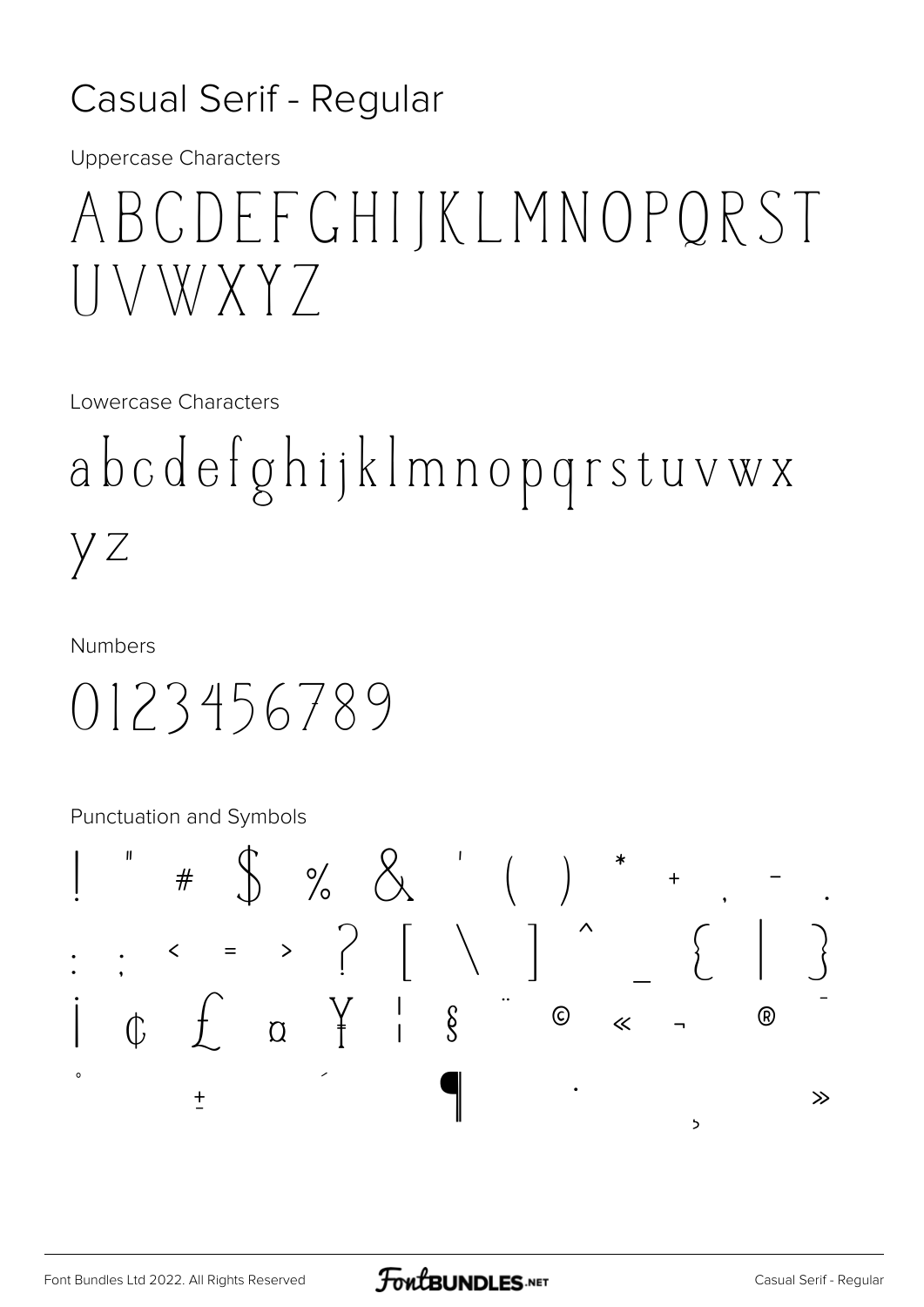All Other Glyphs

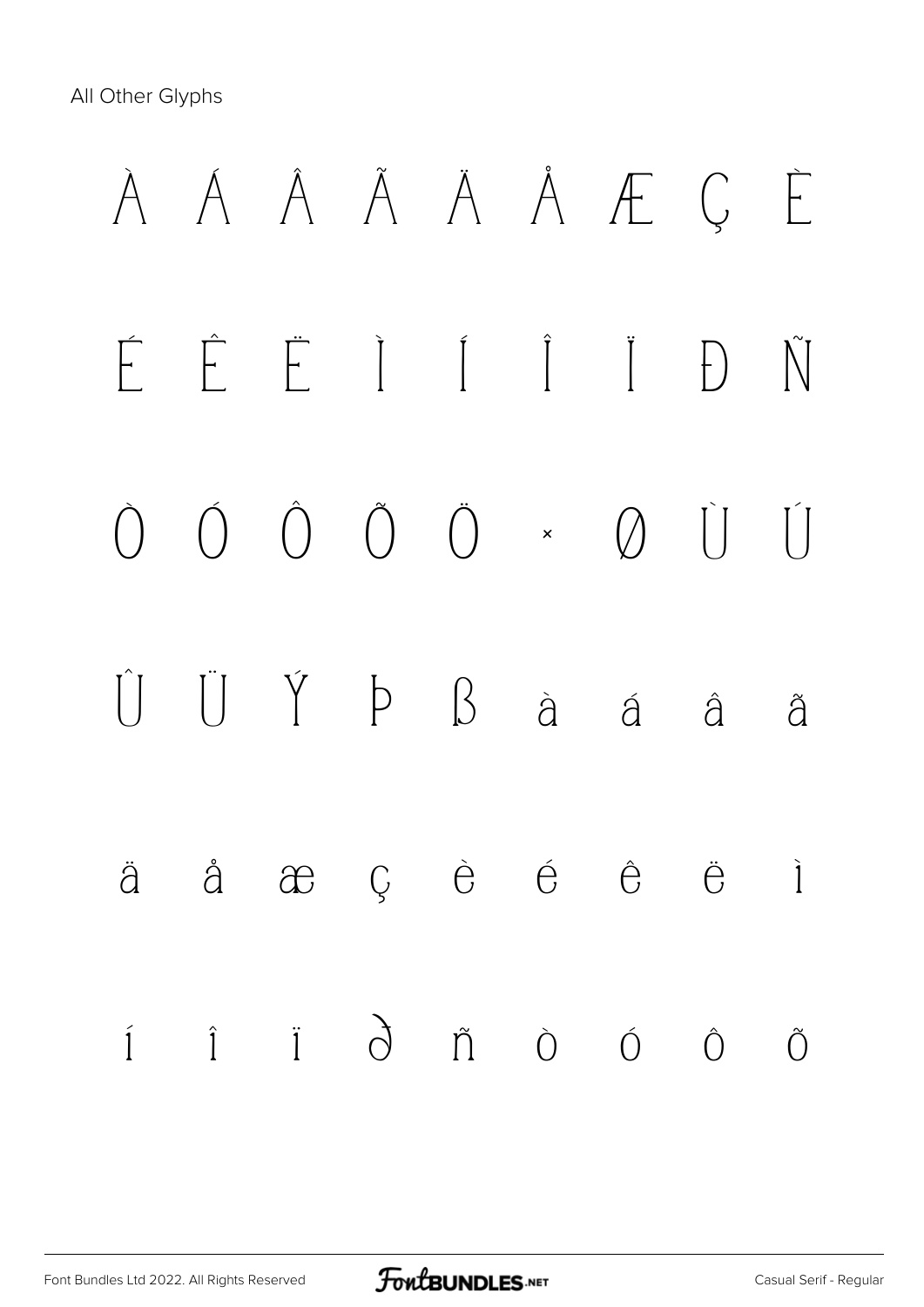![](_page_17_Figure_0.jpeg)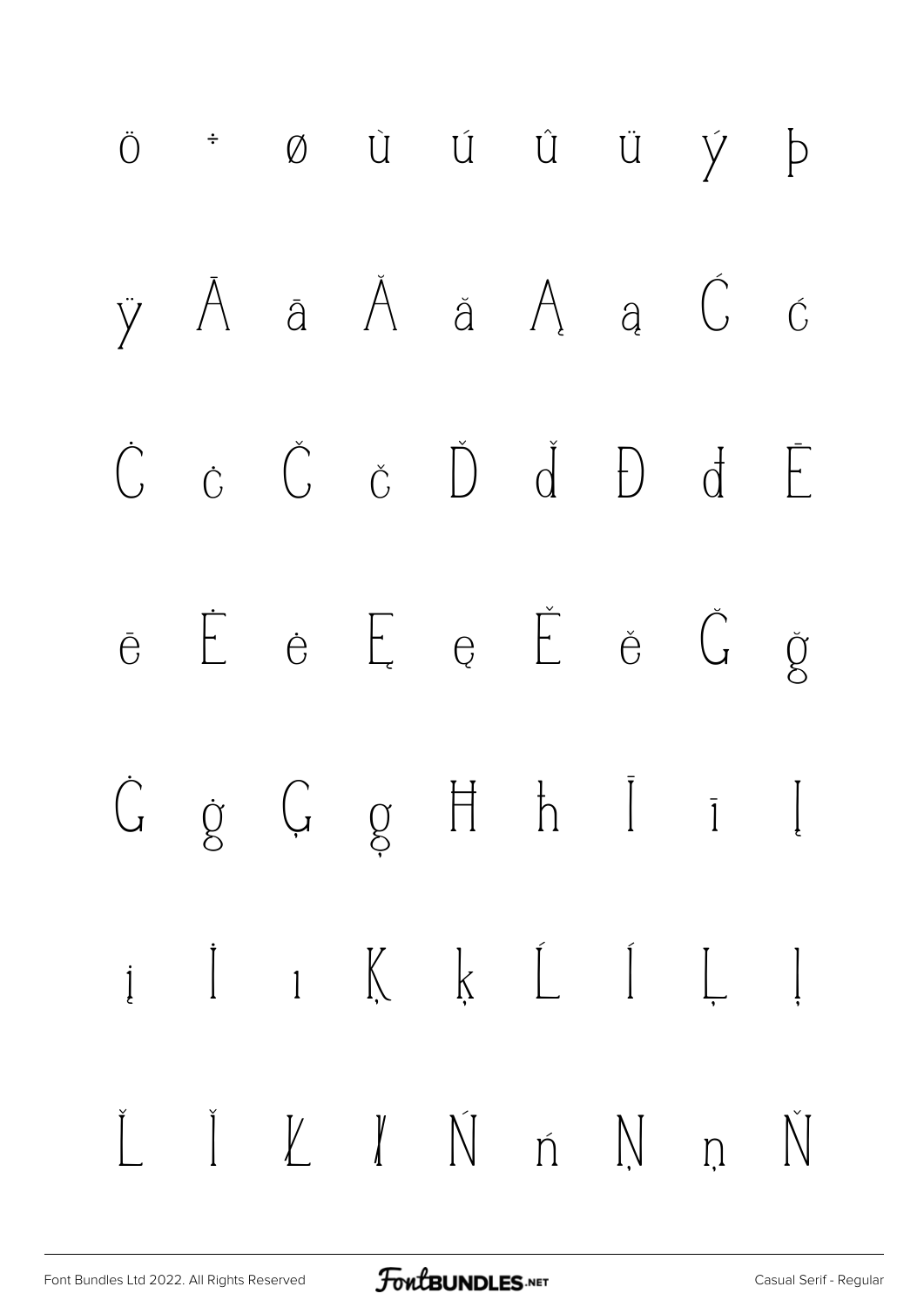![](_page_18_Figure_0.jpeg)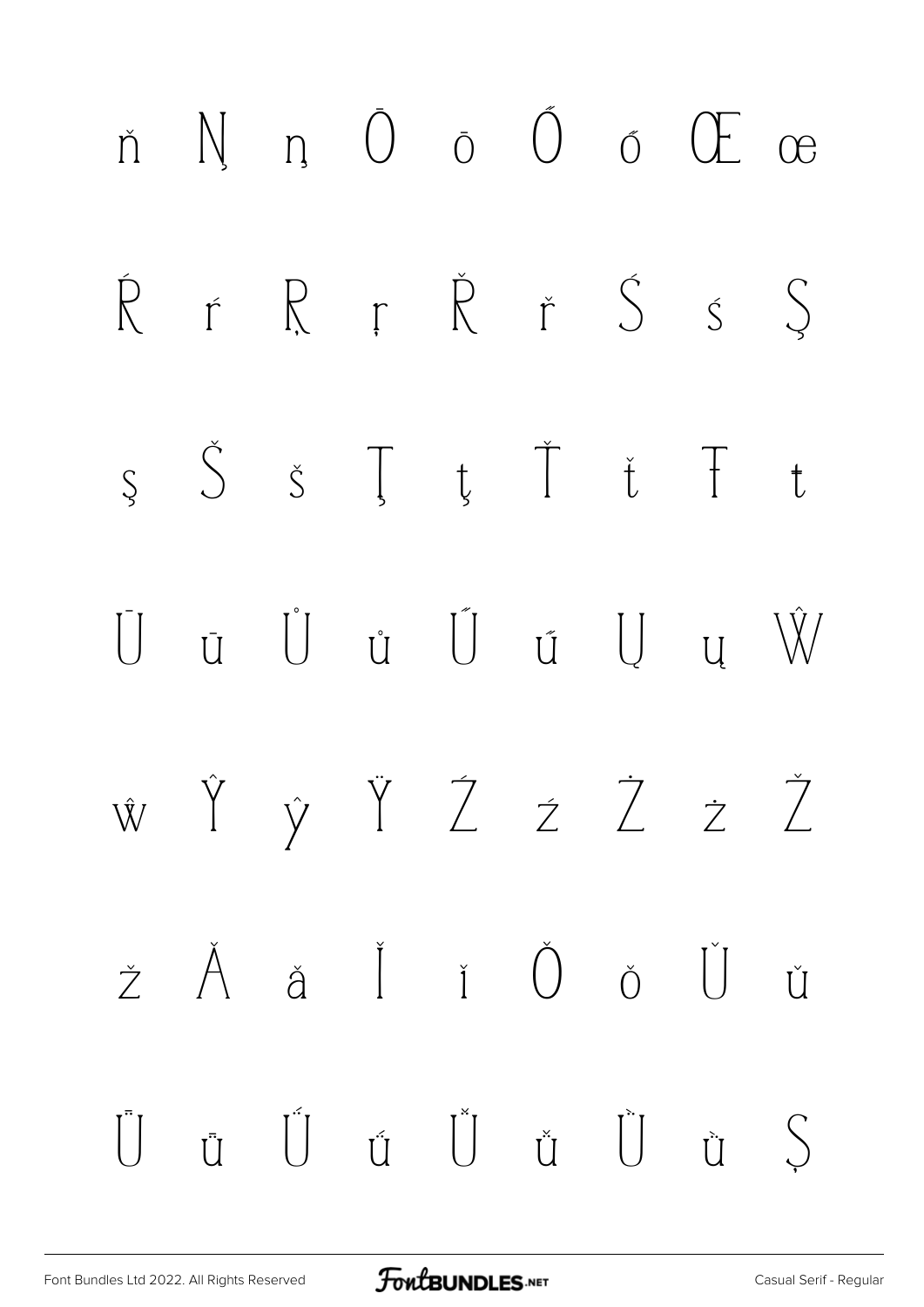![](_page_19_Figure_0.jpeg)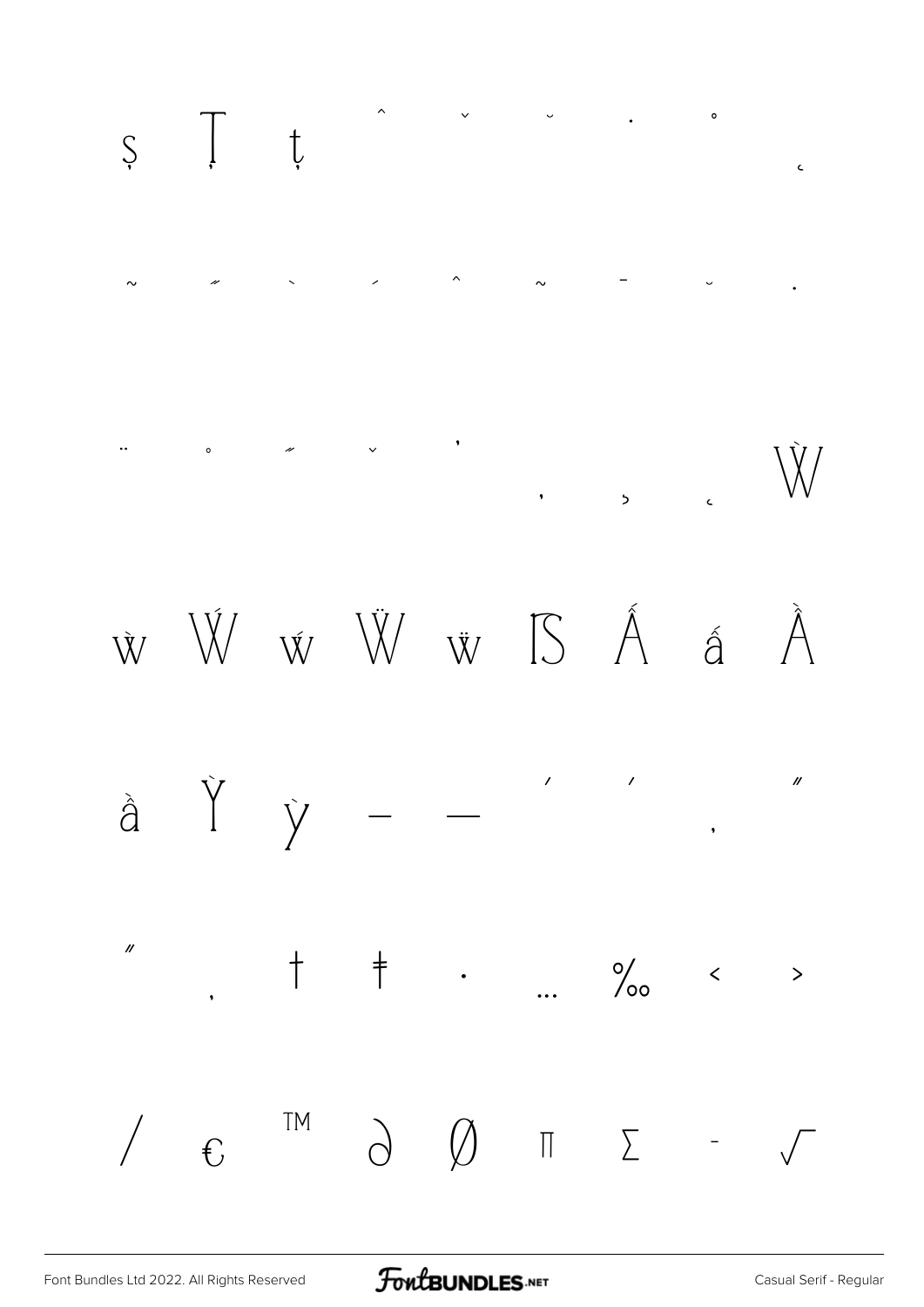![](_page_20_Figure_0.jpeg)

![](_page_20_Picture_2.jpeg)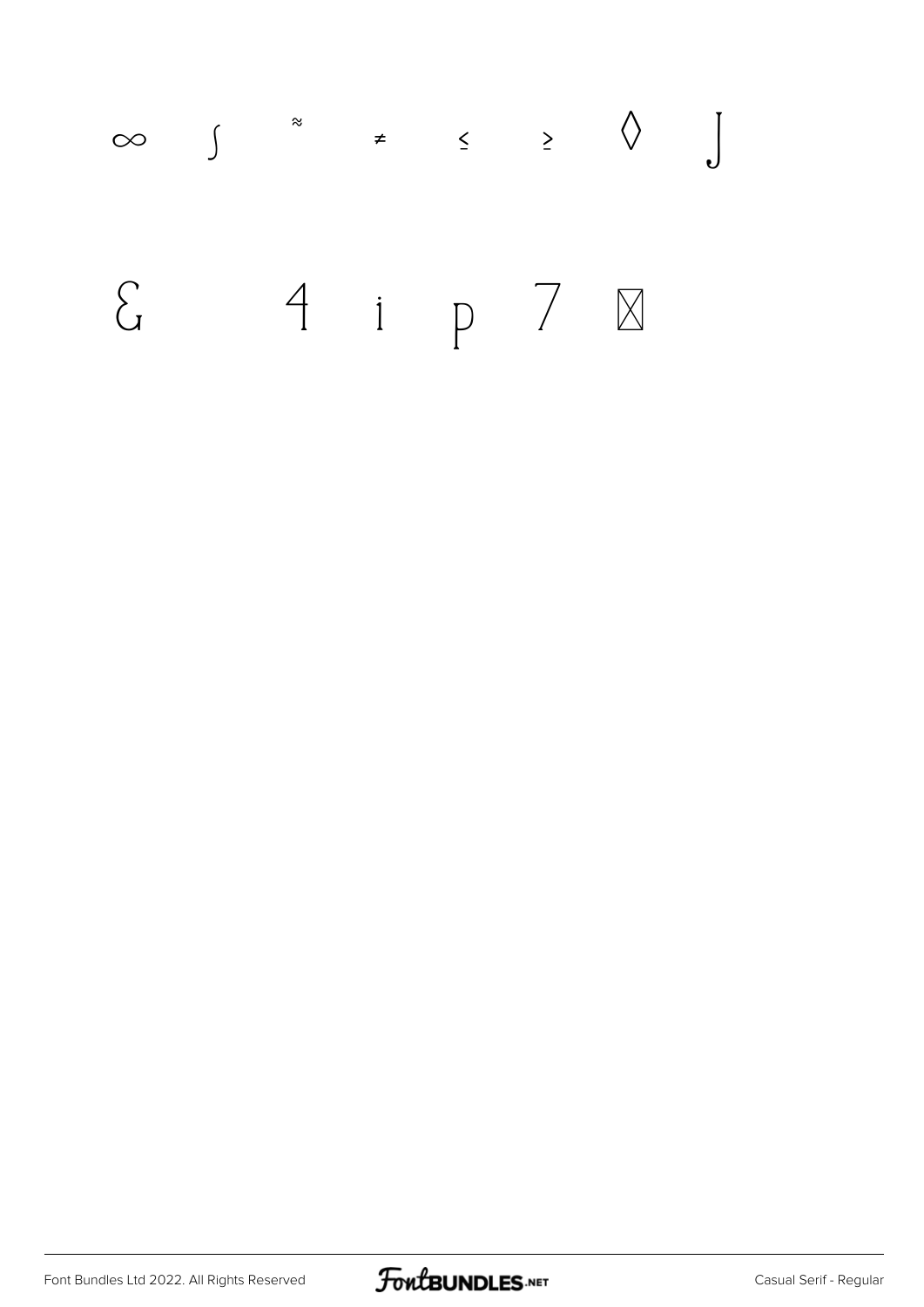### Linen - Regular

**Uppercase Characters** 

 $\mathcal{ABGDBFGHJHJ}$ NOPORSJUUWXY3

Lowercase Characters

 $a\,b\,c\,d\,e$  fg hij klmnop qr $\,$ stuvw $\,$ y $\,$ z $\,$ 

**Numbers** 

### 0123456789

Punctuation and Symbols  $*$  \$ % 6  $( )$  \*  $\therefore$   $\therefore$   $\leq$  = >  $?$   $[$   $\setminus$   $]$   $\hat{ }$   $[$   $]$ }  $j \phi$   $f$   $\alpha$   $f'$ ,  $g$   $\phi$  $\overline{\mathbf{K}}$  $\mathcal{P}$  $\boldsymbol{\eta}$  $\overline{t}$ ≫

All Other Glyphs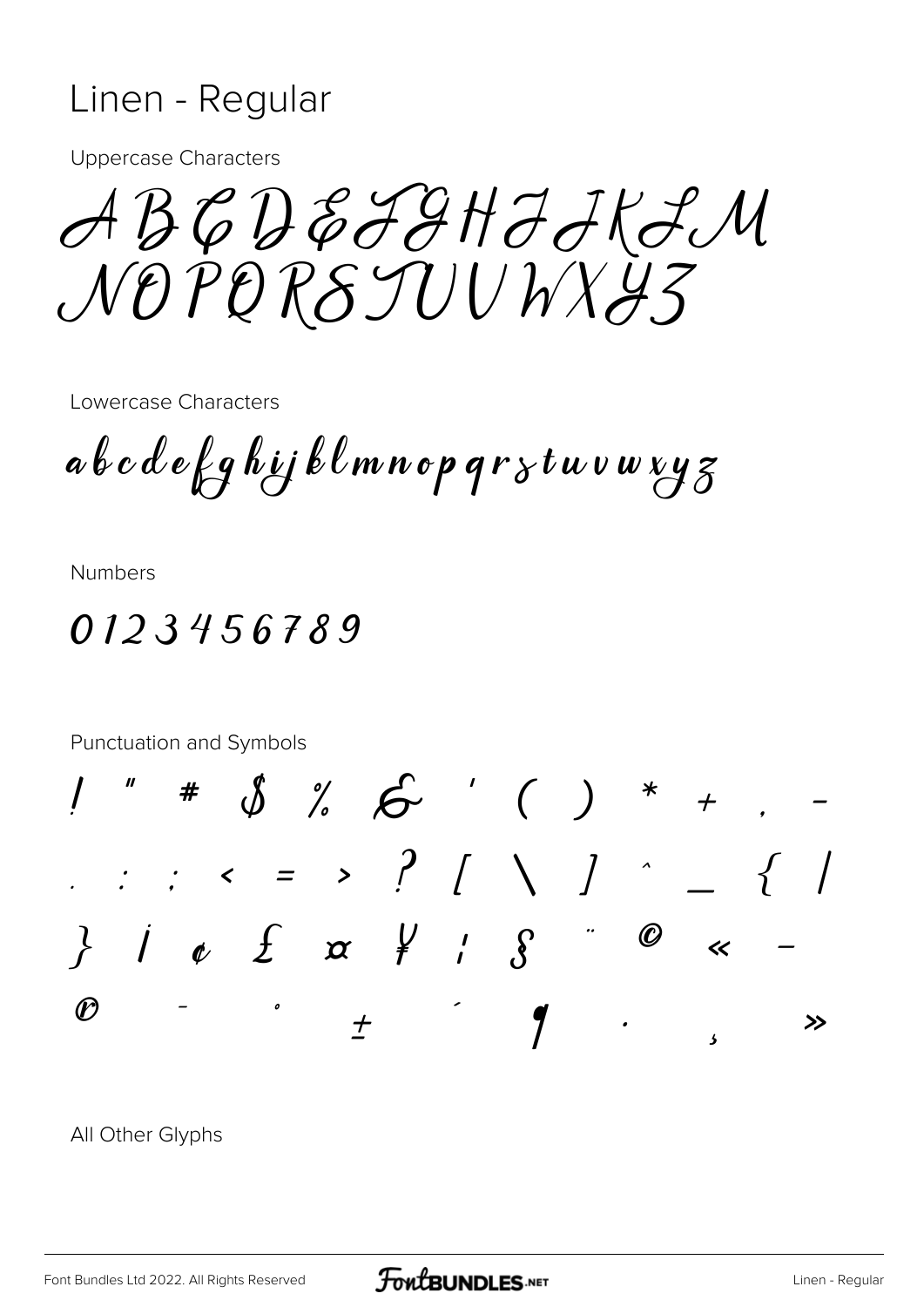$A A A A A A B C B$ E E E I I I I D N  $\hat{p}$   $\hat{p}$   $\hat{p}$   $\hat{p}$   $\hat{p}$   $\hat{v}$   $\hat{v}$   $\hat{v}$  $\bigcup \hspace{0.1in} \bigcup \hspace{0.1in} \bigcup \hspace{0.1in} \bigoplus \hspace{0.1in} p \hspace{0.1in} \beta$  $\grave{\bm{a}}$  $\bm{\hat{\alpha}}$  $\hat{\boldsymbol{a}}$  $\tilde{\boldsymbol{a}}$  $\begin{array}{ccccccccccccc}\n\mathbf{c} & & \hat{\mathbf{e}} & & \hat{\mathbf{e}} & & \hat{\mathbf{e}} & & \hat{\mathbf{e}}\n\end{array}$  $\ddot{\bm{a}}$  $\mathring{\bm{a}}$  $\dot{v}$ æ  $\ddot{\mathbf{i}}$   $\partial$  $\hat{\bm{\ell}}$  $\hat{\bm{\nu}}$  $\tilde{\bm{n}}$  $\dot{\mathbf{C}}$  $\boldsymbol{\phi}$  $\hat{\mathbf{\theta}}$  $\tilde{\mathbf{\sigma}}$  $\dot{u}$   $\dot{u}$   $\dot{u}$   $\ddot{u}$   $\dot{y}$   $\dot{p}$  $\ddot{\mathbf{c}}$  $\div$  $\emptyset$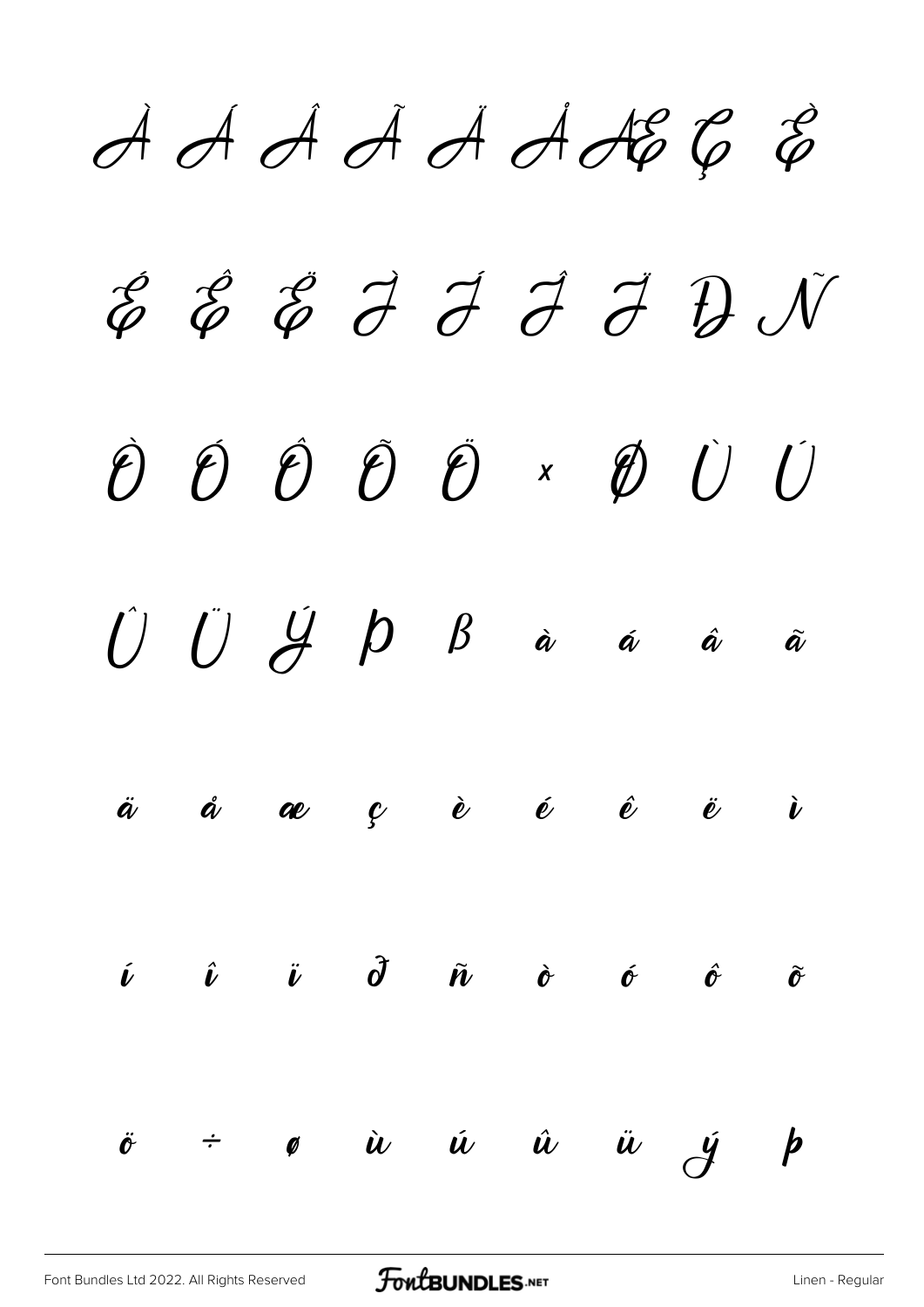*ÿ Ā ā Ă ă Ą ą Ć ć Ċ ċ Č č Ď ď Đ đ Ē ē Ė ė Ę ę Ě ě Ğ ğ Ġ ġ Ģ ģ Ħ ħ Ī ī Į į İ ı Ķ ķ Ĺ ĺ Ļ ļ Ľ ľ Ł ł Ń ń Ņ ņ Ň ň Ŋ ŋ Ō ō Ő ő Œ œ*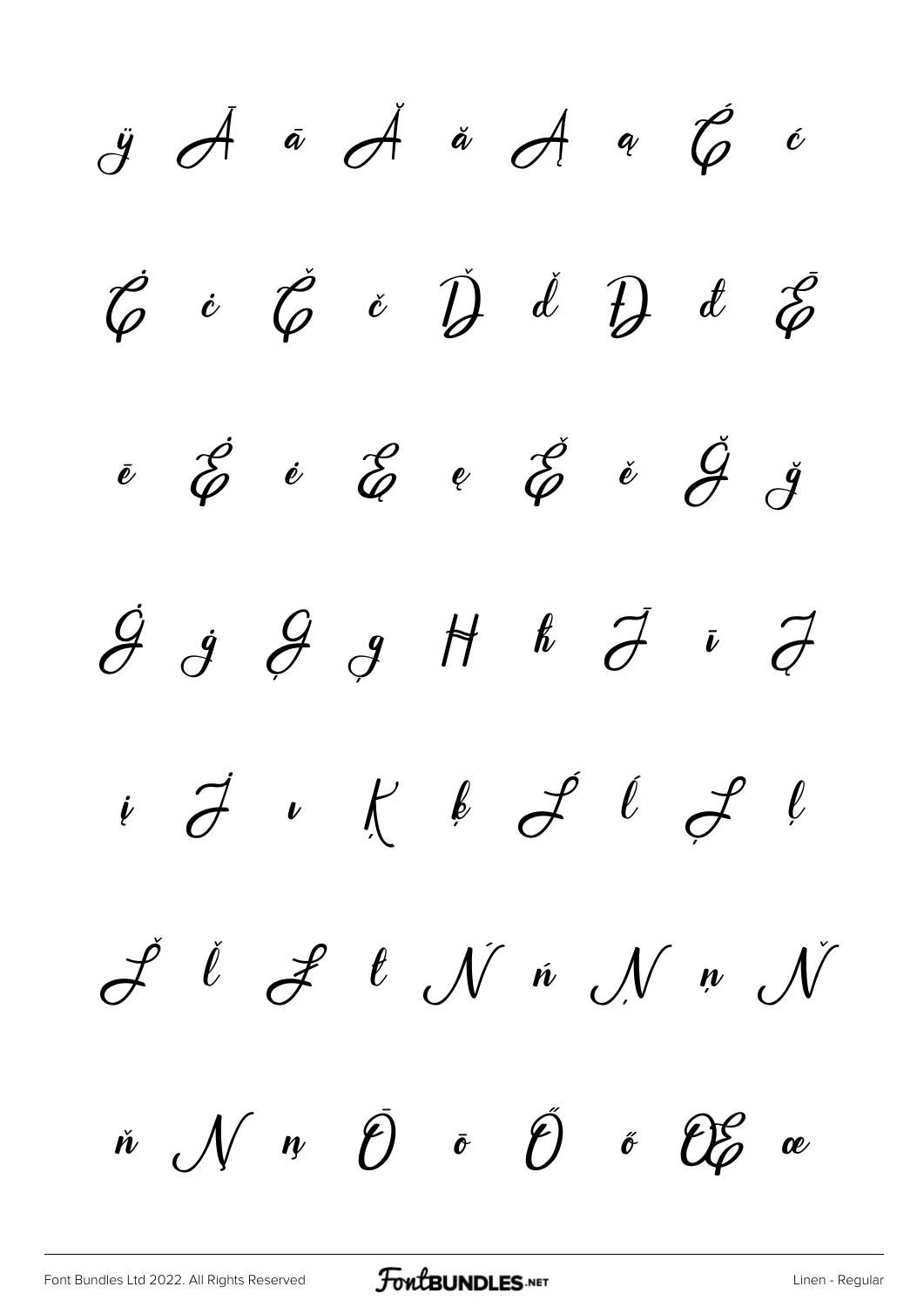*Ŕ ŕ Ŗ ŗ Ř ř Ś ś Ş ş Š š Ţ ţ Ť ť Ŧ ŧ Ū ū Ů ů Ű ű Ų ų Ŵ ŵ Ŷ ŷ Ÿ Ź ź Ż ż Ž ž Ș ș Ț ț ˆ ˇ ˘ ˙ ˚ ˛ ˜ ˝ ̀ ́ ̂ ̃ ̄ ̆ ̇ ̈ ̊ ̋ ̌ ̒ ̦ ̧*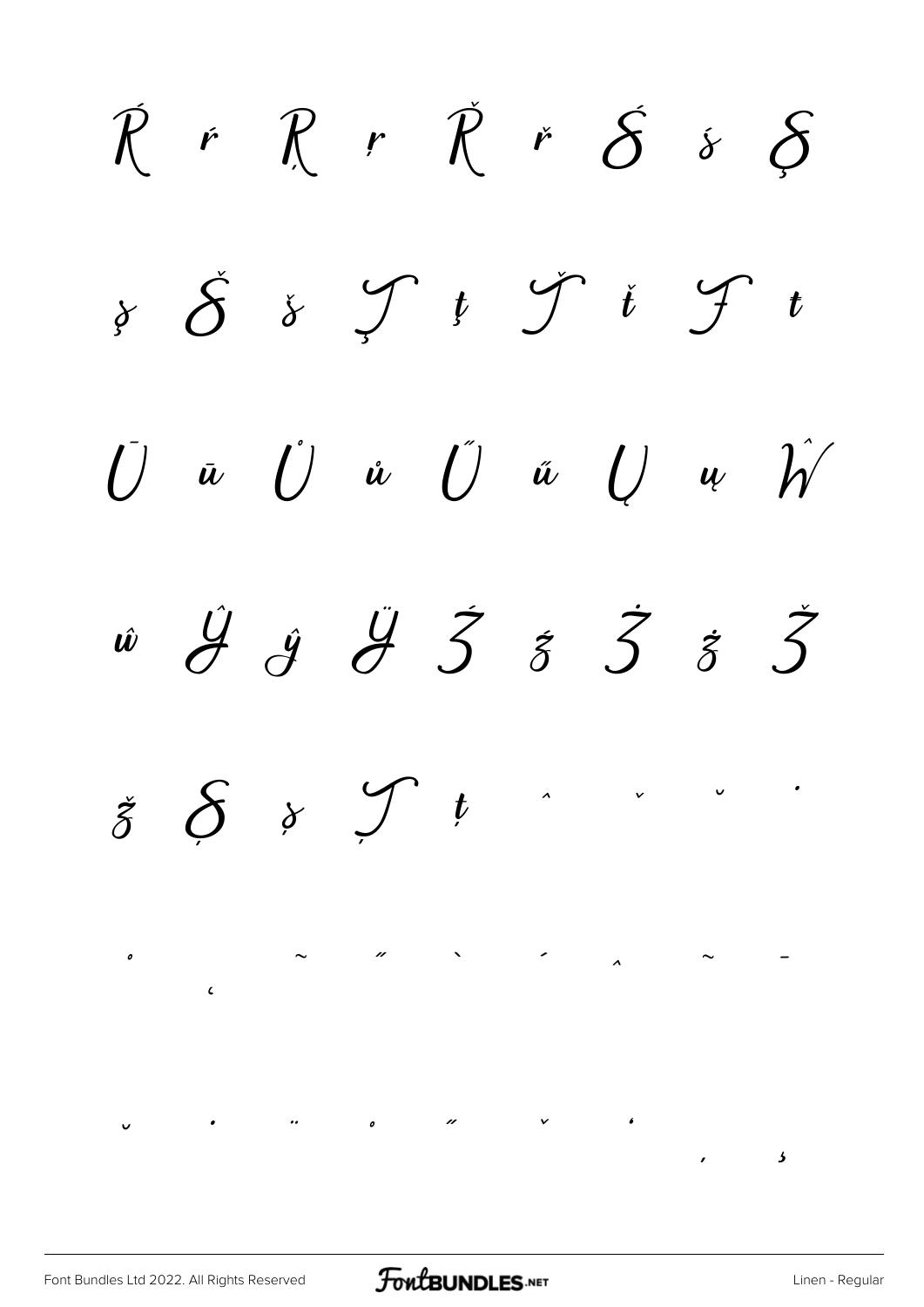$\hat{h}$  *w*  $\hat{h}$  *w*  $\hat{h}$  *w*  $\hat{B}$   $\hat{H}$ *ỳ – — ' ' ' " " " † ‡ • … ‰ ‹ › ⁄ € ™ ∂ ∅ ∏ ∑ − √ ∞ ∫ ≈ ≠ ≤ ≥ ◊*  $M$   $N$   $S$   $N'$  and an  $\mathscr{E}$  $\circ$  b b b b b  $\circ$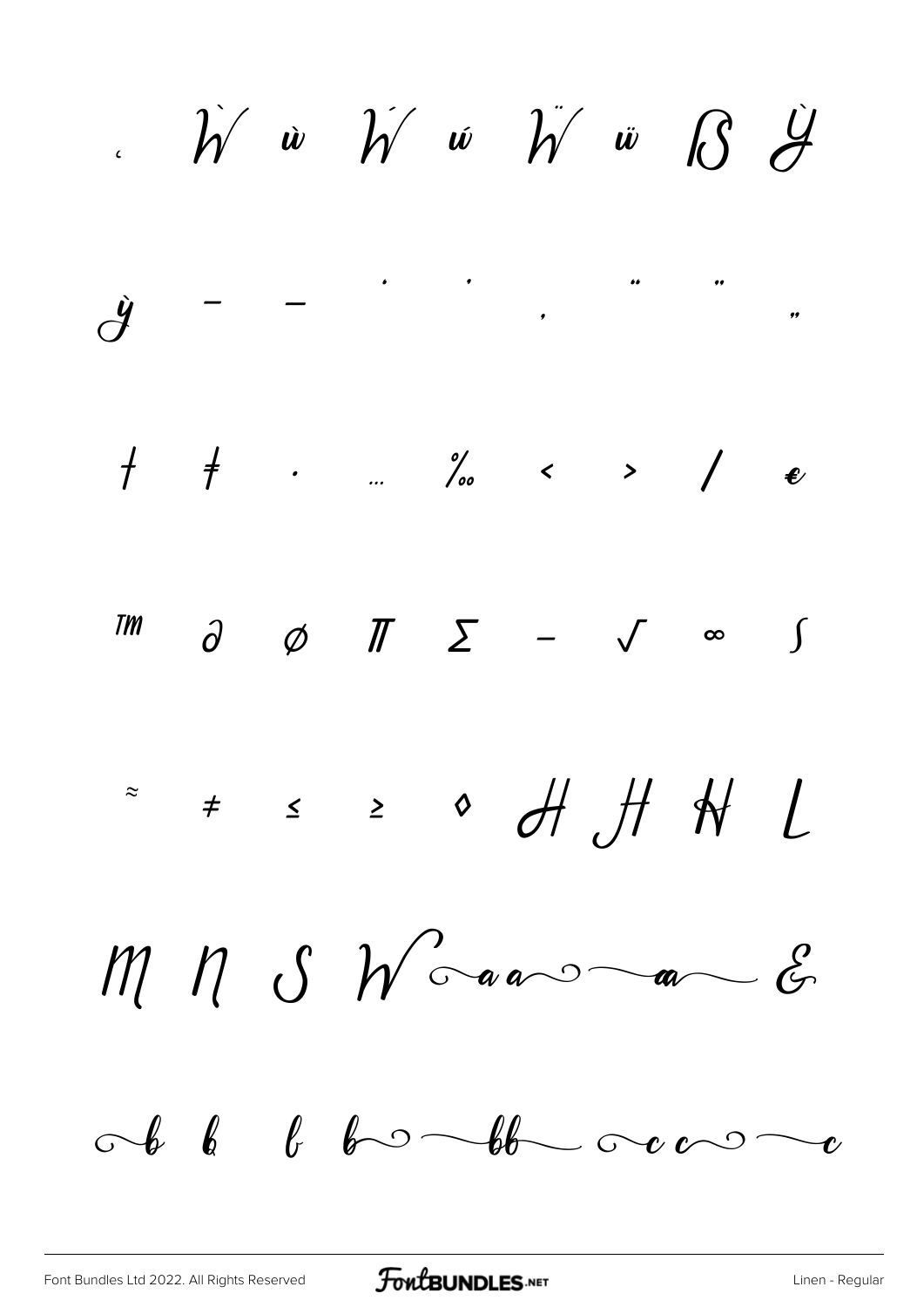$\ddot{\phantom{a}}$  and  $\ddot{\phantom{a}}$  and  $\ddot{\phantom{a}}$ 

![](_page_26_Figure_1.jpeg)

 $-$ th by by  $-$ g $-$ g $-$ g $-$ 

 $9$   $99$   $99$   $99$   $99$   $99$   $\circ$   $88$   $\circ$   $\circ$   $\circ$   $\circ$   $\circ$ 

 $k \circ k$  -the i viro -in

 $\Im j \circ j \quad \text{if} \quad \Im j \quad \text{otherwise}$ 

 $\ell\sim$  ollo lo mm om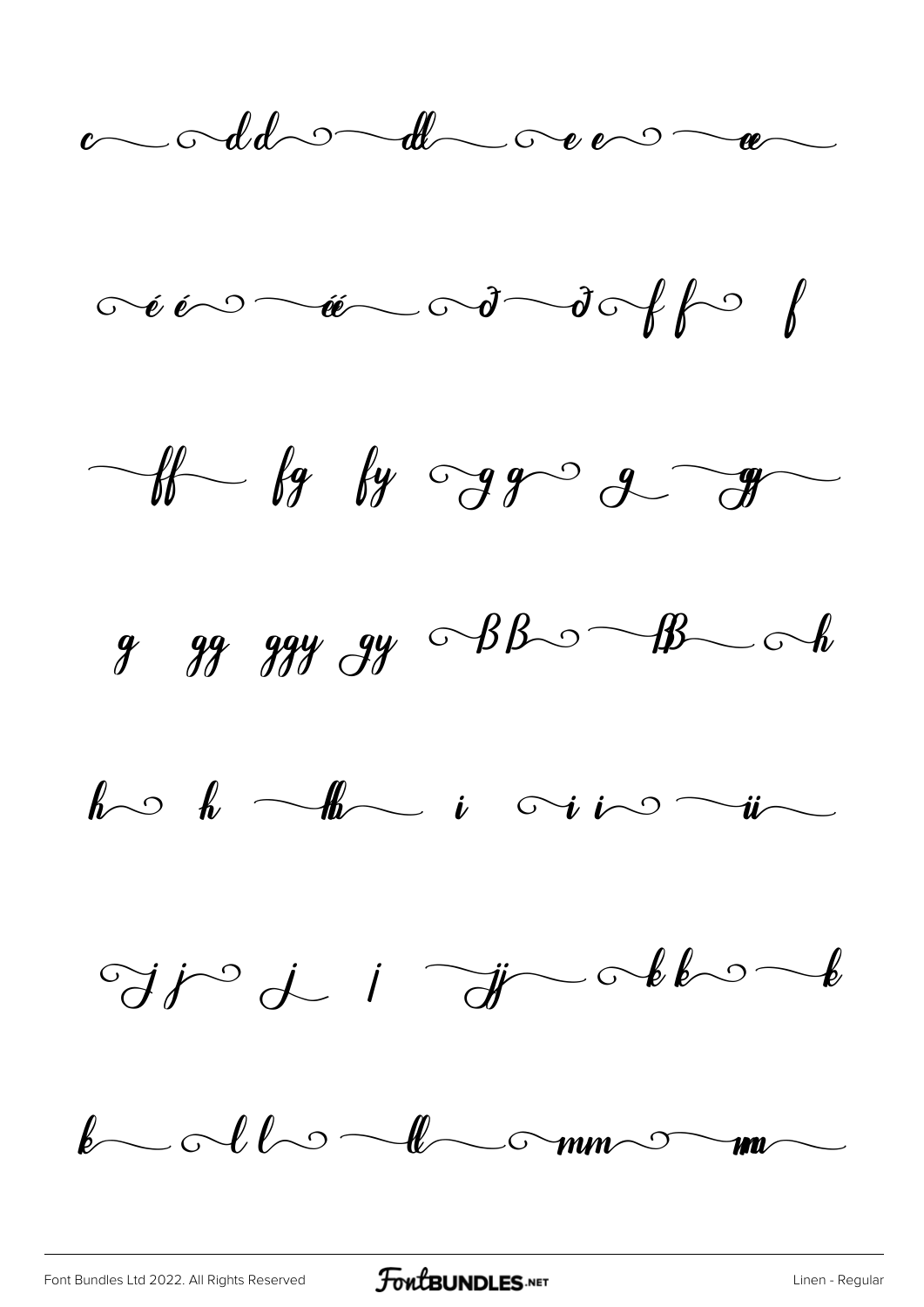![](_page_27_Figure_0.jpeg)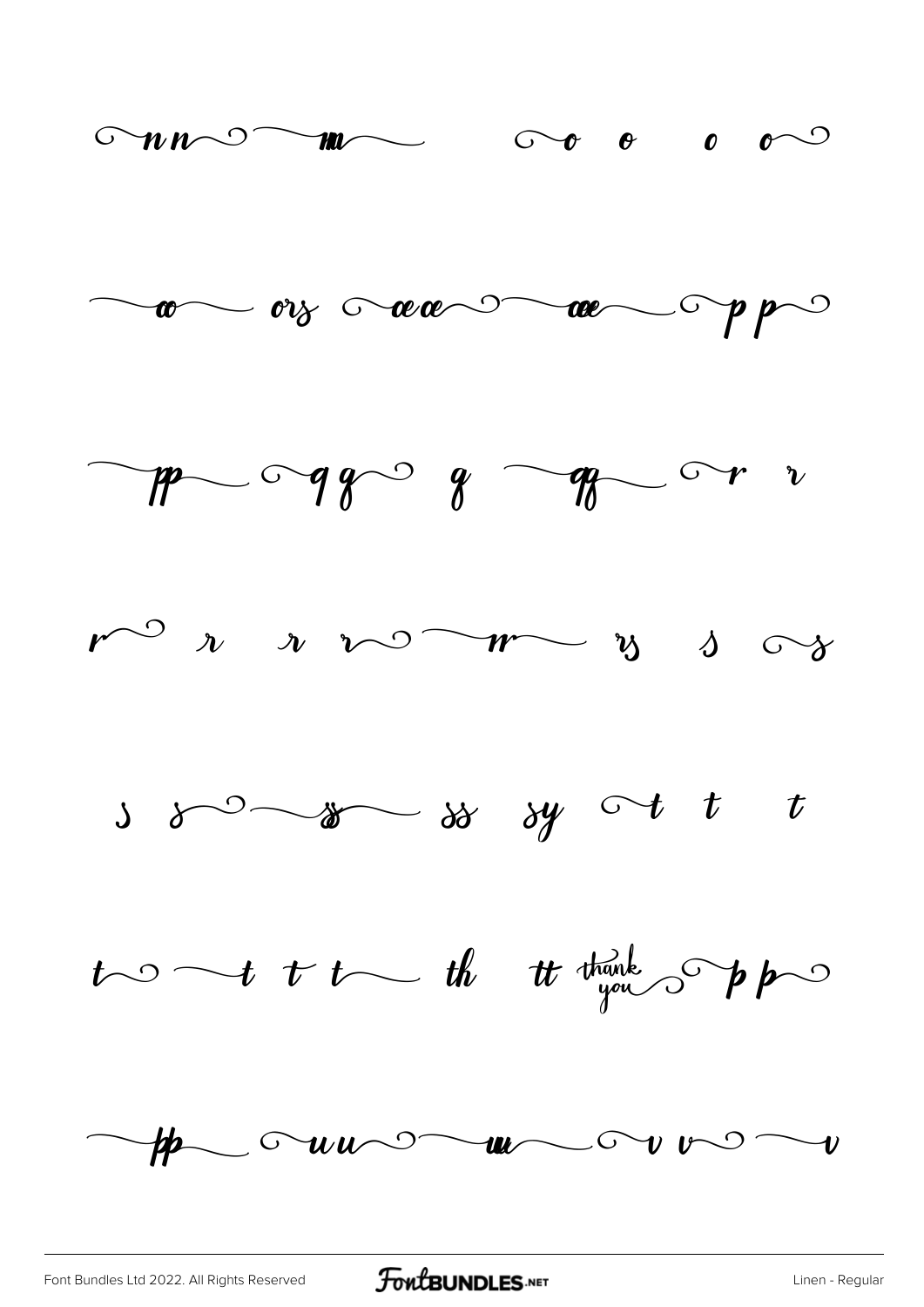![](_page_28_Figure_0.jpeg)

![](_page_28_Figure_1.jpeg)

![](_page_28_Figure_2.jpeg)

![](_page_28_Picture_4.jpeg)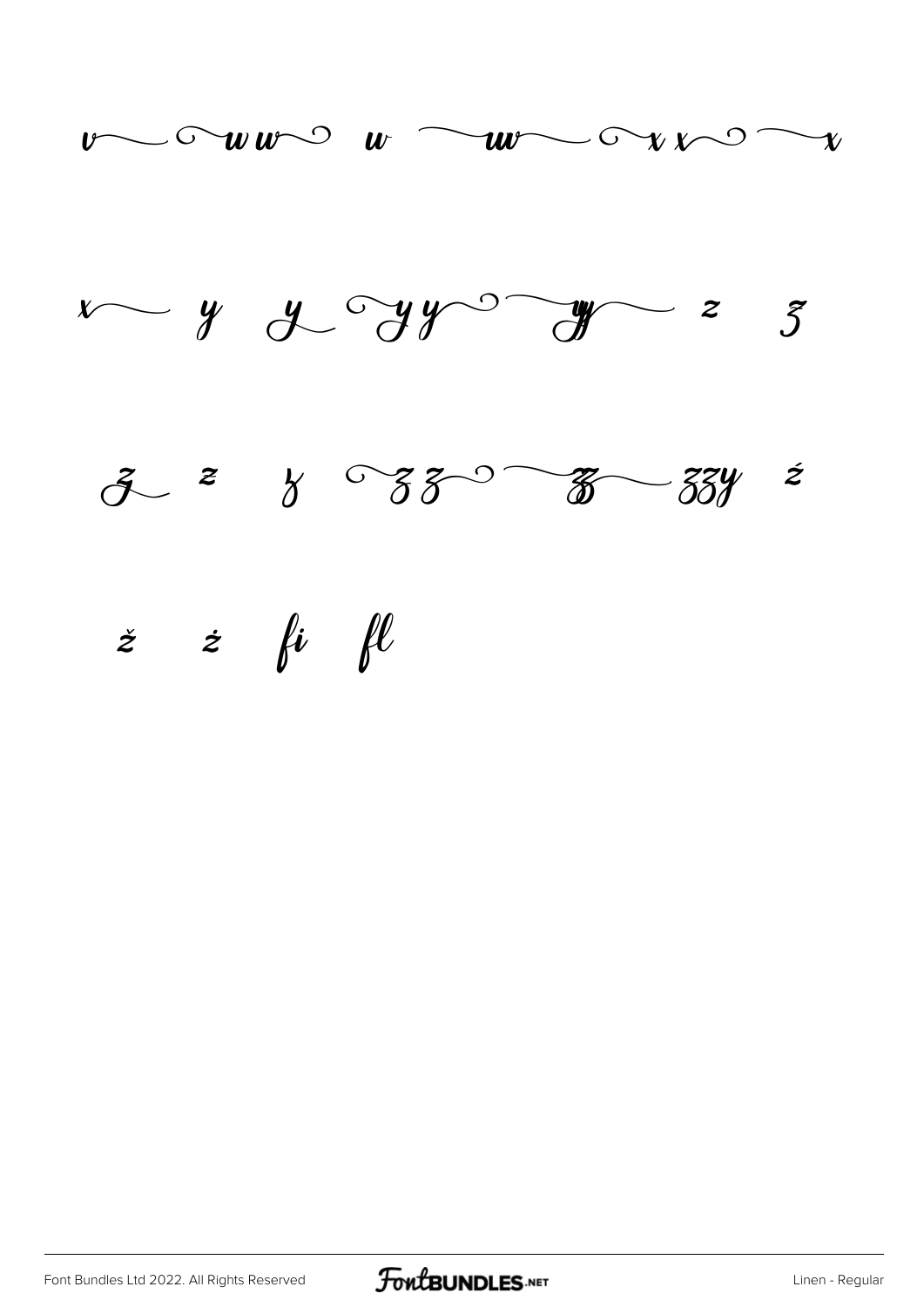### Casual Elegance - Regular

**Uppercase Characters** 

![](_page_29_Picture_2.jpeg)

Lowercase Characters

abcdelghijklmnopqrstuv

 $W^{\vee}\chi$  $\mathscr{W}$ k

**Numbers** 

 $0123456789$ 

Punctuation and Symbols  $\oint_{0}^{\infty}\frac{\partial f}{\partial x}=\int_{0}^{\infty}f(x)dx$  $\#$  $\begin{pmatrix} 1 & 1 \\ 1 & 1 \end{pmatrix}$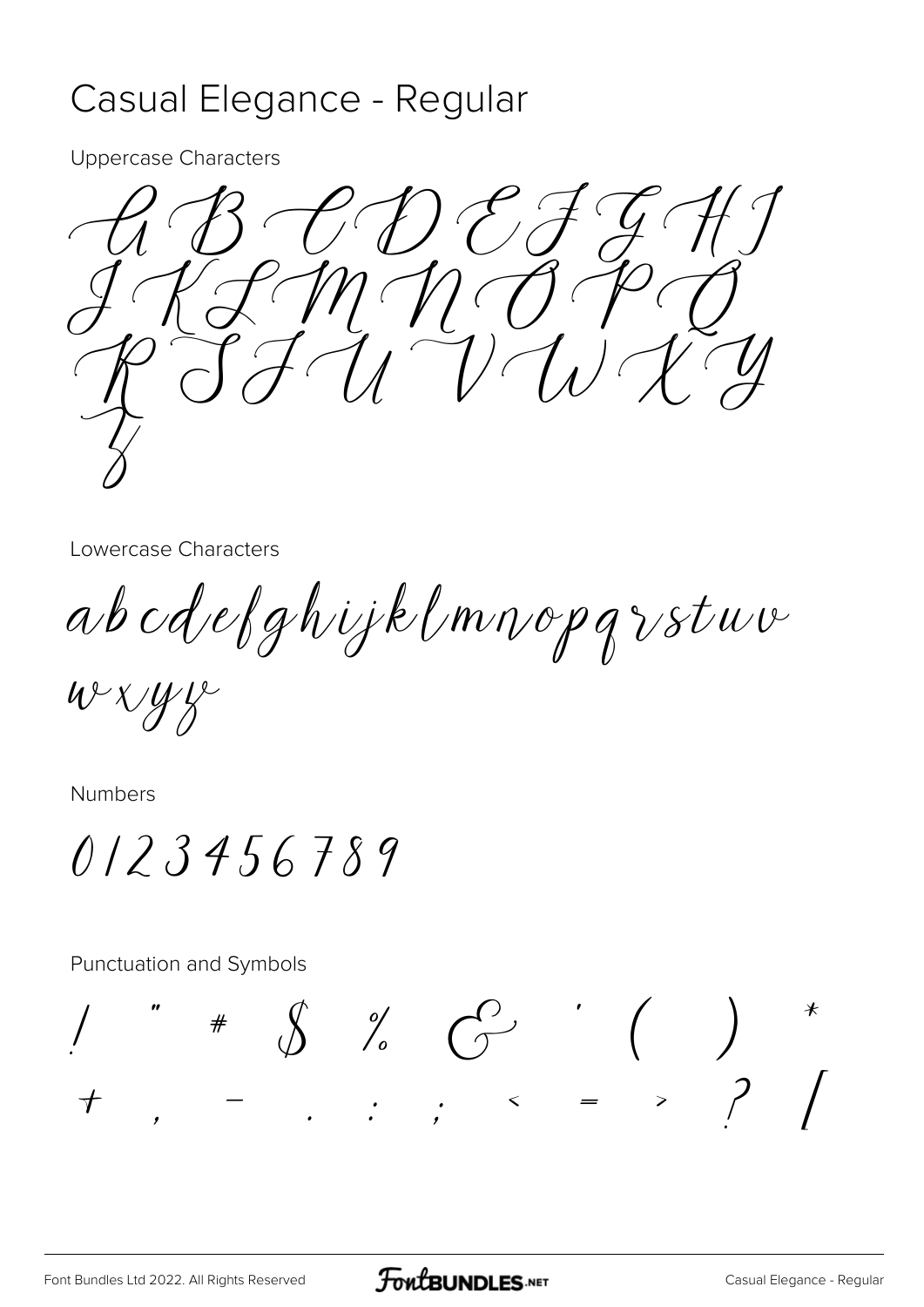$y'$   $\circ$   $\circ$   $($   $\circ$   $\circ$   $\circ$   $($   $\circ$   $\circ$   $($   $\circ$   $\circ$   $($   $\circ$   $\circ$   $($   $\circ$   $\circ$   $($   $\circ$   $\circ$   $($   $\circ$   $\circ$   $($   $\circ$   $\circ$   $($   $\circ$   $\circ$   $($ 

All Other Glyphs

AAAARARCE

CECJJJDN

 $\bigcirc \theta \circ \theta \circ \theta \cdot \theta \circ \theta$ 

ANJAP Bà á â ā

 $\ddot{a}$   $\dot{a}$   $\alpha$   $\beta$   $\dot{e}$   $\dot{e}$   $\ddot{e}$   $\dot{v}$ 

FontBUNDLES.NET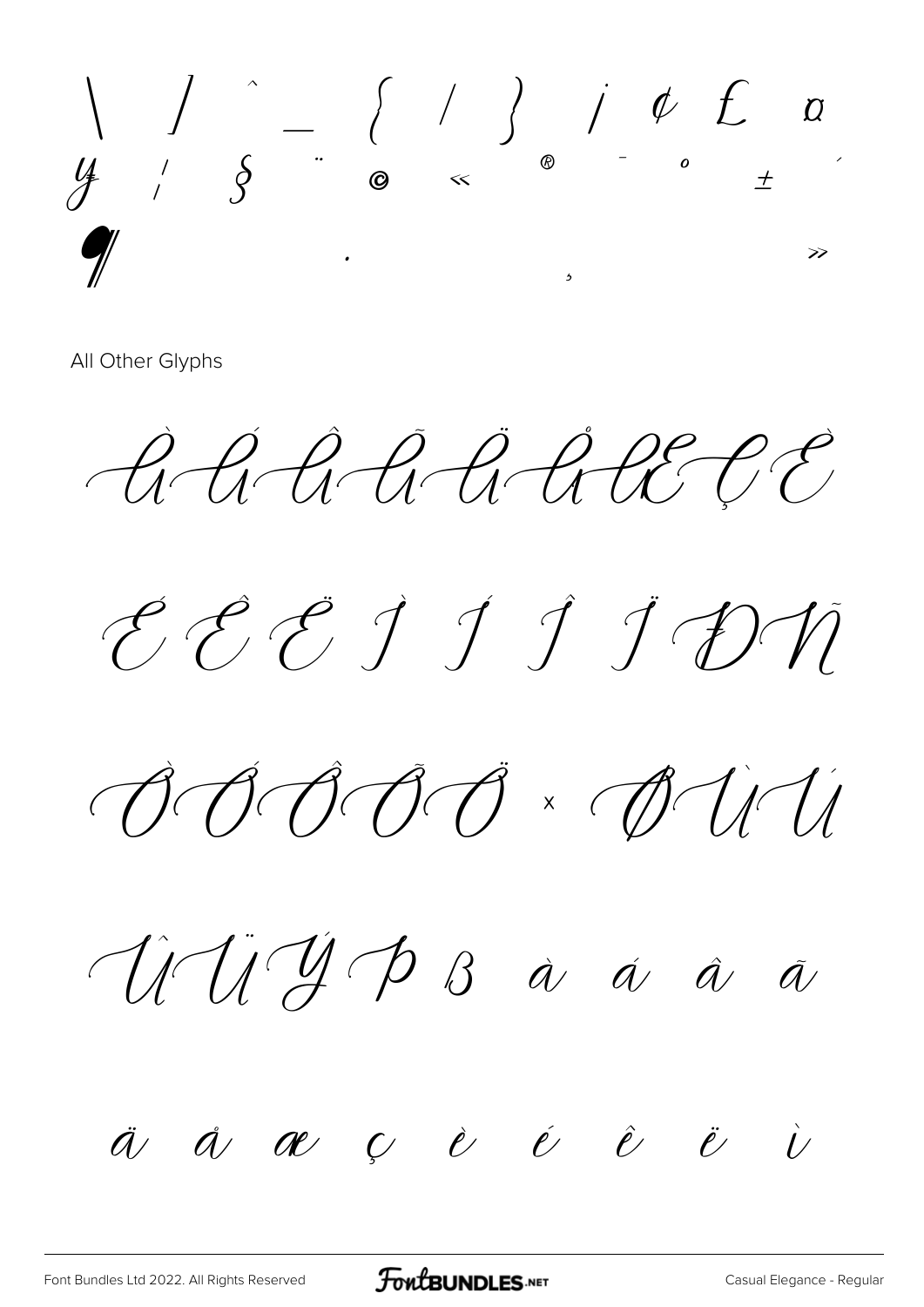$\begin{array}{ccccccccccccccccc} \hat{U} & \hat{U} & \hat{U} & \hat{O} & \hat{U} & \hat{O} & \hat{O} & \hat{O} & \hat{O} & \hat{O} & \hat{O} & \hat{O} & \hat{O} & \hat{O} & \hat{O} & \hat{O} & \hat{O} & \hat{O} & \hat{O} & \hat{O} & \hat{O} & \hat{O} & \hat{O} & \hat{O} & \hat{O} & \hat{O} & \hat{O} & \hat{O} & \hat{O} & \hat{O} & \hat{O} & \hat{O} & \hat{O} & \hat{O} & \hat{O}$  $\dot{\sigma}$  =  $\dot{\sigma}$   $\dot{u}$   $\dot{u}$   $\dot{u}$   $\ddot{u}$   $\dot{y}$   $\dot{p}$  $\ddot{y}$  A a A a A a C c  $\mathscr{C}$ i  $\mathscr{C}$ i Dd Dd E  $e$  E  $e$  E  $e$  E  $e$  G  $g$  $\mathcal{G}$  of  $\mathcal{G}$  of  $\mathcal{G}$  of  $\mathcal{G}$   $\mathcal{G}$   $\mathcal{G}$  $\begin{array}{ccc} \dot{v} & \dot{v} & \dot{v} & \dot{v} & \dot{v} & \dot{v} & \dot{v} & \dot{v} & \dot{v} & \dot{v} & \dot{v} & \dot{v} & \dot{v} & \dot{v} & \dot{v} & \dot{v} & \dot{v} & \dot{v} & \dot{v} & \dot{v} & \dot{v} & \dot{v} & \dot{v} & \dot{v} & \dot{v} & \dot{v} & \dot{v} & \dot{v} & \dot{v} & \dot{v} & \dot{v} & \dot{v} & \dot{v} & \dot{v} & \dot{v} & \dot{$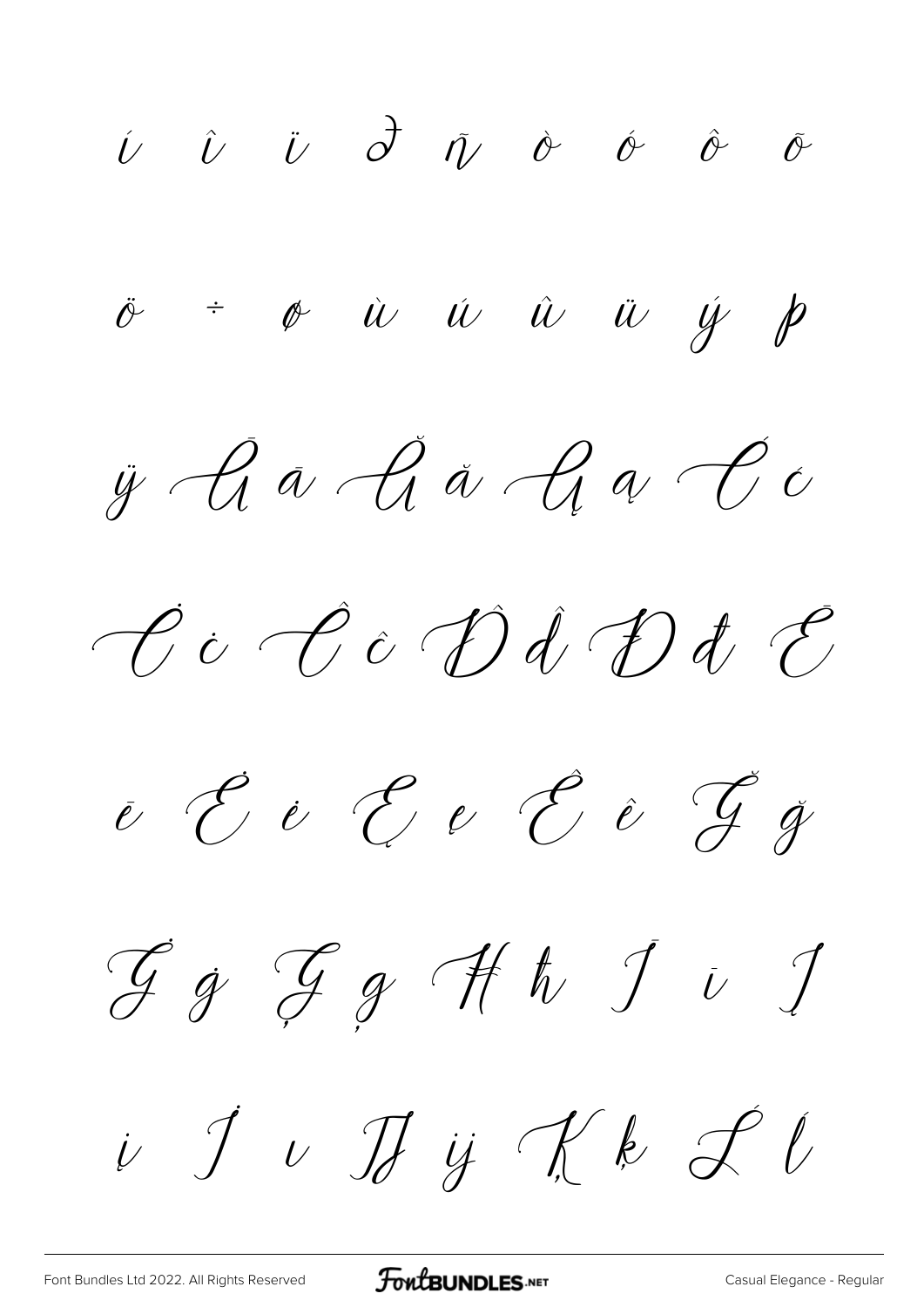$2l2l3l3l41$ 

 $\hat{\eta}$  of  $\hat{\eta}$  or  $\hat{\eta}$  or  $\hat{\eta}$  or  $\hat{\theta}$  or

 $\bigcirc \mathscr{C} \circ \mathscr{C} \circ \mathscr{C} \circ \mathscr{C} \circ \mathscr{C} \circ \mathscr{C}$ 

 $\hat{v}$  J s J s J s J t

 $\hat{J}$  i  $\hat{J}$  t  $\hat{U}$  i  $\hat{U}$  i  $\hat{U}$ 

 $\dot{u}$   $\dot{u}$   $\dot{u}$   $\dot{u}$   $\dot{y}$   $\dot{y}$   $\ddot{y}$   $\dddot{y}$ 

y Zy Zy Aa Ji

**FoutBUNDLES**.NET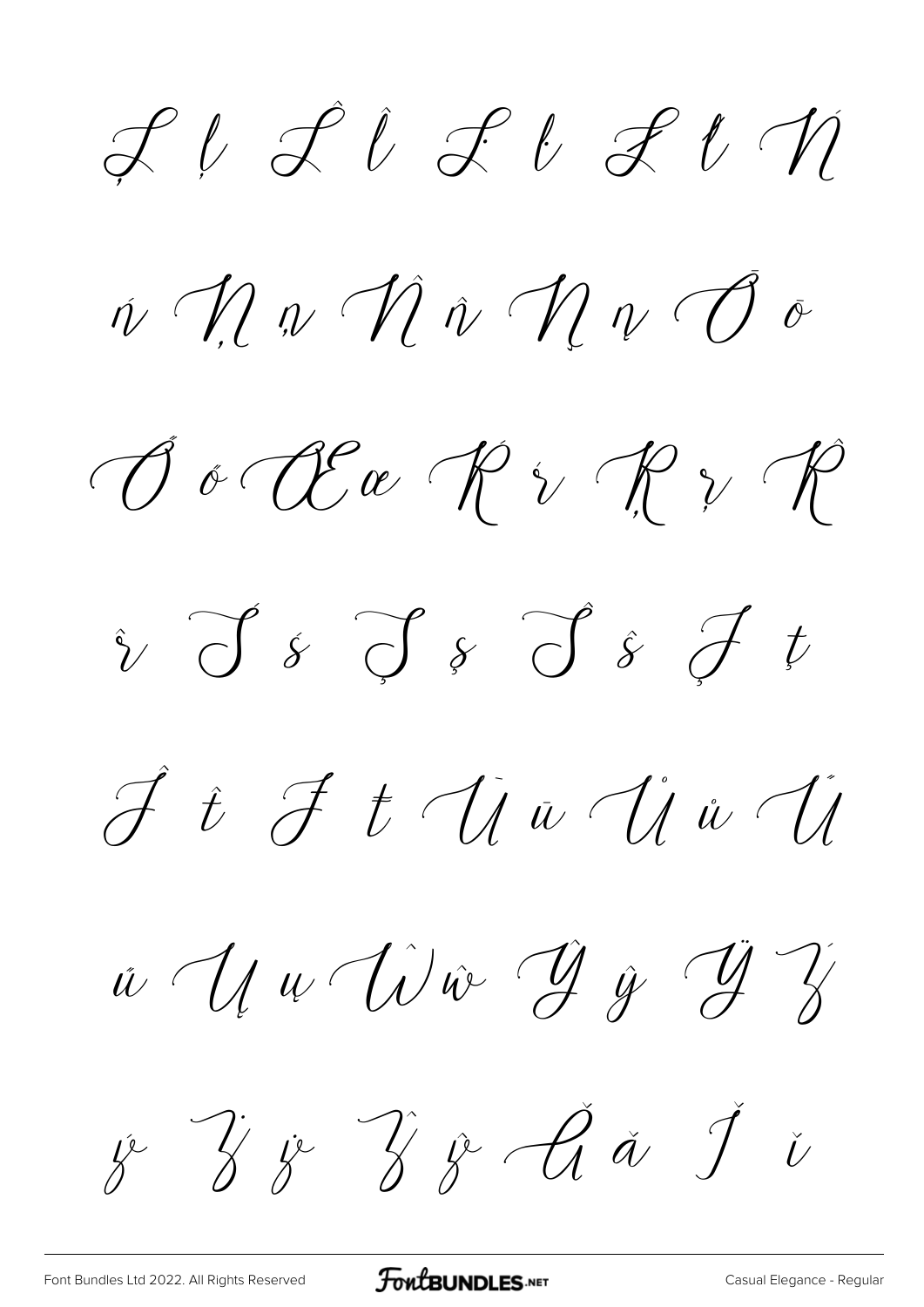$\overrightarrow{O}$  &  $\overrightarrow{U}$   $\overrightarrow{u}$   $\overrightarrow{U}$   $\overrightarrow{u}$   $\overrightarrow{U}$ 

 $\check{w}$   $\check{U}$   $\mathring{w}$   $\mathring{\mathscr{A}}$   $\mathring{\mathscr{A}}$   $\mathring{\mathscr{C}}$   $\mathring{\mathscr{C}}$   $\mathring{\mathscr{C}}$   $\mathring{\mathscr{C}}$ 

 $\bigcirc f \circ f \circ f$ 

Wie Wie Wür BY is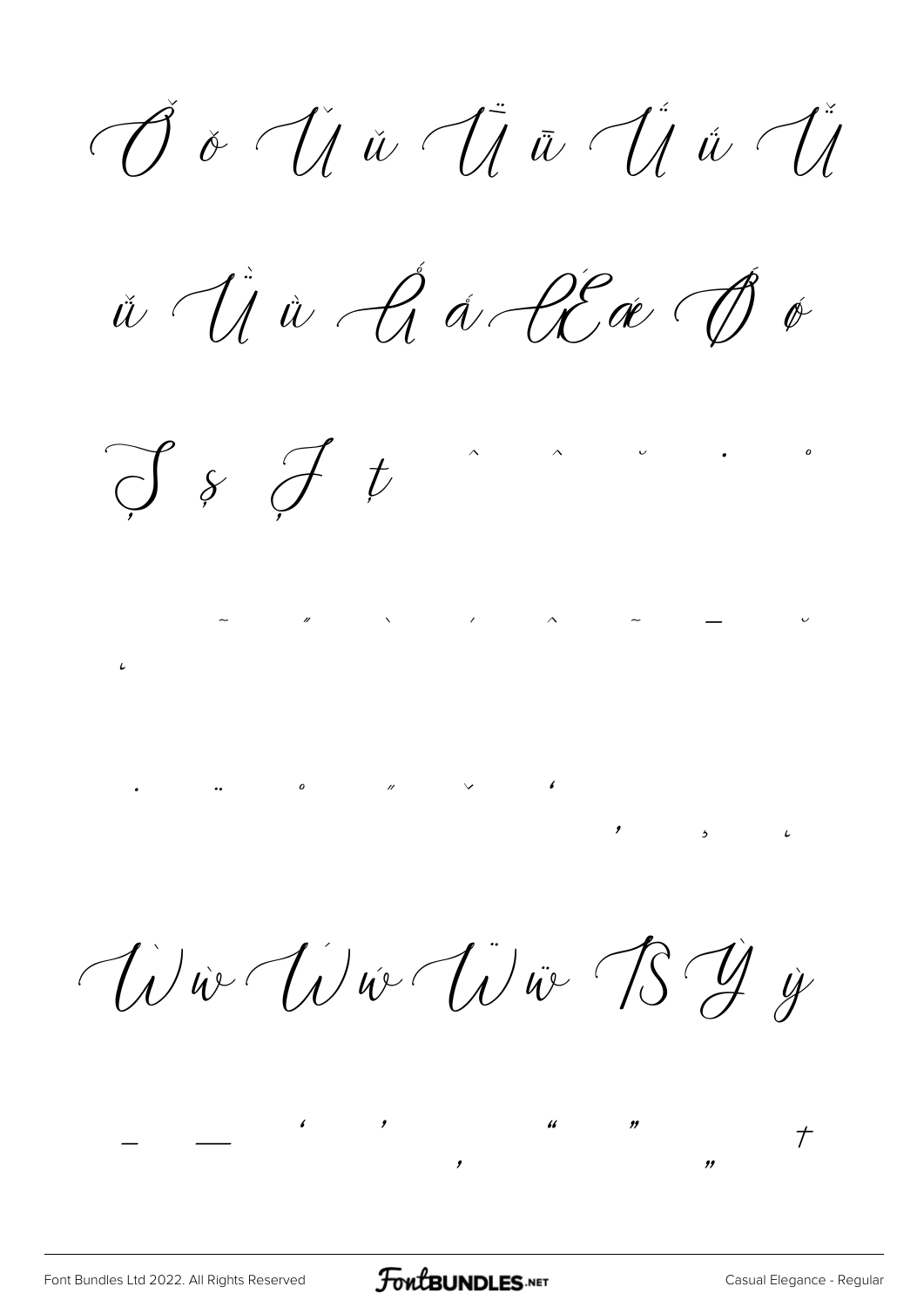*‡ • … ‰ ‹ › ⁄ € ™ ∂ − ≈ ≠ ≤ ≥ ◊*  $EfJf20PQa$  $a$  and  $b$  by  $cc=cd-dd-dd-d$ e ex A H Ev g  $g-gg-gv$  B  $\sim$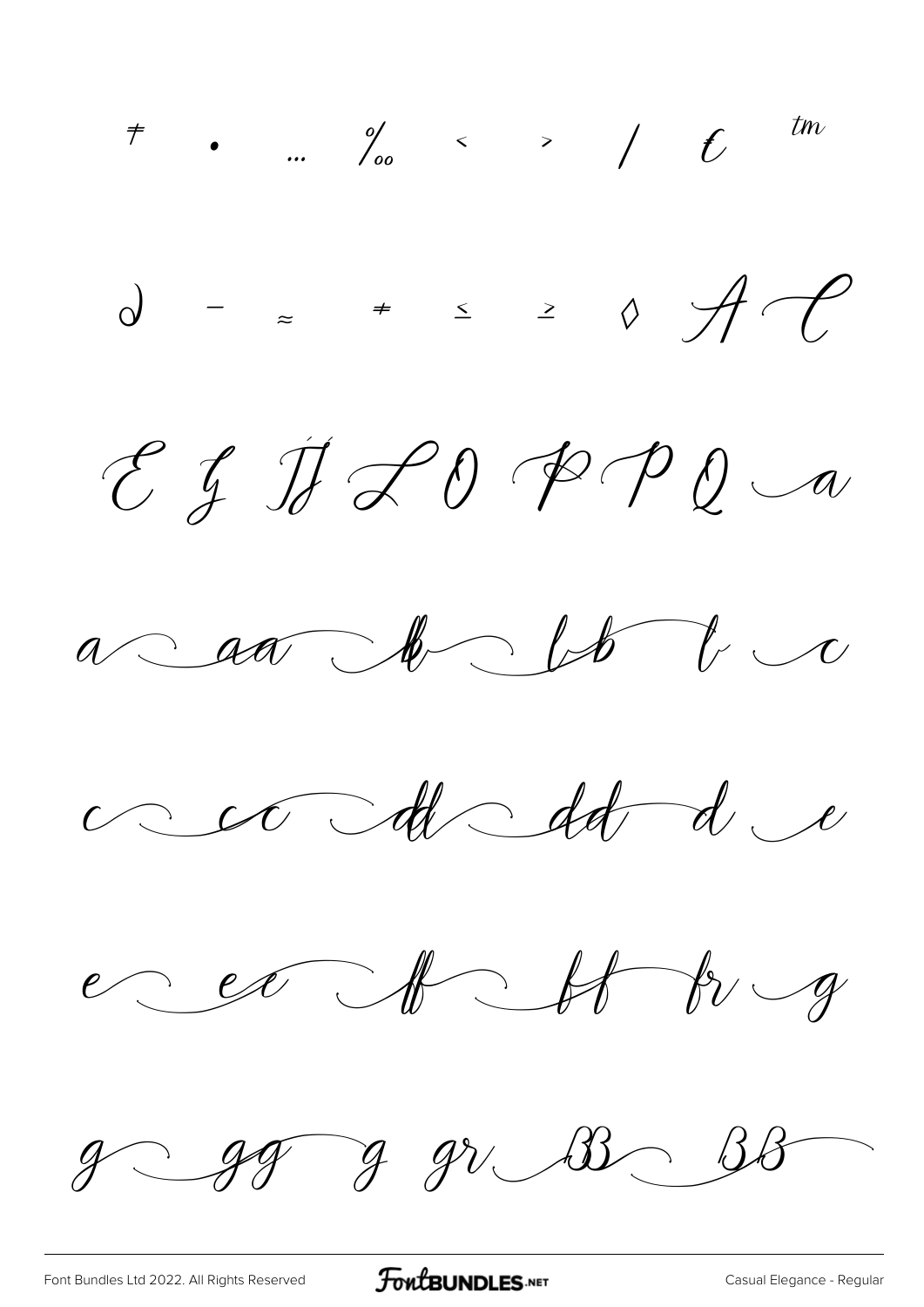Mr bh i rir is

 $y \rightarrow f$  , the kk

 $U U U w C m$ 

 $\bigcap_{n\in\mathbb{N}}\bigcap_{n\in\mathbb{N}}\bigcap_{n\in\mathbb{N}}\bigcap_{n\in\mathbb{N}}\bigcap_{n\in\mathbb{N}}\bigcap_{n\in\mathbb{N}}\bigcap_{n\in\mathbb{N}}\bigcap_{n\in\mathbb{N}}\bigcap_{n\in\mathbb{N}}\bigcap_{n\in\mathbb{N}}\bigcap_{n\in\mathbb{N}}\bigcap_{n\in\mathbb{N}}\bigcap_{n\in\mathbb{N}}\bigcap_{n\in\mathbb{N}}\bigcap_{n\in\mathbb{N}}\bigcap_{n\in\mathbb{N}}\bigcap_{n\in\mathbb{N$ 

![](_page_35_Picture_4.jpeg)

gg nr w nr n

 $80,88$  88 tt tt

[Font Bundles Ltd 2022. All Rights Reserved](https://fontbundles.net/) **FoutBUNDLES.NET** [Casual Elegance - Regular](https://fontbundles.net/)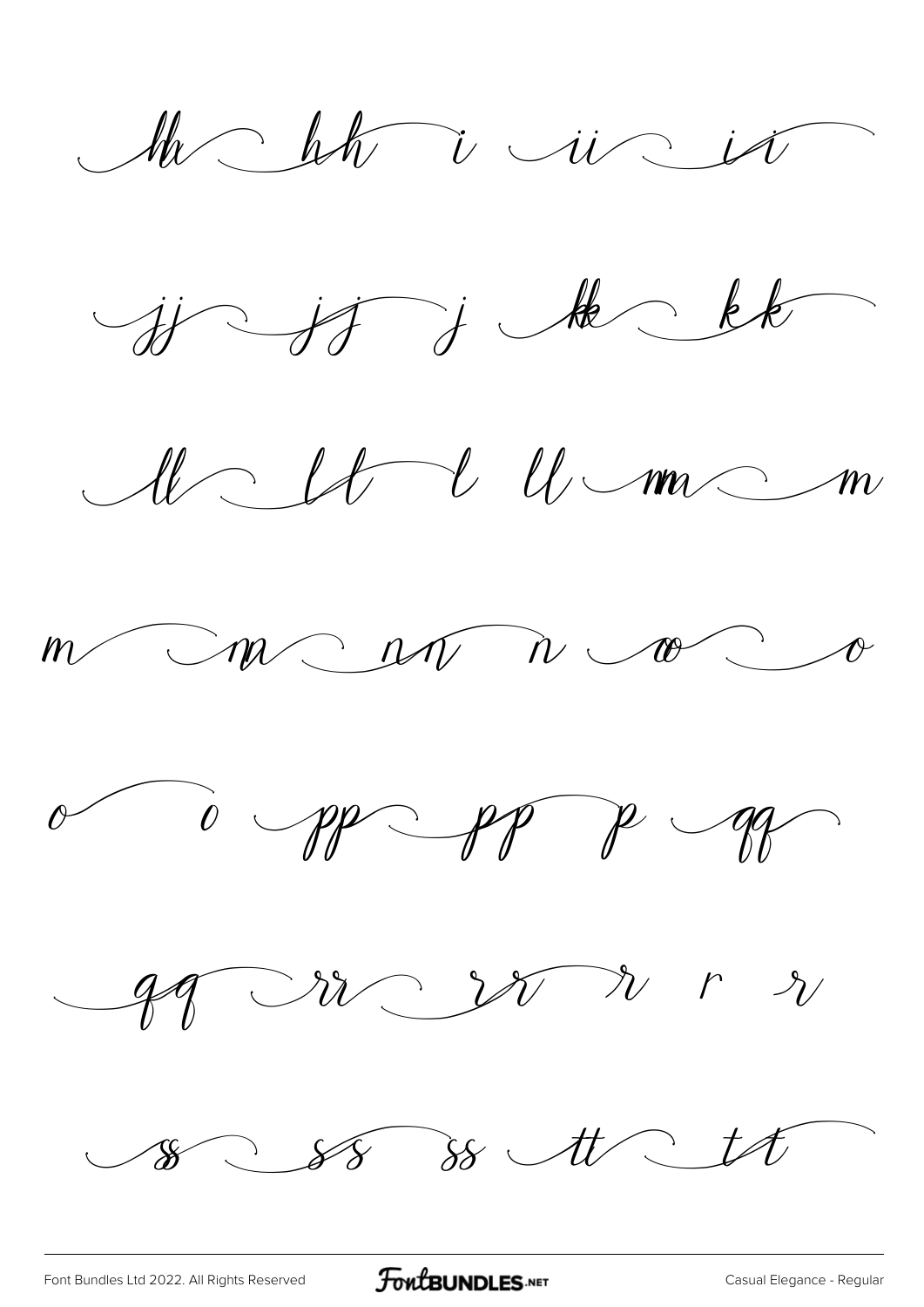t tutto to u pp

p au cun voir

 $w$  and  $w$  and  $y$ 

![](_page_36_Picture_3.jpeg)

*fi fl*

![](_page_36_Picture_5.jpeg)

![](_page_36_Picture_6.jpeg)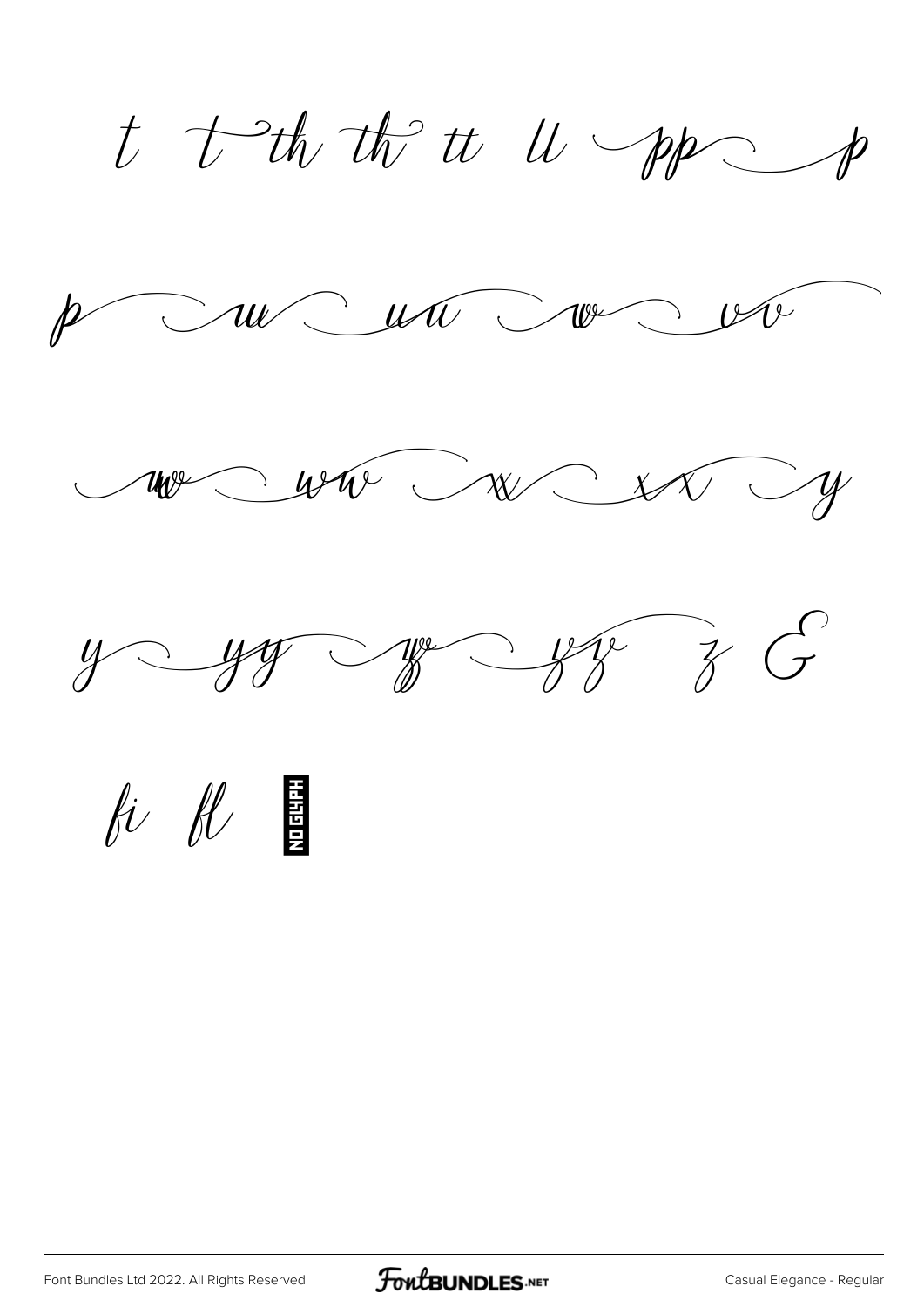### Linen Serif - Regular

**Uppercase Characters** 

# ABCDEFCHIJKLMNOPQRST VWXY7

Lowercase Characters

abcdefghijklmnopqrstuvwx yz

**Numbers** 

0123456789

Punctuation and Symbols

![](_page_37_Figure_8.jpeg)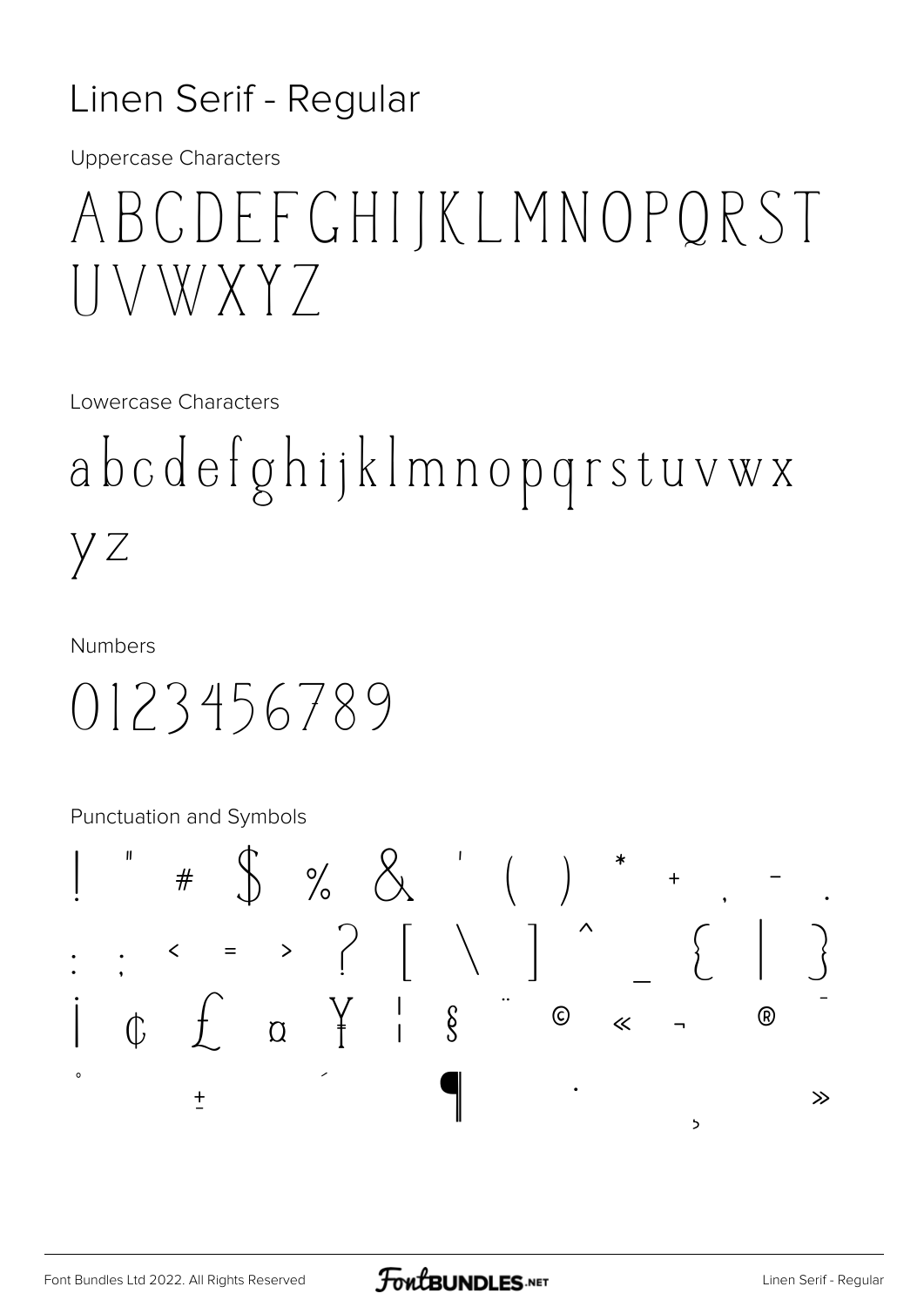All Other Glyphs

![](_page_38_Figure_1.jpeg)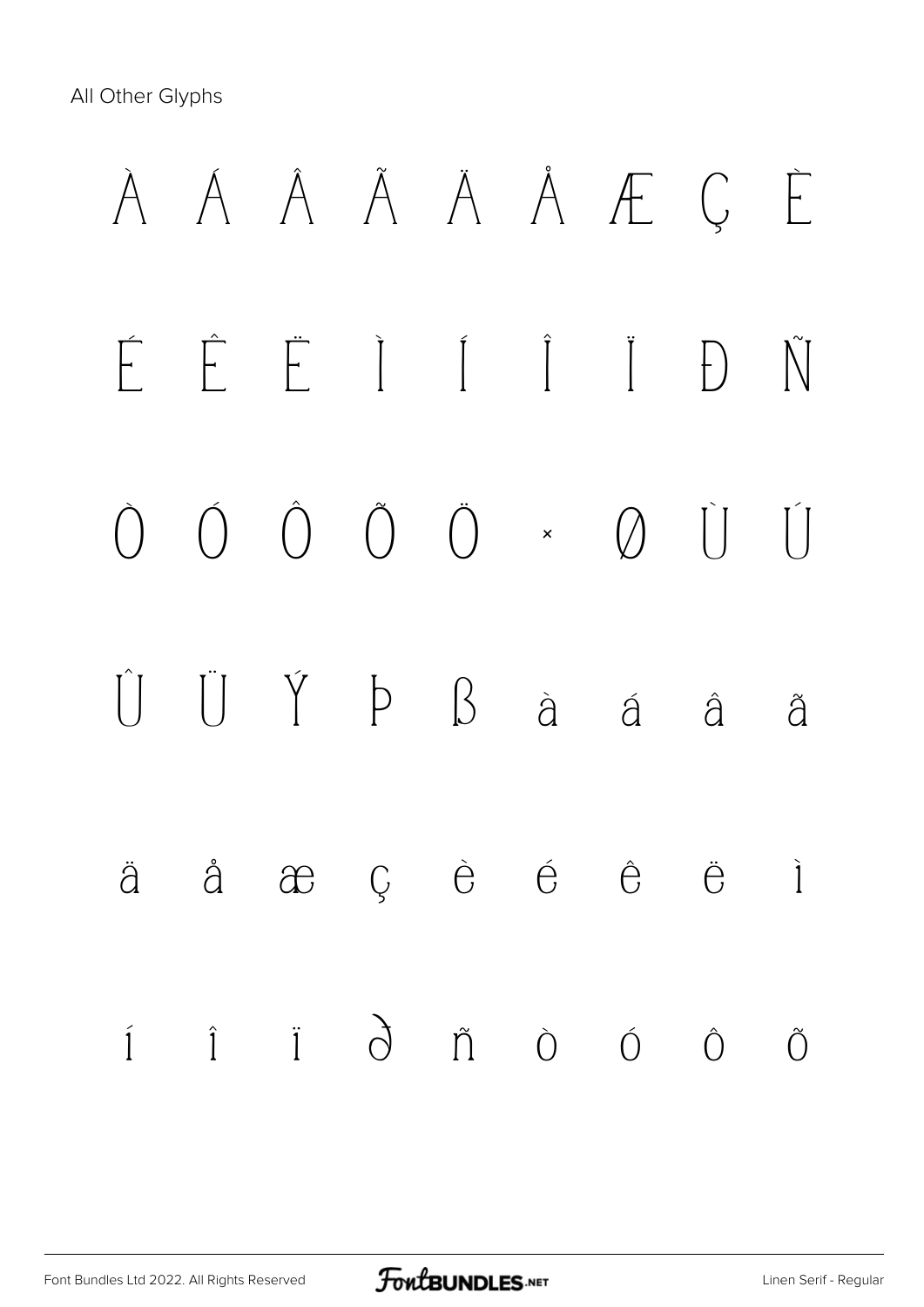![](_page_39_Figure_0.jpeg)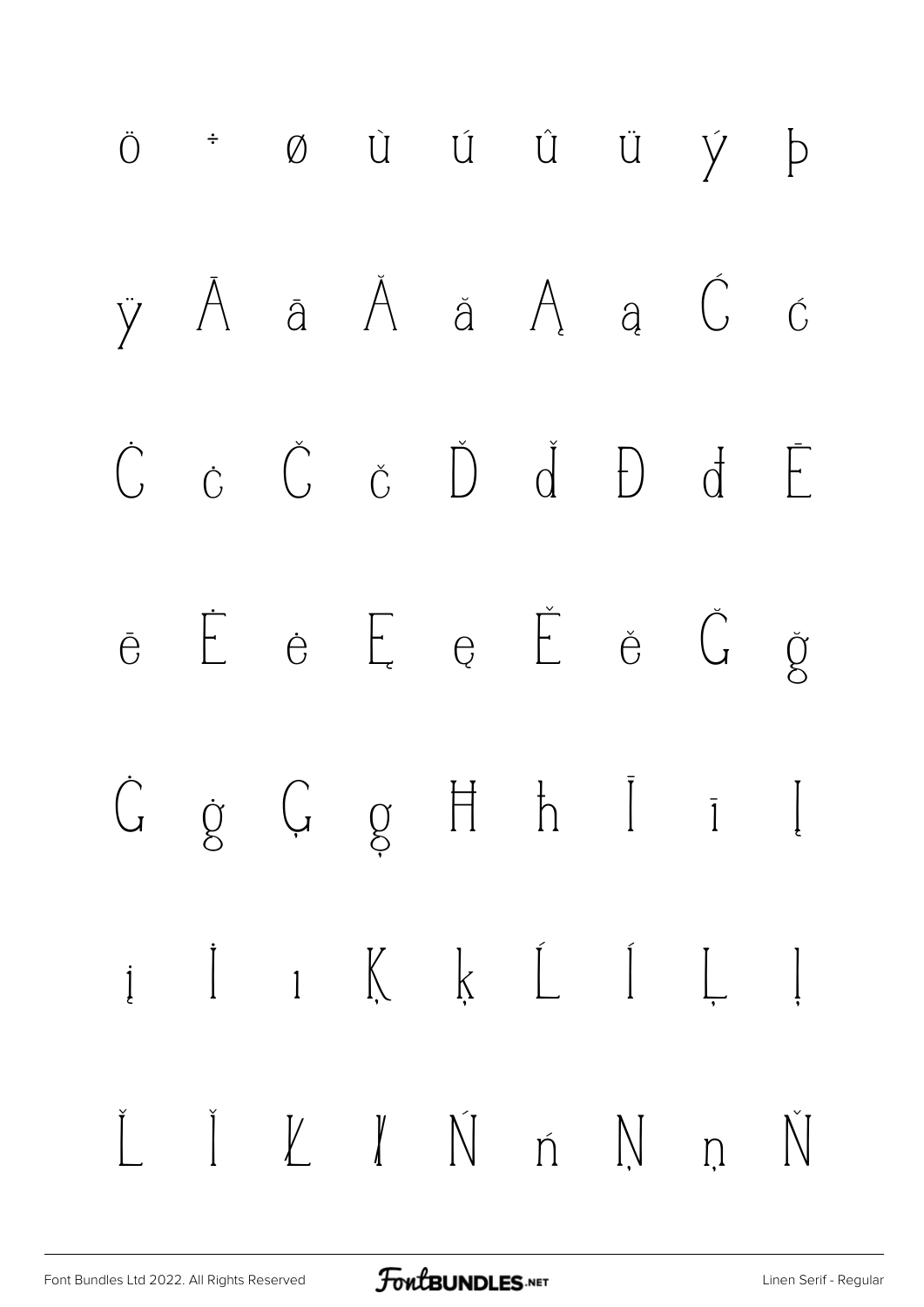![](_page_40_Figure_0.jpeg)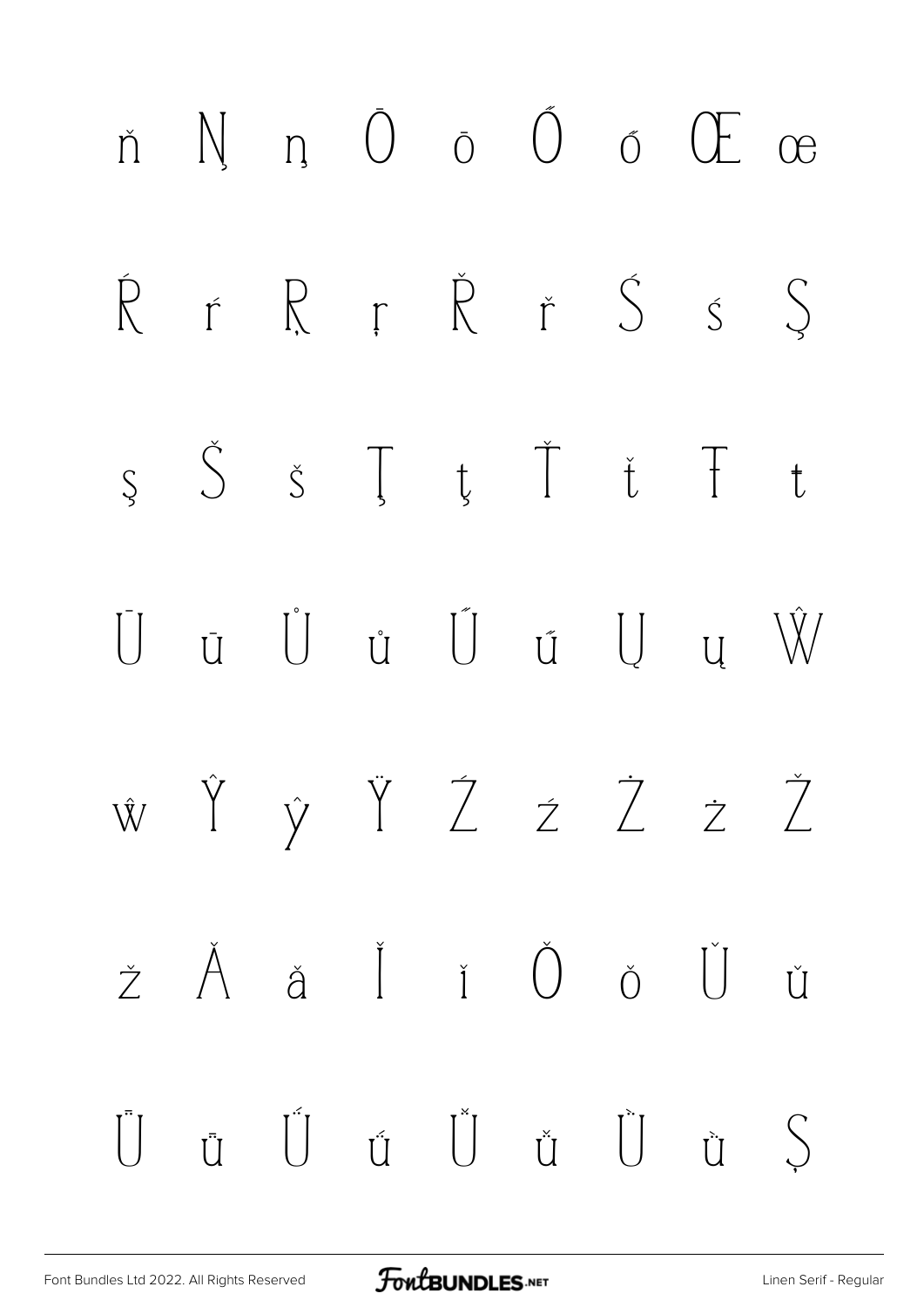![](_page_41_Figure_0.jpeg)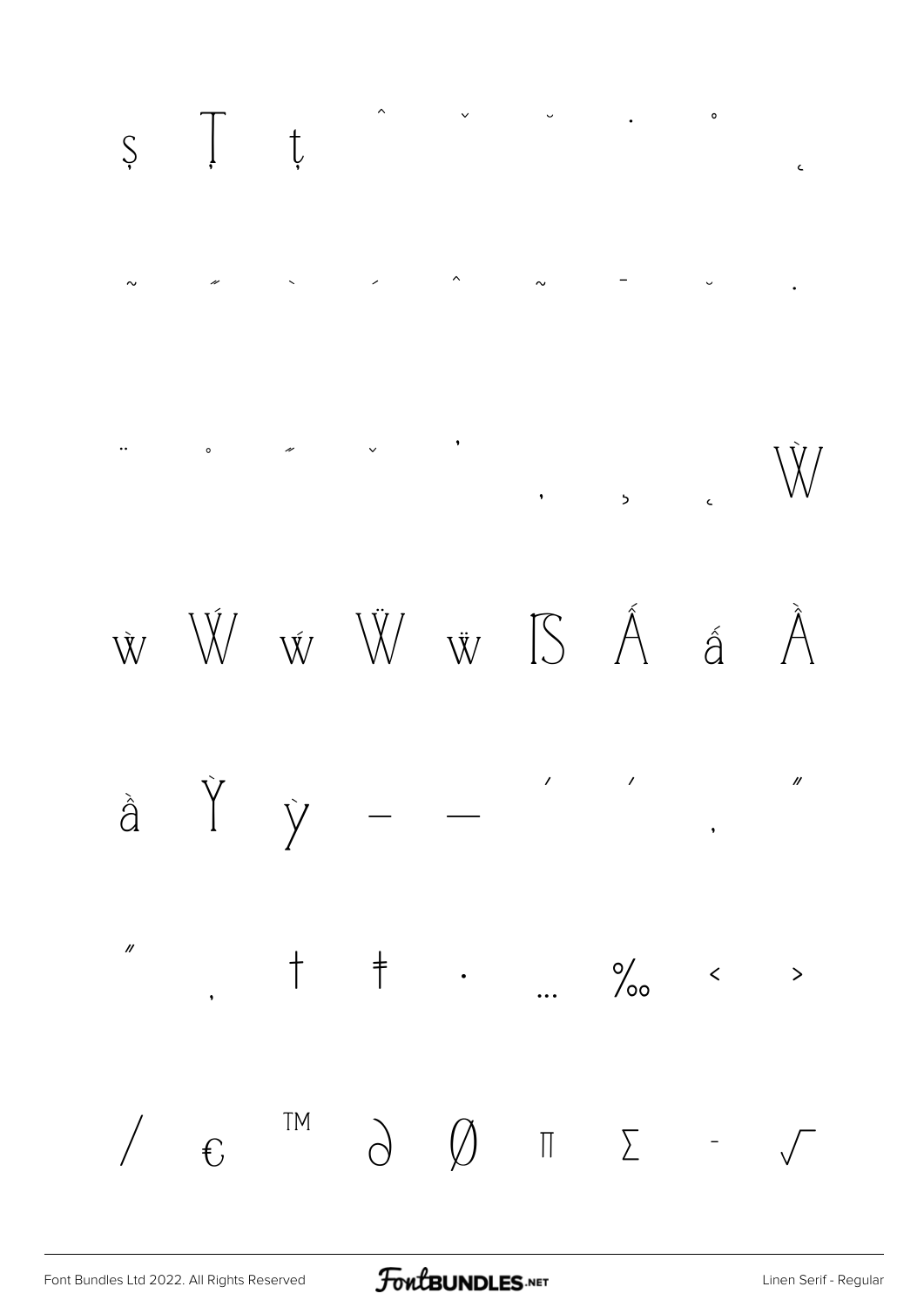![](_page_42_Figure_0.jpeg)

![](_page_42_Picture_2.jpeg)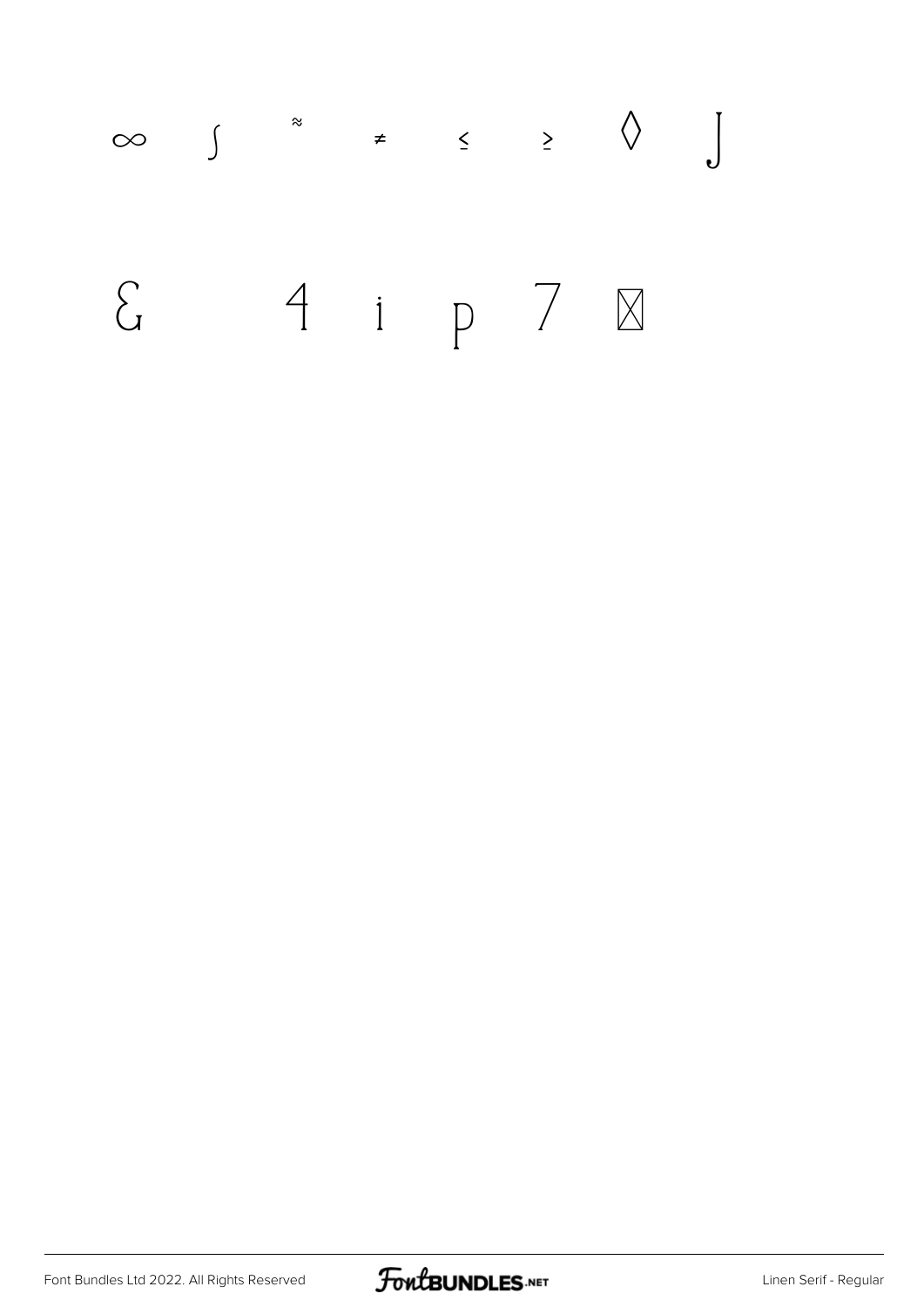### Julies Pen - Regular

**Uppercase Characters** 

**Lowercase Characters** 

abodefghijklmnopgrstuvu/xyz

**Numbers** 

0123456789

Punctuation and Symbols

 $\sigma'$  $\begin{array}{c}\n\begin{array}{ccc}\n\searrow & = & \nearrow & \nearrow \\
\searrow & \searrow & \searrow \\
\searrow & \searrow & \searrow \\
\swarrow & \searrow & \searrow \\
\text{w} & & \nearrow\n\end{array}\n\end{array}$  $\overline{C}$  $\overline{1}$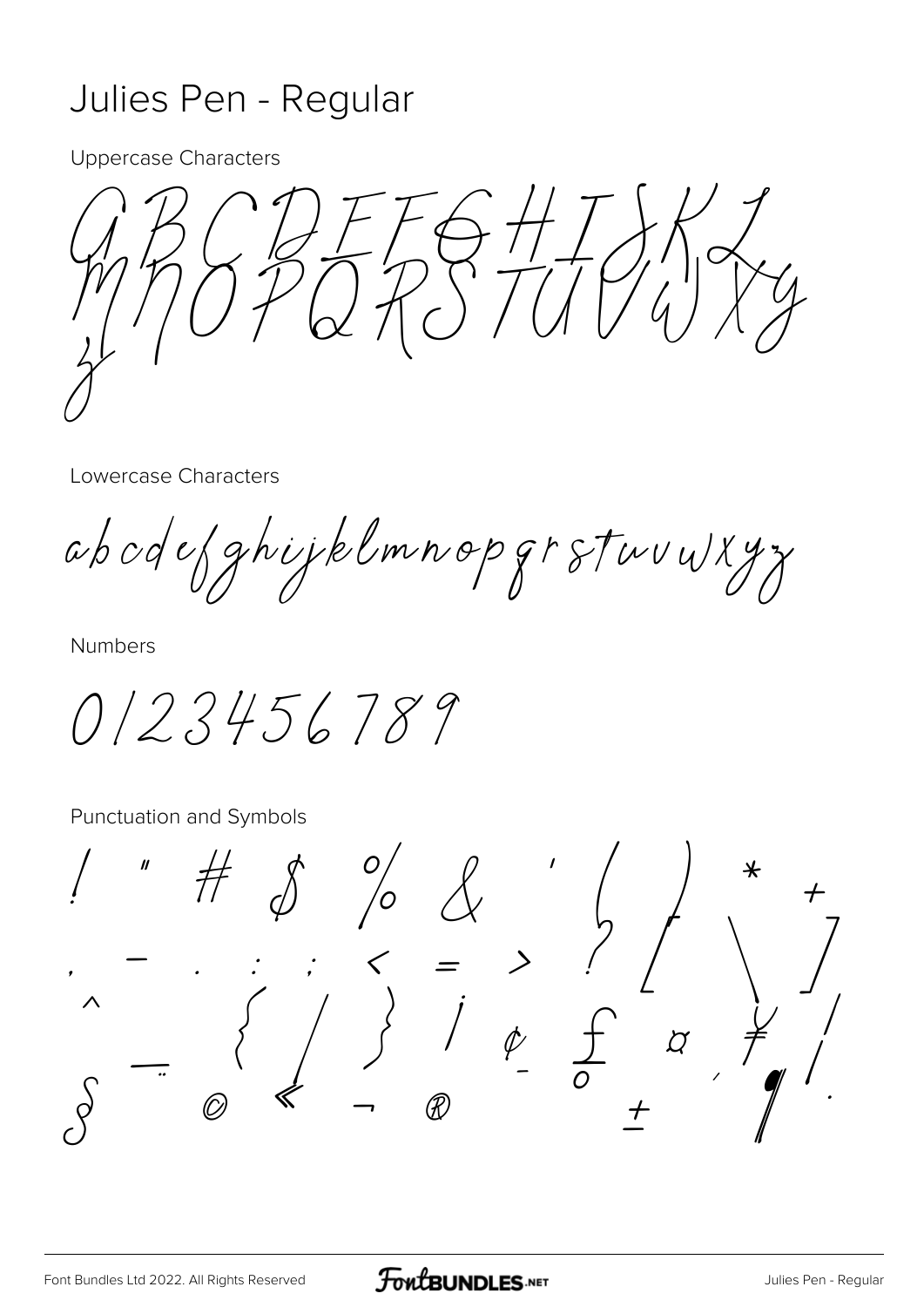$\overline{\mathcal{L}}$ 

All Other Glyphs

GGGGGGGECE EEEIIIDD  $\begin{picture}(120,15) \put(0,0) {\line(1,0){155}} \put(15,0) {\line(1,0){155}} \put(15,0) {\line(1,0){155}} \put(15,0) {\line(1,0){155}} \put(15,0) {\line(1,0){155}} \put(15,0) {\line(1,0){155}} \put(15,0) {\line(1,0){155}} \put(15,0) {\line(1,0){155}} \put(15,0) {\line(1,0){155}} \put(15,0) {\line(1,0){155}} \put(15,0) {\line(1,0){155}}$  $\hat{U} \ \hat{U} \ \hat{Y} \ \hat{P} \ \hat{B} \ \hat{a} \ \hat{a} \ \hat{a}$  $\ddot{\omega}$   $\dot{\alpha}$   $\alpha$   $\dot{\varphi}$   $\dot{\alpha}$   $\dot{\alpha}$   $\dot{\alpha}$   $\ddot{\alpha}$  $\ddot{\phantom{1}}$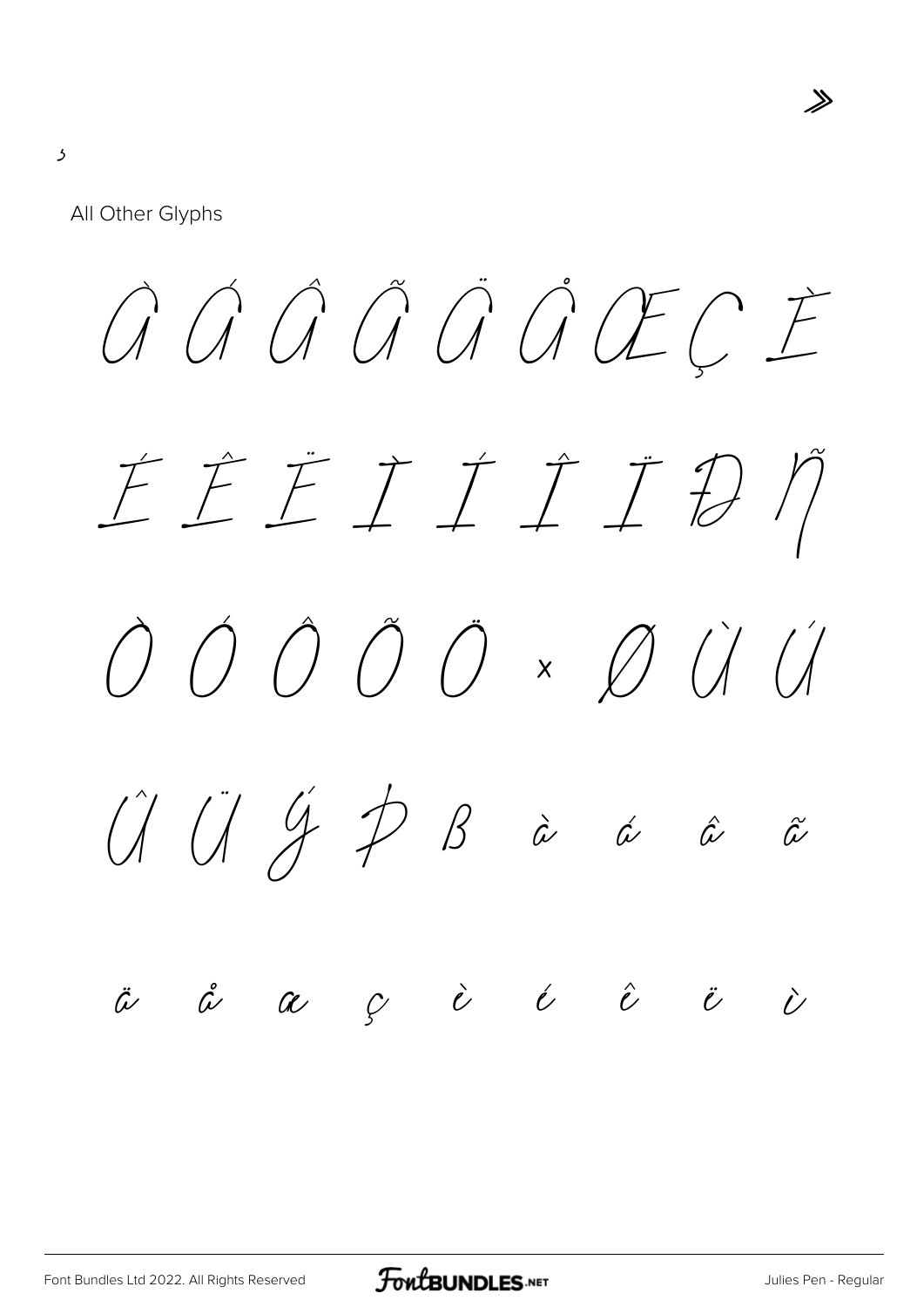$\begin{array}{ccccccccccccccccc} \swarrow & \hat{\nu} & \hat{\nu} & \vec{\sigma} & \hat{\kappa} & \hat{\sigma} & \hat{\sigma} & \hat{\sigma} & \hat{\sigma} \end{array}$  $\sigma$  =  $\sigma$   $\dot{\alpha}$   $\dot{\alpha}$   $\ddot{\alpha}$   $\ddot{\alpha}$   $\dot{\beta}$   $\beta$  $\ddot{y}$   $\hat{d}$   $\bar{\alpha}$   $\hat{d}$   $\ddot{\alpha}$   $\hat{d}$   $\alpha$   $\hat{C}$   $\dot{\alpha}$  $\hat{C}$  o  $\hat{C}$  o  $\hat{D}$  d  $\hat{D}$  d  $\hat{F}$  $\overline{c}\subseteq\overline{c}$   $\overline{c}\subseteq\overline{c}\times\overline{c}\times\overline{c}$  $699777777$  $\begin{array}{ccccc} & \dot{I} & \dot{\end{array} & \begin{array}{ccccc} & \dot{\end{array} & \begin{array}{ccccc} & \dot{\end{array} & \begin{array}{ccccc} & \dot{\end{array} & \begin{array}{ccccc} & \dot{\end{array} & \begin{array}{ccccc} & \dot{\end{array} & \begin{array}{ccccc} & \dot{\end{array} & \begin{array}{ccccc} & \dot{\end{array} & \begin{array}{ccccc} & \dot{\end{array} & \begin{array}{ccccc} & \dot{\end{array} & \begin{array}{ccc} & \dot{\end{array} & \begin{array}{ccc} & \dot{\end{array} & \begin{array}{ccc} & \dot{\end$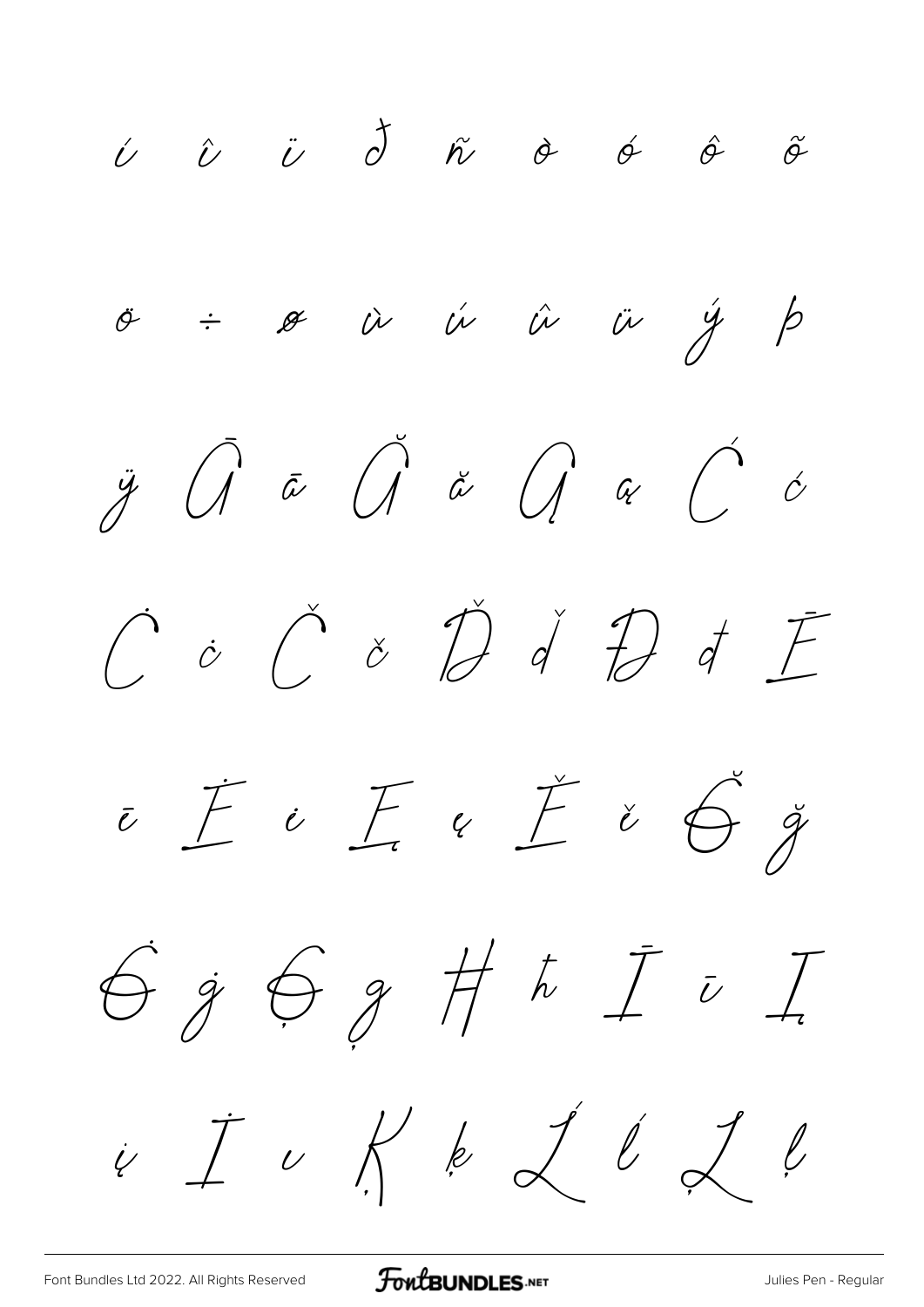$\measuredangle$   $\emph{i}$   $\measuredangle$   $\emph{t}$   $\emph{r}$   $\emph{r}$   $\emph{r}$  $\check{n}$   $\bigwedge$   $\eta$   $\bigcirc$   $\sigma$   $\bigcirc$   $\sigma$   $\bigcirc$   $\sigma$  $\tilde{\mathcal{X}}$  if  $\tilde{\mathcal{X}}$  if  $\tilde{\mathcal{X}}$  if  $\tilde{\mathcal{Y}}$  if  $\tilde{\mathcal{Y}}$  $\oint g$   $\int f f f f$  $\begin{matrix} \tilde{U} & \tilde{\omega} & \tilde{U} & \tilde{\omega} & \tilde{U} & \tilde{\omega} & \tilde{U} & \omega & \tilde{U} \end{matrix}$ w 9 9 9 8 8 8 8 8  $\check{\gamma}$   $\bigcirc$   $\circ$   $\top$   $\tau$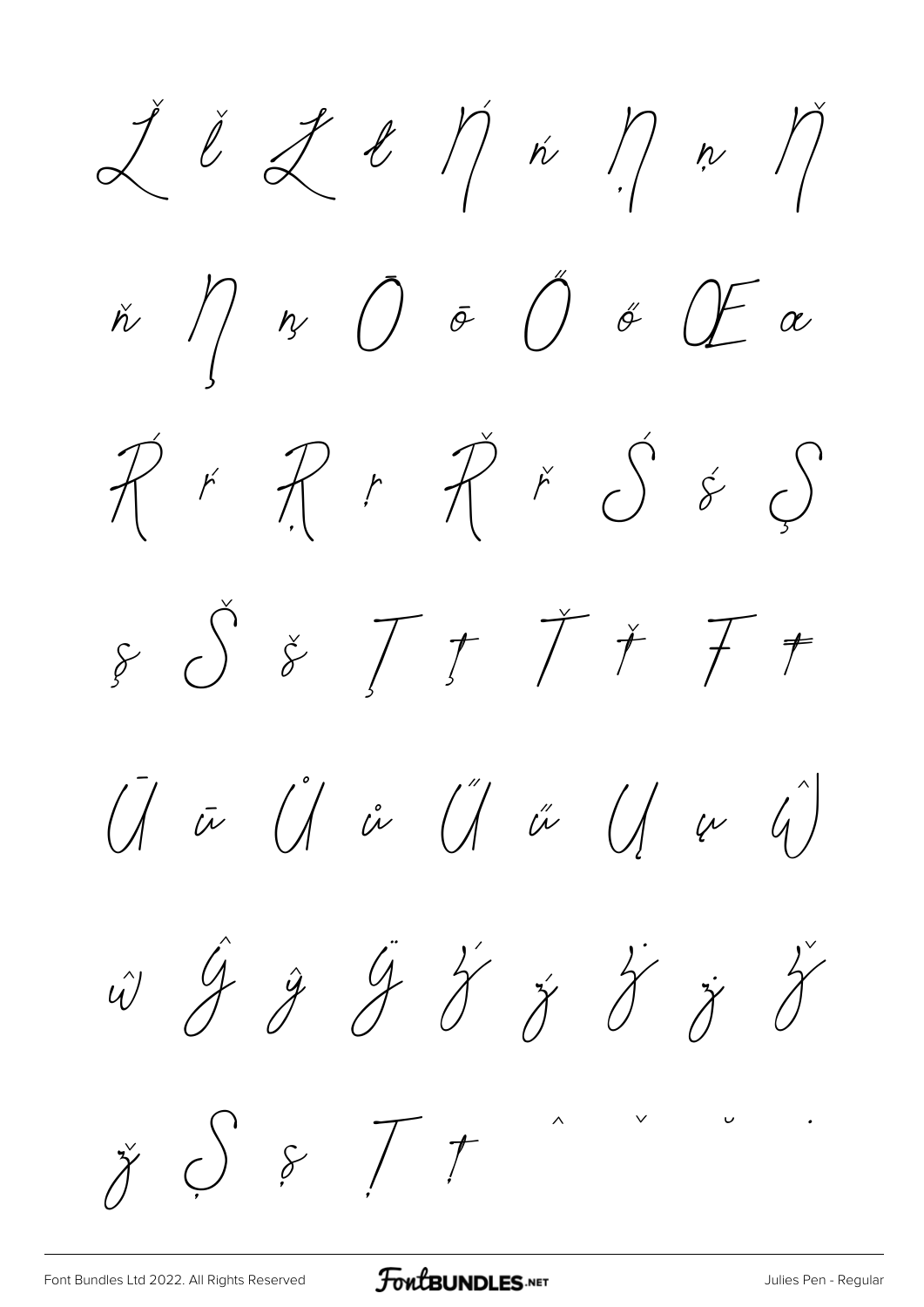*˛ ˜ ˝ ̂ ̃ ̄ ̆ ̇ ̈ ̊ ̋ ̌ ̒ ̦ ̧ ̨ Ẁ ẁ Ẃ ẃ Ẅ ẅ ẞ Ỳ ỳ – — ' ' ' " " " † ‡ • … ‰ ‹ › ⁄ € ™ ∂ ∅ ∏ ∑ − √ ∞ ∫ ≈ ≠ ≤ ≥ ◊*

[Font Bundles Ltd 2022. All Rights Reserved](https://fontbundles.net/) **FoutBUNDLES.NET** State of the United States Pen - Regular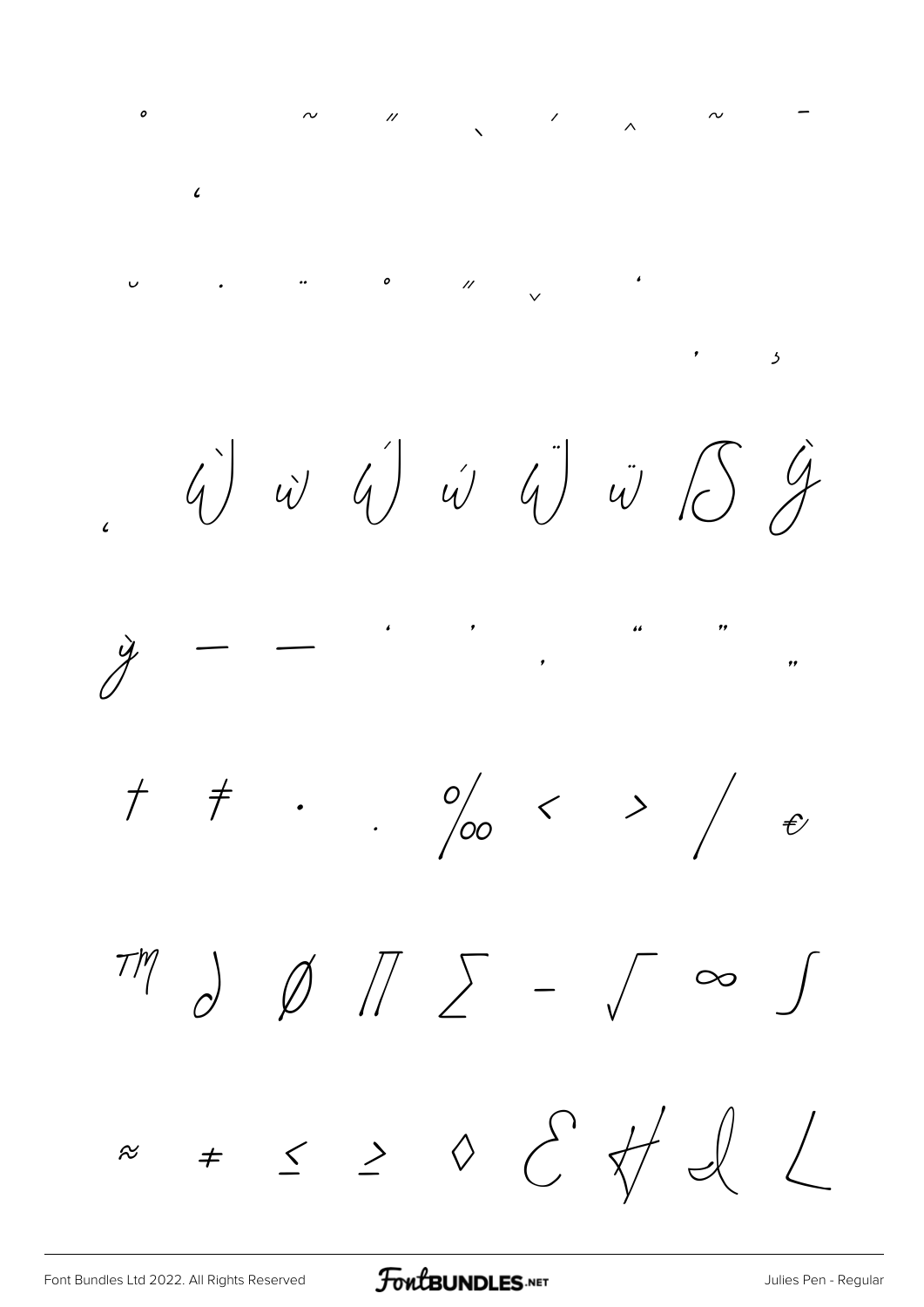O J ar arr as an d dd e

or orr of oss of 8 to gh

is ing in is it ig I lk ll

or our os pp r r r s ss

才 广 杭 *th wv ww yi*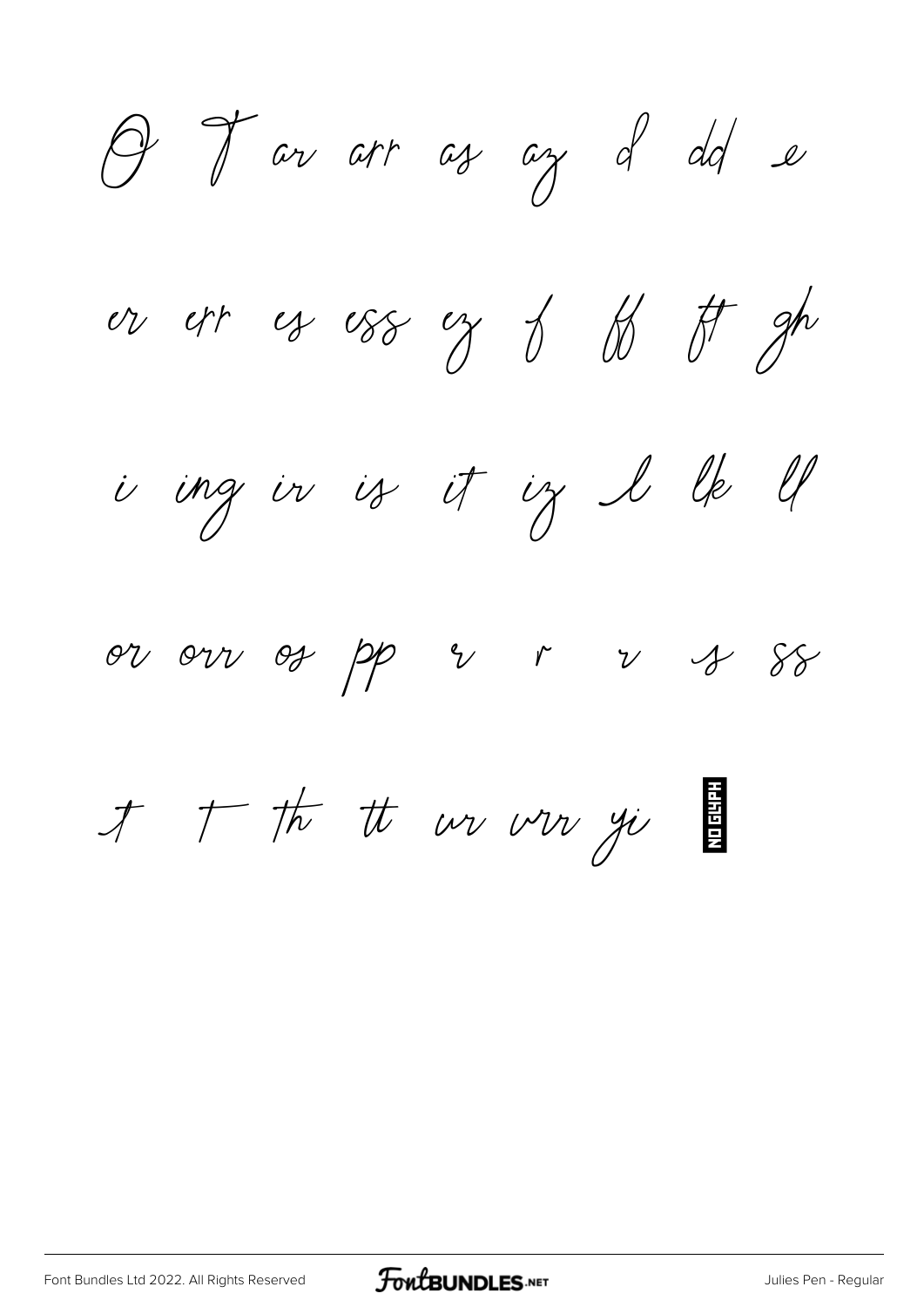![](_page_49_Picture_0.jpeg)

**Uppercase Characters** 

## ABCDEFGHIJKLMNOPQRS TUVWXYZ

Lowercase Characters

# abcdefghijklmnopqrstuv WXYZ

**Numbers** 

# 0123456789

**Punctuation and Symbols** 

![](_page_49_Figure_8.jpeg)

All Other Glyphs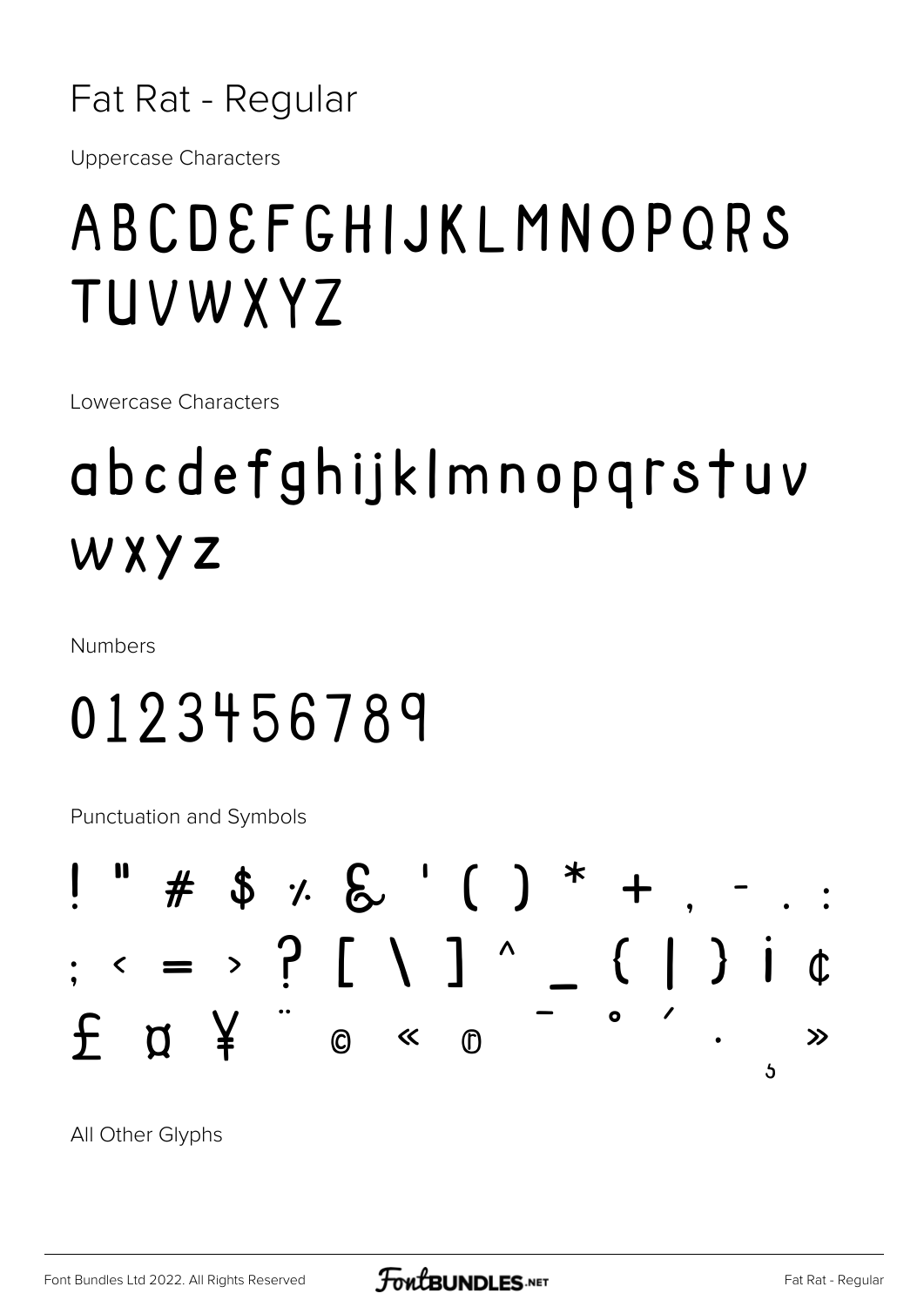![](_page_50_Figure_0.jpeg)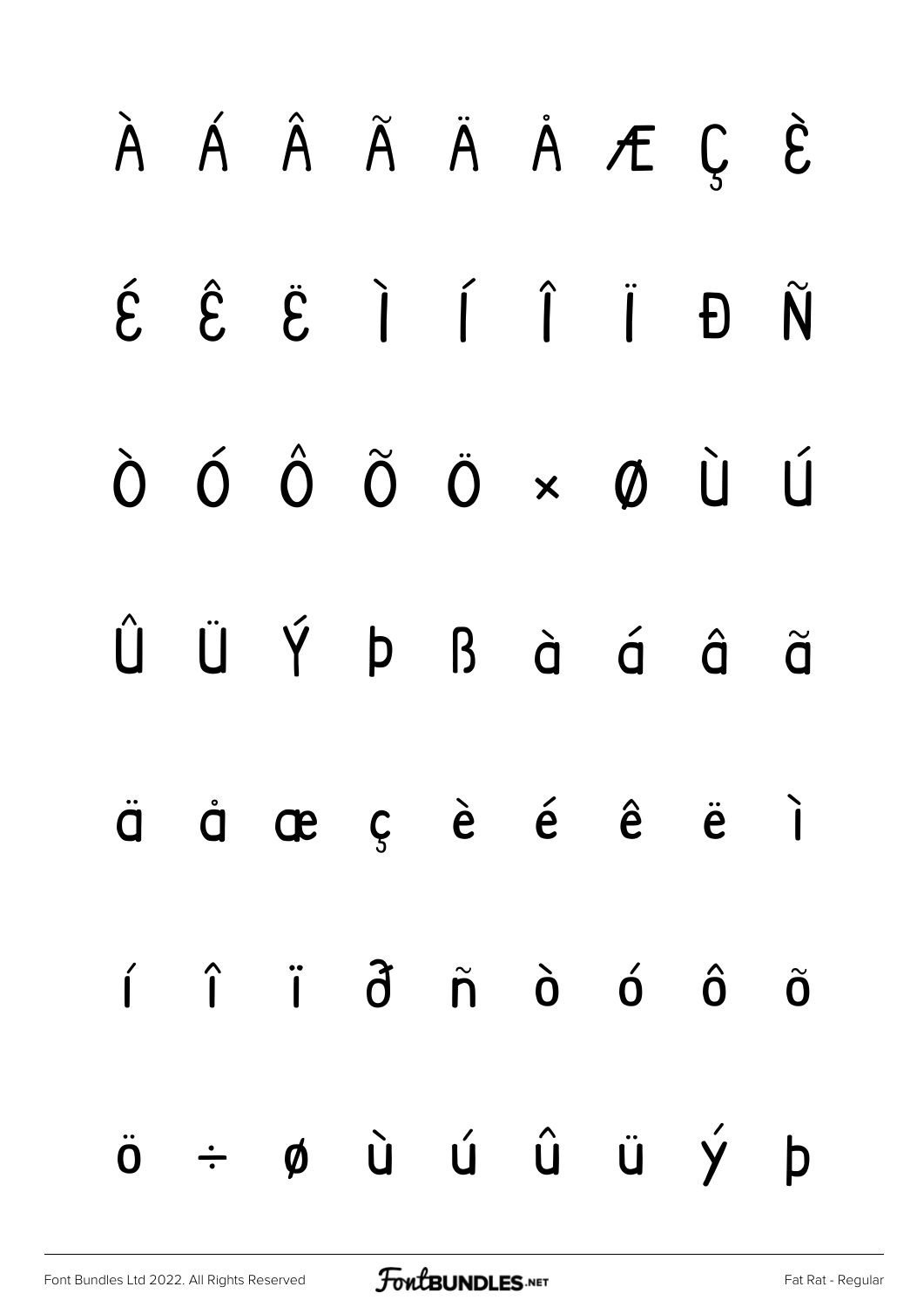|  |  |  | ň N n Ō ō Ő ő Œ œ                                                                                                                   |  |
|--|--|--|-------------------------------------------------------------------------------------------------------------------------------------|--|
|  |  |  | $\check{L}$ $\check{I}$ $\check{L}$ $\check{N}$ $\check{N}$ $\check{N}$ $\check{N}$ $\check{N}$                                     |  |
|  |  |  | i li Ķ ķ Ĺ ĺ Ļ ļ                                                                                                                    |  |
|  |  |  | $G$ g $G$ g $H$ $h$ $\overline{I}$ $I$                                                                                              |  |
|  |  |  | $\check{e}$ $\acute{e}$ $\acute{e}$ $\acute{e}$ $\acute{e}$ $\check{e}$ $\check{e}$ $\check{g}$                                     |  |
|  |  |  | $\dot{C} \quad \dot{c} \quad \dot{C} \quad \dot{c} \quad \dot{D} \quad \dot{d} \quad E \quad \dot{\bar{d}} \quad \bar{\mathcal{E}}$ |  |
|  |  |  | ÿĀāĂă ĄąĆć                                                                                                                          |  |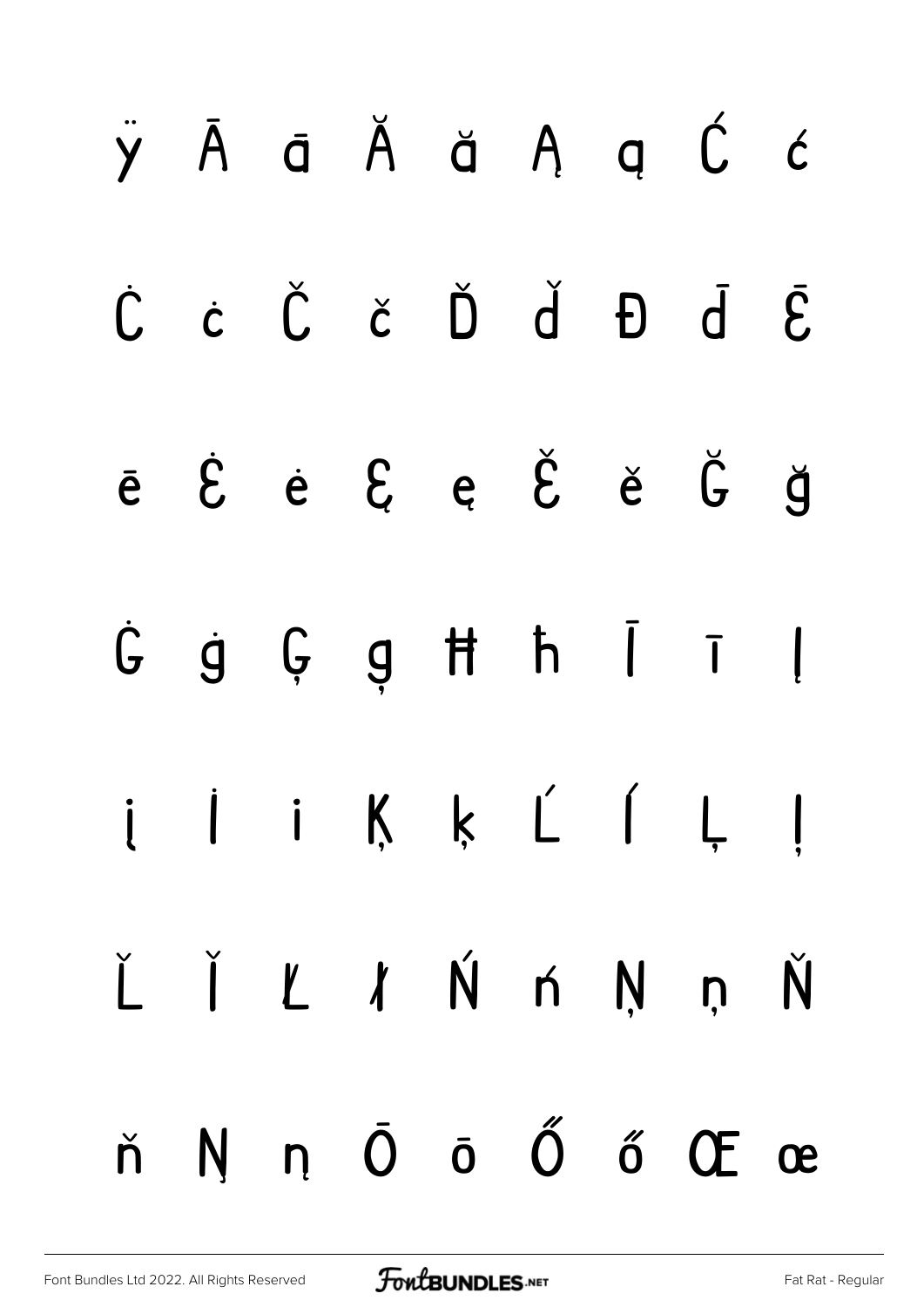![](_page_52_Figure_0.jpeg)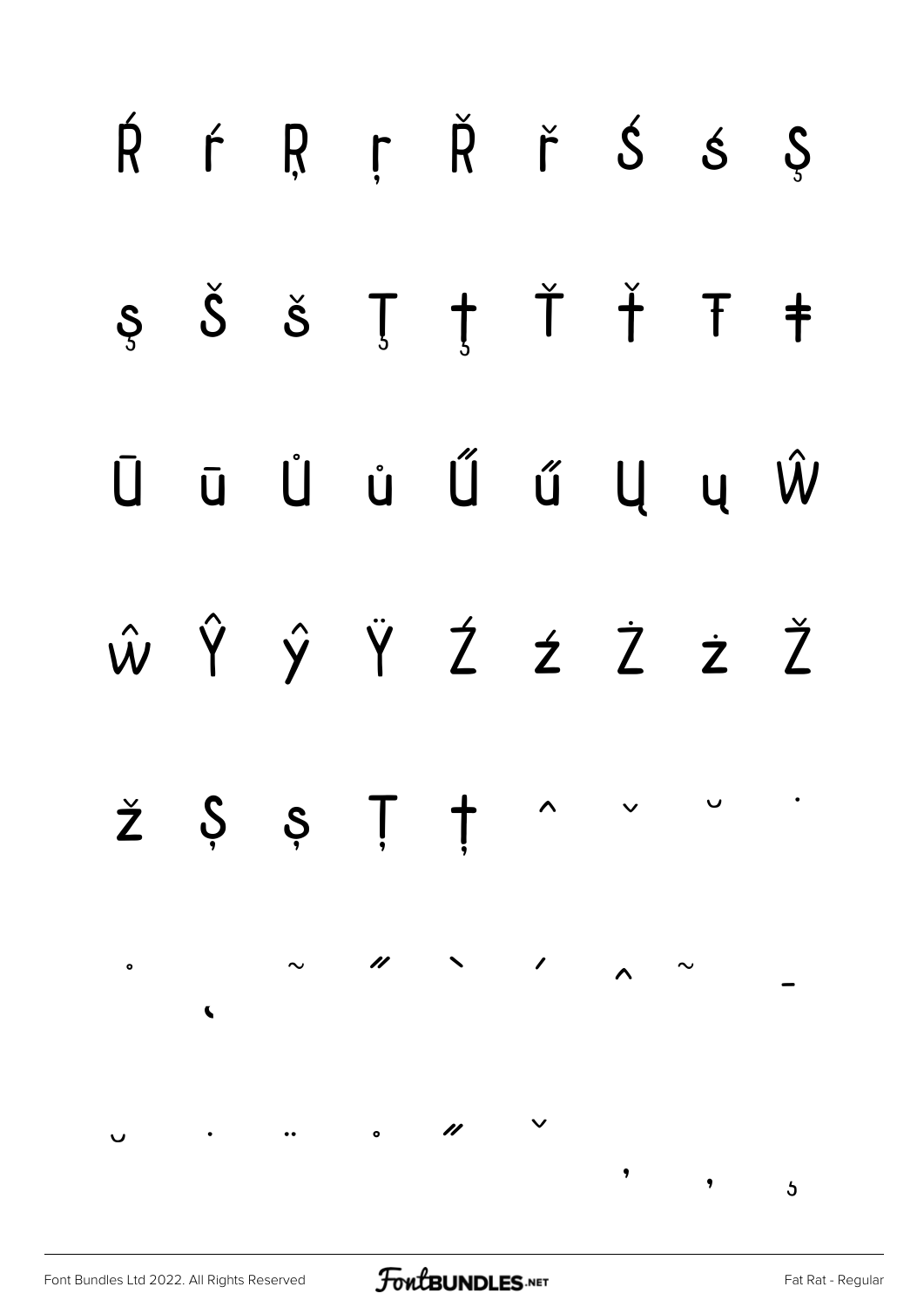|  |  | $\overline{A}$ . $\overline{A}$ . $\overline{B}$                                           |  |  |
|--|--|--------------------------------------------------------------------------------------------|--|--|
|  |  | H 1 0 Y 0 i A B T                                                                          |  |  |
|  |  | $\Delta \quad \epsilon \quad Z \quad H \quad \Theta \quad I \quad K \quad \Lambda \quad M$ |  |  |
|  |  | $N \cap O \equiv P \sum T \gamma \Phi$                                                     |  |  |
|  |  | X Y O Ï Ÿ á é ń í                                                                          |  |  |
|  |  | $0$ $a$ $b$ $y$ $b$ $\varepsilon$ $\zeta$ $n$ $\theta$                                     |  |  |
|  |  | L K $\lambda$ $\mu$ V $\zeta$ O $\pi$ p                                                    |  |  |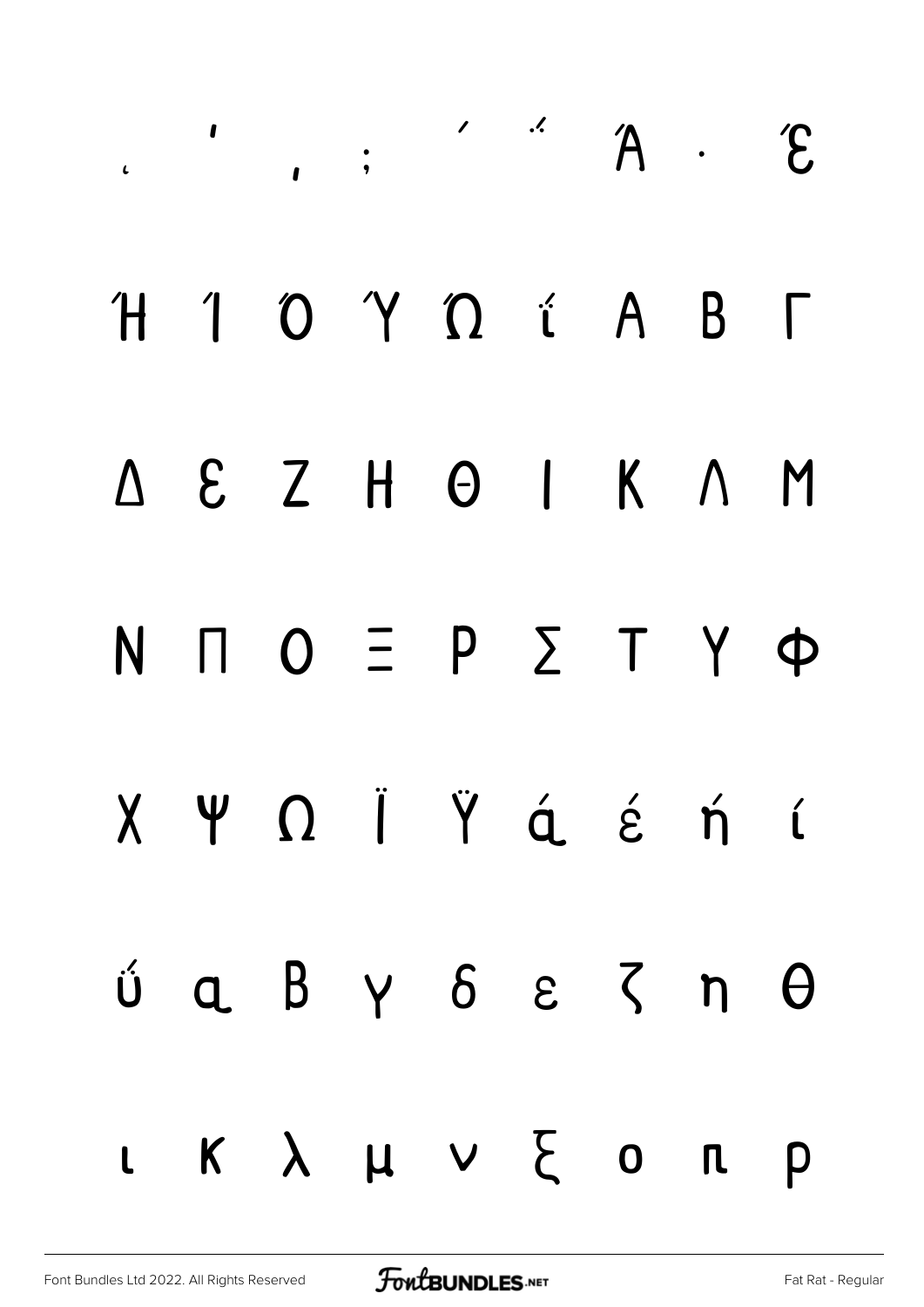# ς στυφχψωϊ ϋ ó ú ú K x Ŵ ẁ Ŵ  $\dot{w}$   $\dot{W}$   $\ddot{w}$   $\dot{B}$   $\dot{Y}$   $\dot{y}$   $\pmb{\eta}$  $1 \in T M - \neq C Q C$   $C P$ La Le Lo Th Tr a ab at au ch da dd ee ei en er ff ft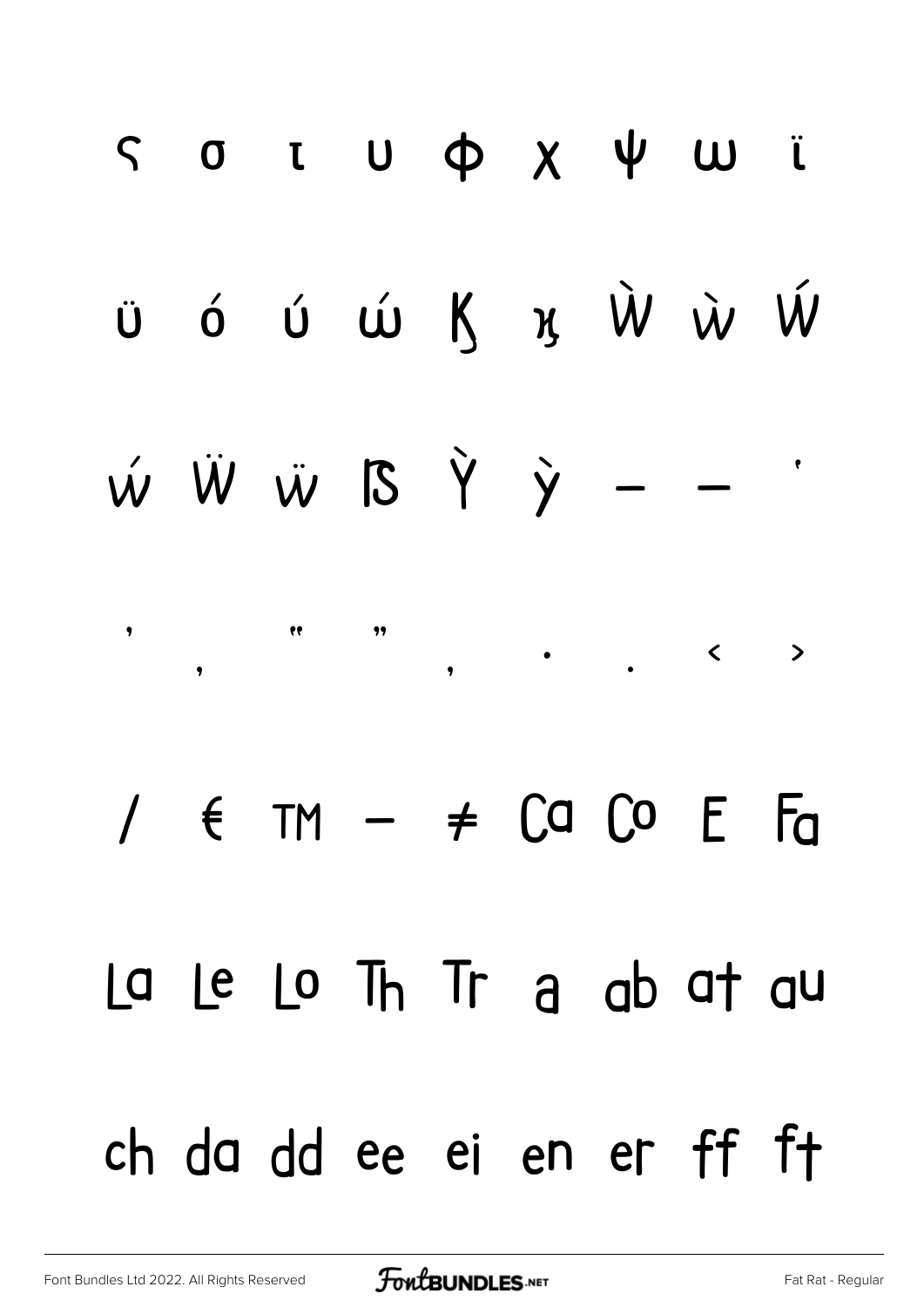# gg gh i ie in is it Il me mind oo ou w pp ir rt sh Ss th tt ′ wh

![](_page_55_Picture_2.jpeg)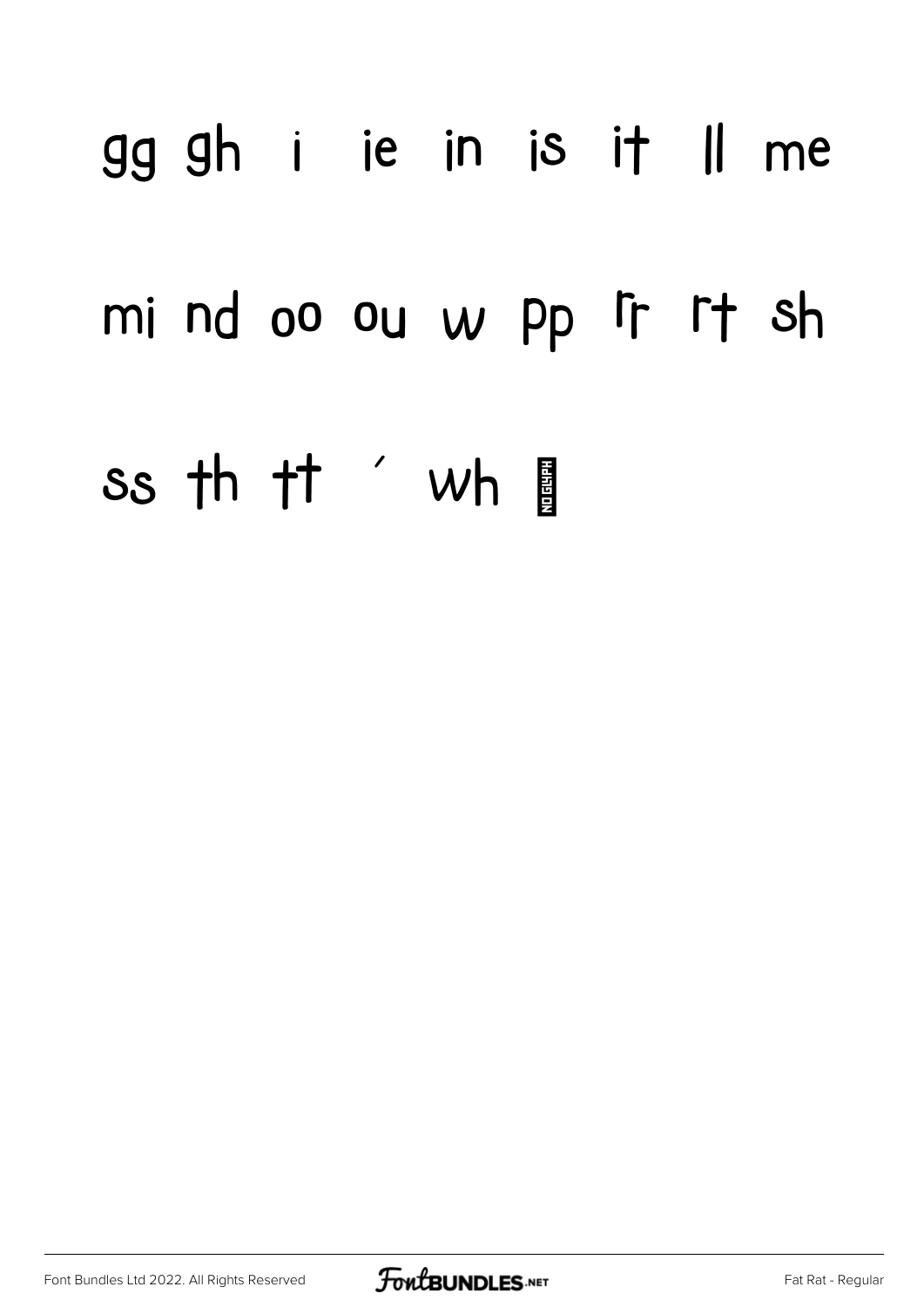## Jingle Font Thin - Regular

Uppercase Characters

# ABEBEFETEJKLMDOPORSTOVWXYZ

Lowercase Characters

# abcdcfghijklmnopqrstuvwxyz

**Numbers** 

 $0123156787$ 

**Punctuation and Symbols** 

V

All Other Glyphs

 $\oint$ 

Ь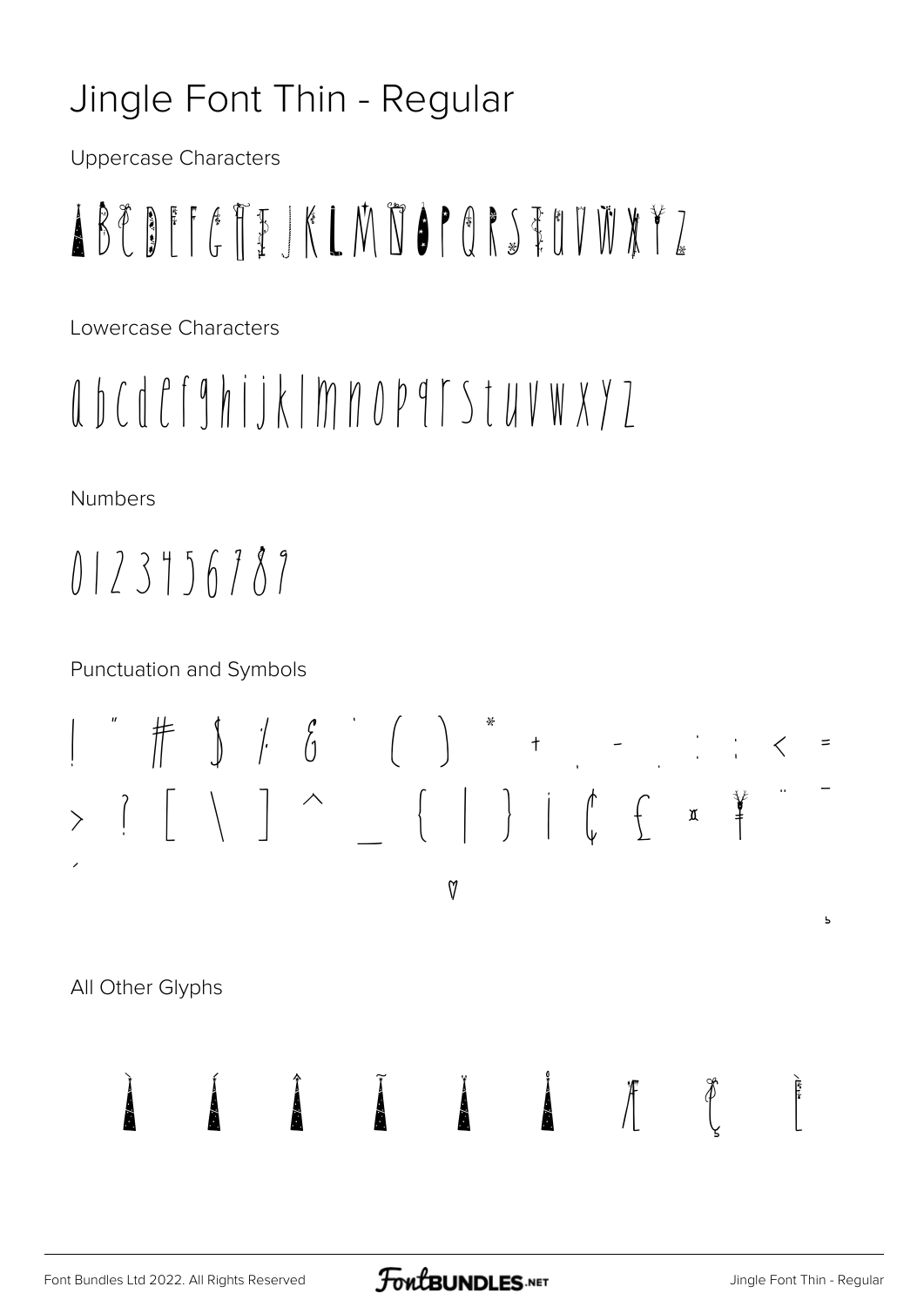![](_page_57_Figure_0.jpeg)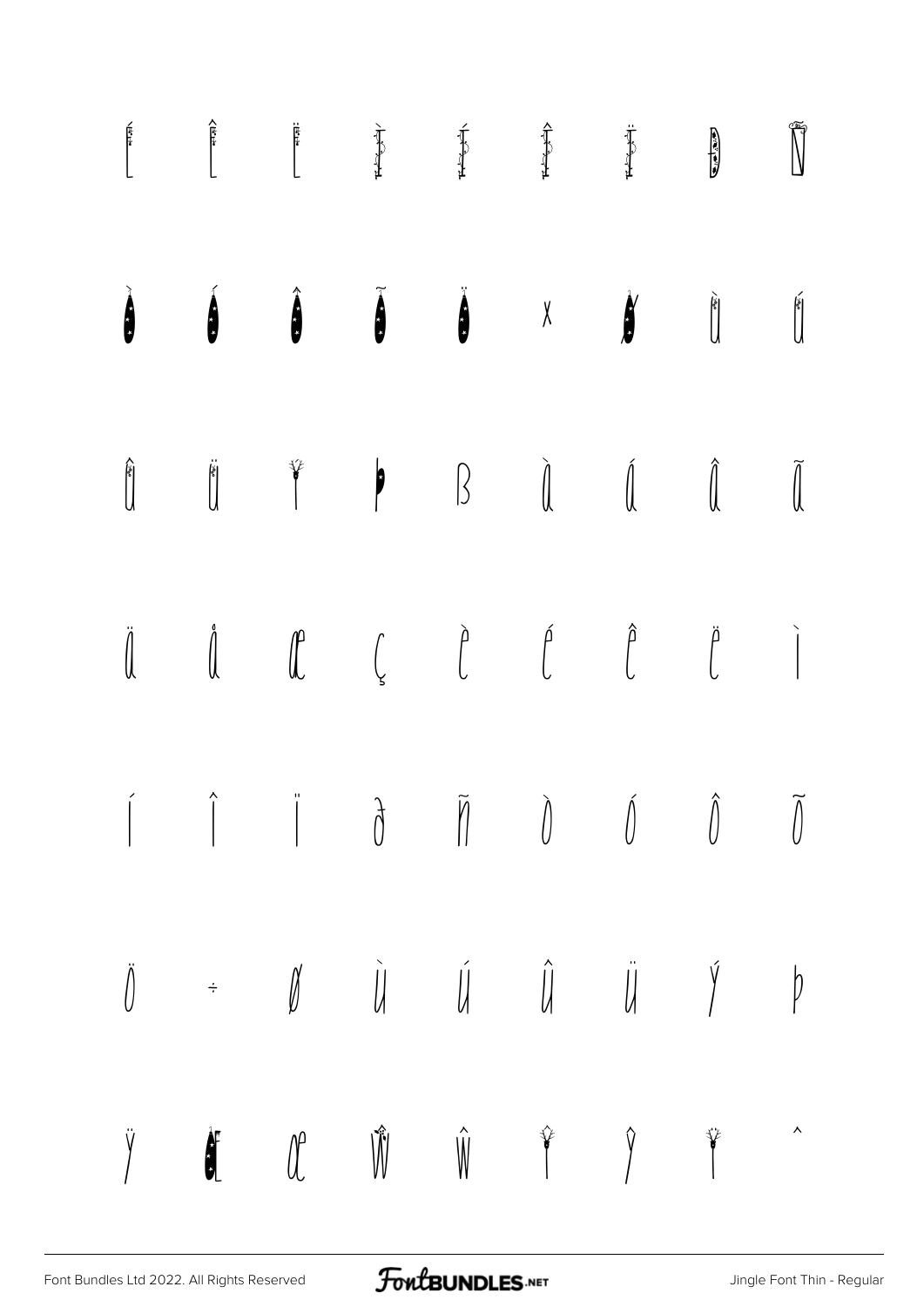|  |  | $\sim$ $\sim$ $\sqrt{N}$ $\sqrt{N}$                                                                                                                                                                                                                                                                                                                                                                                                                                                                             |  |           |
|--|--|-----------------------------------------------------------------------------------------------------------------------------------------------------------------------------------------------------------------------------------------------------------------------------------------------------------------------------------------------------------------------------------------------------------------------------------------------------------------------------------------------------------------|--|-----------|
|  |  | $\begin{matrix} \hat{\mathbb{W}} \qquad \qquad \hat{\mathbb{W}} \qquad \qquad \hat{\mathbb{W}} \qquad \qquad \hat{\mathbb{S}} \qquad \qquad \hat{\mathbb{Y}} \qquad \qquad - \qquad - \qquad \qquad \hat{\mathbb{X}} \qquad \qquad - \qquad - \qquad \qquad \hat{\mathbb{X}} \qquad \qquad - \qquad - \qquad \qquad \hat{\mathbb{X}} \qquad \qquad - \qquad - \qquad \qquad \hat{\mathbb{X}} \qquad \qquad - \qquad - \qquad \qquad \hat{\mathbb{X}} \qquad \qquad - \qquad - \qquad \qquad \hat{\mathbb{X}} \$ |  |           |
|  |  | $\begin{array}{cccccccccccccc} \mathcal{L} & & \mathcal{L} & & \mathcal{L} & & \mathcal{L} & & \mathcal{L} & & \mathcal{L} & & \mathcal{L} & & \mathcal{L} & & \mathcal{L} & & \mathcal{L} & & \mathcal{L} & & \mathcal{L} & & \mathcal{L} & & \mathcal{L} & & \mathcal{L} & & \mathcal{L} & & \mathcal{L} & & \mathcal{L} & & \mathcal{L} & & \mathcal{L} & & \mathcal{L} & & \mathcal{L} & & \mathcal{L} & & \mathcal{L} & & \mathcal{L} & & \mathcal{L} & & \math$                                           |  |           |
|  |  | $ \parallel$ 00 $\parallel$ 55 $\parallel$ $-$                                                                                                                                                                                                                                                                                                                                                                                                                                                                  |  | No styre! |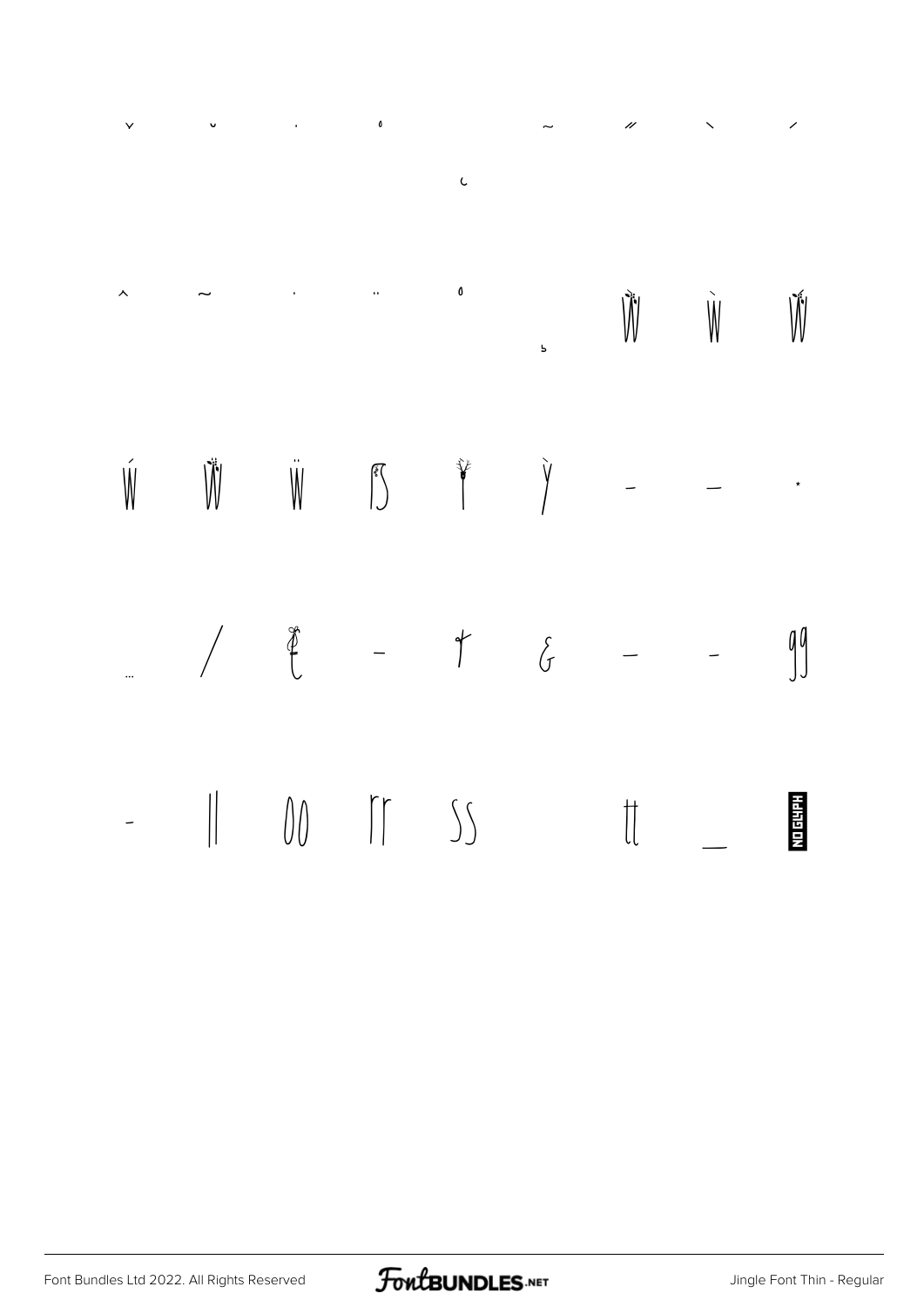## Jingle Font - Regular

**Uppercase Characters** 

# ABEBEFETEJKLMDOPORSTOVWXYZ

Lowercase Characters

# abcdcfghijklmnopqrstuvwxyz

**Numbers** 

 $0123156787$ 

**Punctuation and Symbols** 

V

All Other Glyphs

 $\oint$ 

Ь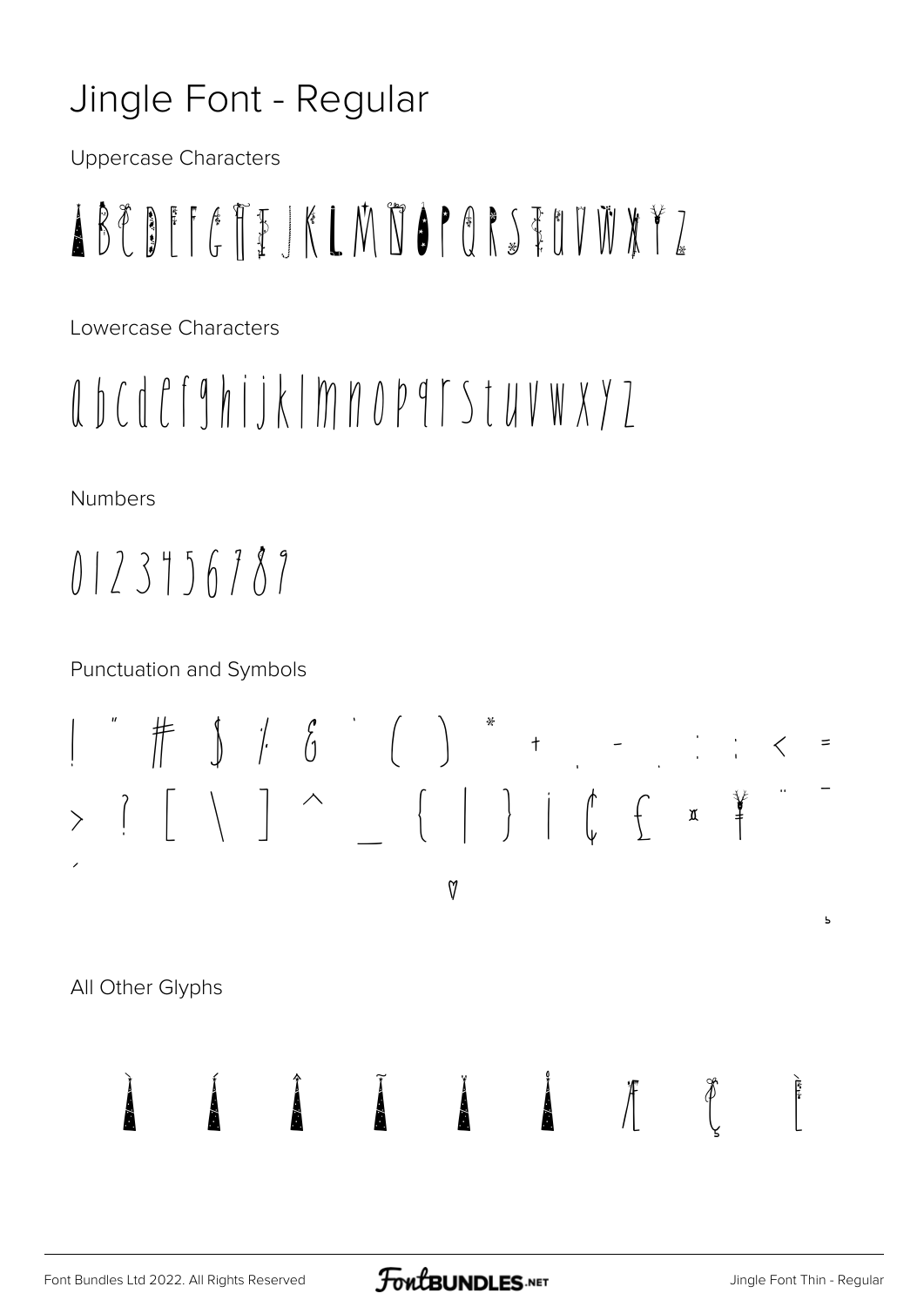![](_page_60_Figure_0.jpeg)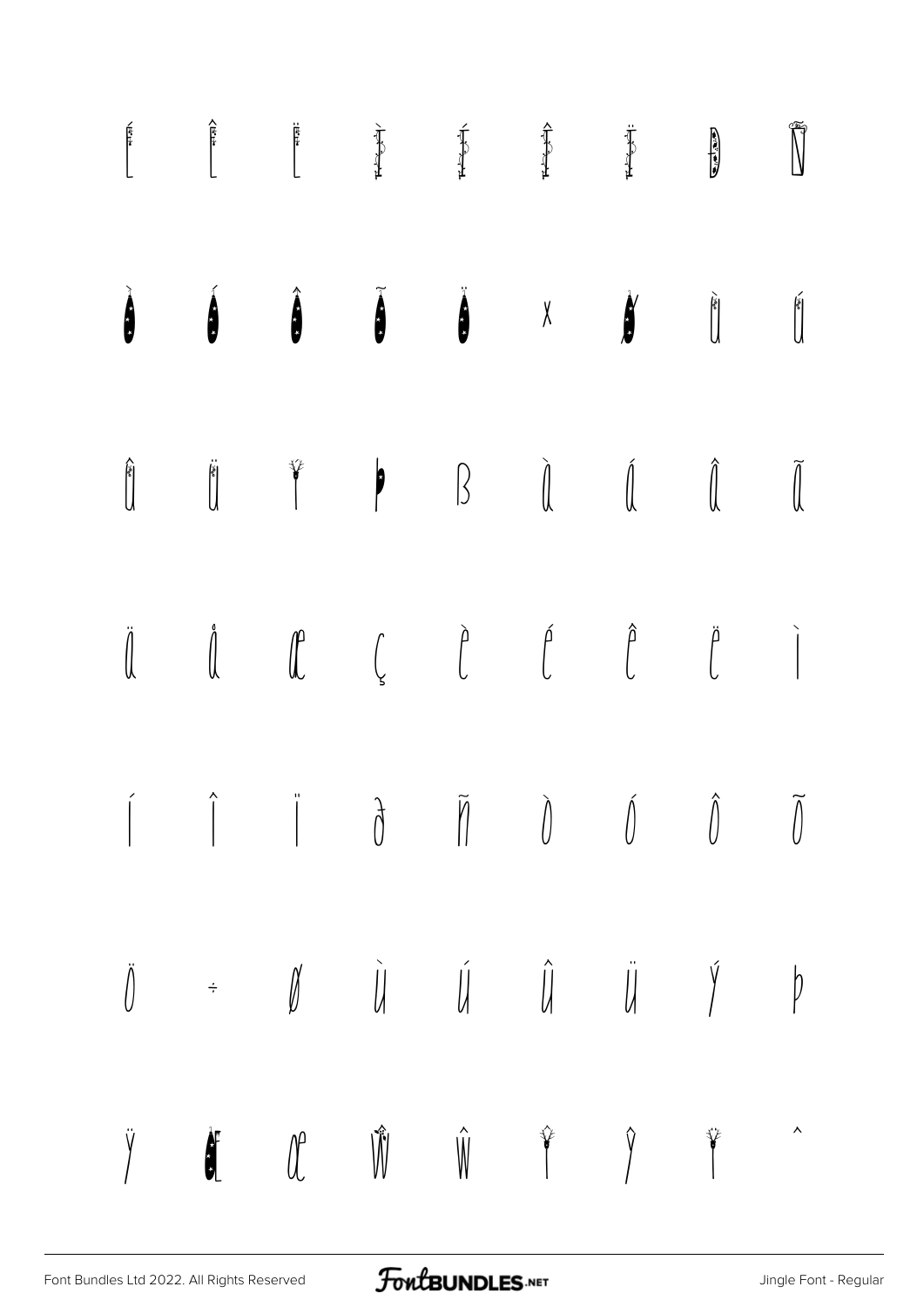|  |  | $\sim$ $\sim$ $\sqrt{N}$ $\sqrt{N}$                                                                                                                                                                                                                                                                                                                                                                                                                                 |  |           |
|--|--|---------------------------------------------------------------------------------------------------------------------------------------------------------------------------------------------------------------------------------------------------------------------------------------------------------------------------------------------------------------------------------------------------------------------------------------------------------------------|--|-----------|
|  |  | $\begin{matrix} \hat{W} & \hat{W} & \hat{W} & \hat{S} & \hat{Y} & \hat{Y} & \cdots & \cdots & \cdots \end{matrix}$                                                                                                                                                                                                                                                                                                                                                  |  |           |
|  |  | $\begin{array}{cccccccccccccc} \mathcal{L} & \mathcal{L} & \mathcal{L} & \mathcal{L} & \mathcal{L} & \mathcal{L} & \mathcal{L} & \mathcal{L} & \mathcal{L} & \mathcal{L} & \mathcal{L} & \mathcal{L} & \mathcal{L} & \mathcal{L} & \mathcal{L} & \mathcal{L} & \mathcal{L} & \mathcal{L} & \mathcal{L} & \mathcal{L} & \mathcal{L} & \mathcal{L} & \mathcal{L} & \mathcal{L} & \mathcal{L} & \mathcal{L} & \mathcal{L} & \mathcal{L} & \mathcal{L} & \mathcal{L} &$ |  |           |
|  |  | $ \parallel$ 00 $\parallel$ 55 $\parallel$ $-$                                                                                                                                                                                                                                                                                                                                                                                                                      |  | No state: |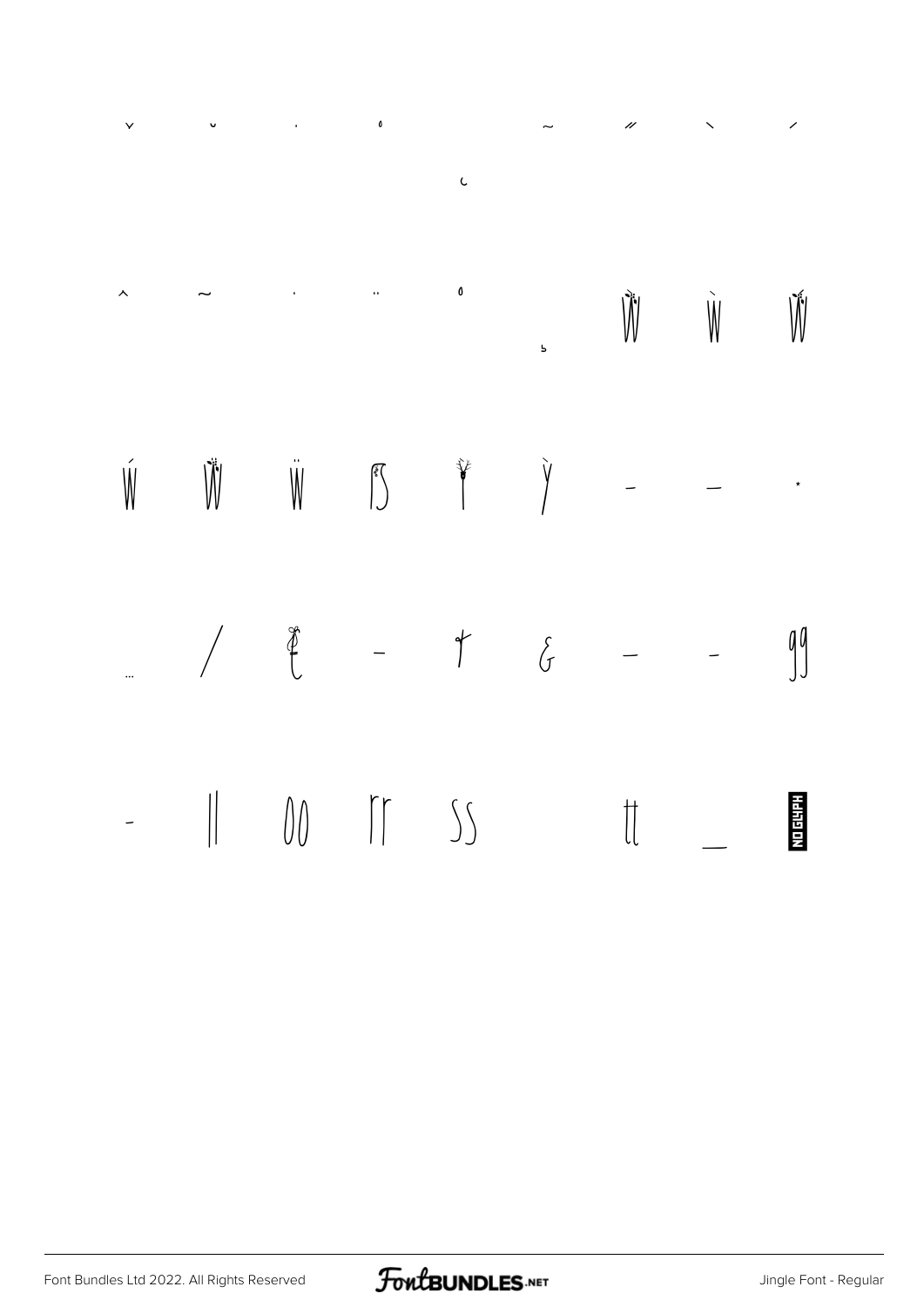## Imperfection Sans Serif - Regular

**Uppercase Characters** 

## ABCDEFGHIJKLMNOPQRSTUVWXY7

Lowercase Characters

```
abcdefghijklmnopqrstuvwxyz
```
**Numbers** 

## 0123456789

![](_page_62_Figure_7.jpeg)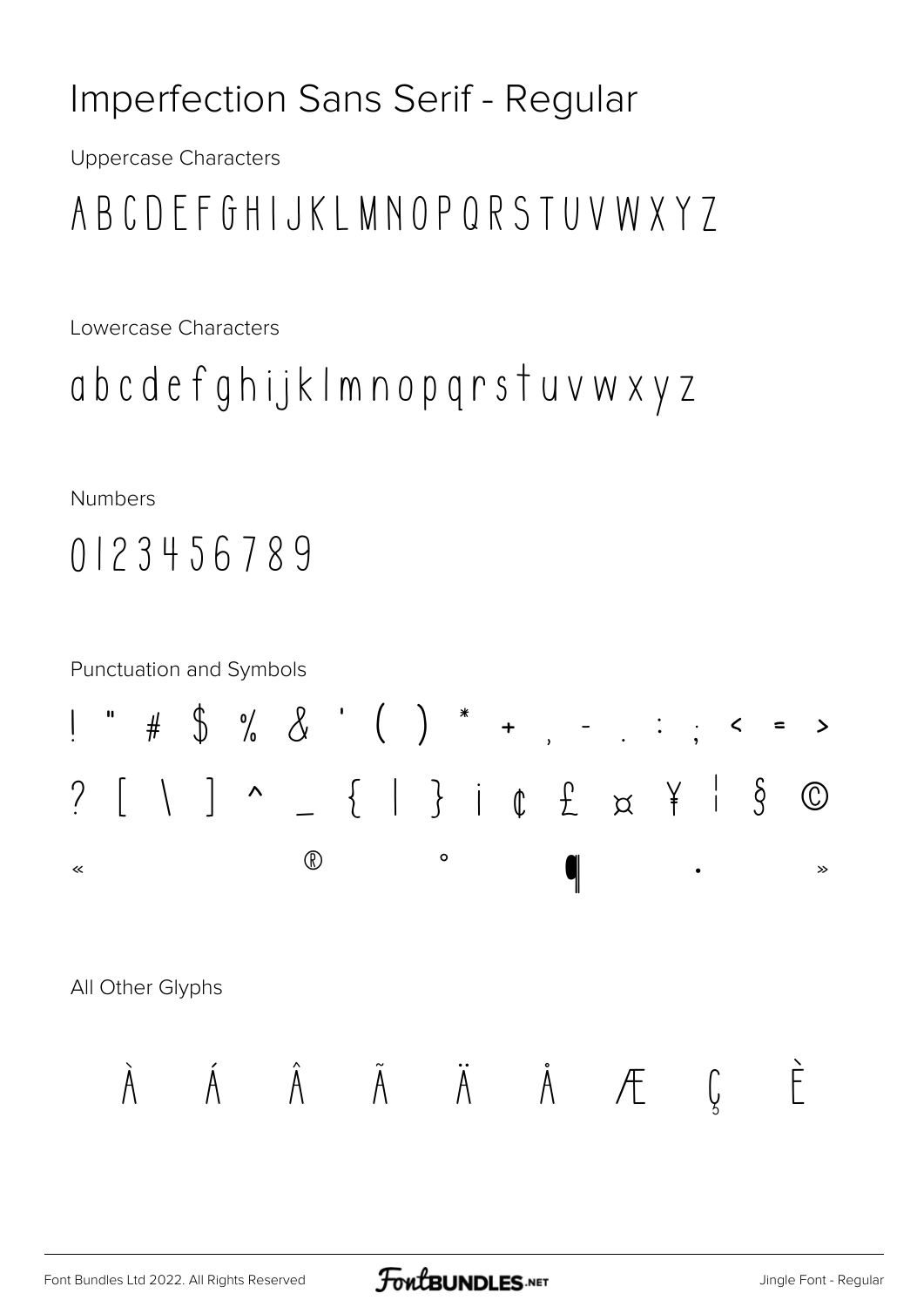![](_page_63_Figure_0.jpeg)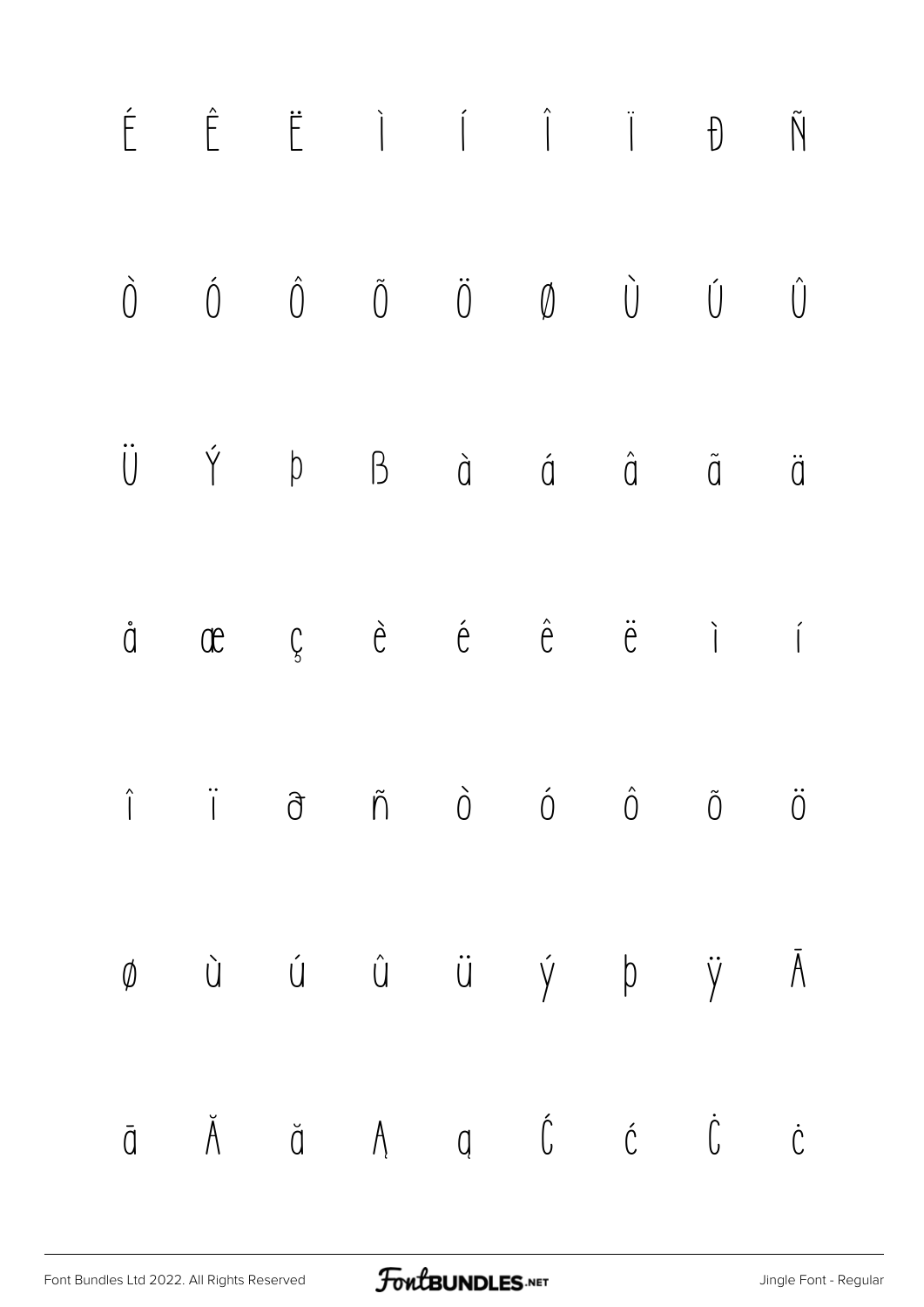| $\check{\mathsf{C}}$ |  |  | $\check{C}$ $\check{D}$ $d'$ $\theta$ $d'$ $\bar{E}$ $\bar{e}$ $\dot{E}$                                                                                                                                                                |  |  |
|----------------------|--|--|-----------------------------------------------------------------------------------------------------------------------------------------------------------------------------------------------------------------------------------------|--|--|
|                      |  |  | $\begin{array}{ccccccccccccccccc} \dot{e} & & \mathbb{E} & & e & & \check{\mathbb{E}} & & \check{e} & & \check{\mathbb{G}} & & \check{\mathbb{G}} & & \check{\mathbb{G}} & & \check{\mathbb{G}} & & \check{\mathbb{G}} & & \end{array}$ |  |  |
|                      |  |  | $\begin{array}{ccccccccccccccccc}\mathfrak{h} & \mathfrak{g} & \mathfrak{h} & \mathfrak{h} & \mathfrak{l} & \mathfrak{l} & \mathfrak{l} & \mathfrak{l}\end{array}$                                                                      |  |  |
|                      |  |  |                                                                                                                                                                                                                                         |  |  |
|                      |  |  | $l$ ł Ń ń Ņņ Ň ň Ŋ                                                                                                                                                                                                                      |  |  |
|                      |  |  | $n \quad \bar{0} \quad \bar{0} \quad \tilde{0} \quad \tilde{0} \quad \tilde{0} \quad \mathbb{C} \quad \mathbb{R} \quad \dot{r}$                                                                                                         |  |  |
|                      |  |  | ŖŗŘřŚŚ Ş Ş Š                                                                                                                                                                                                                            |  |  |

FontBUNDLES.NET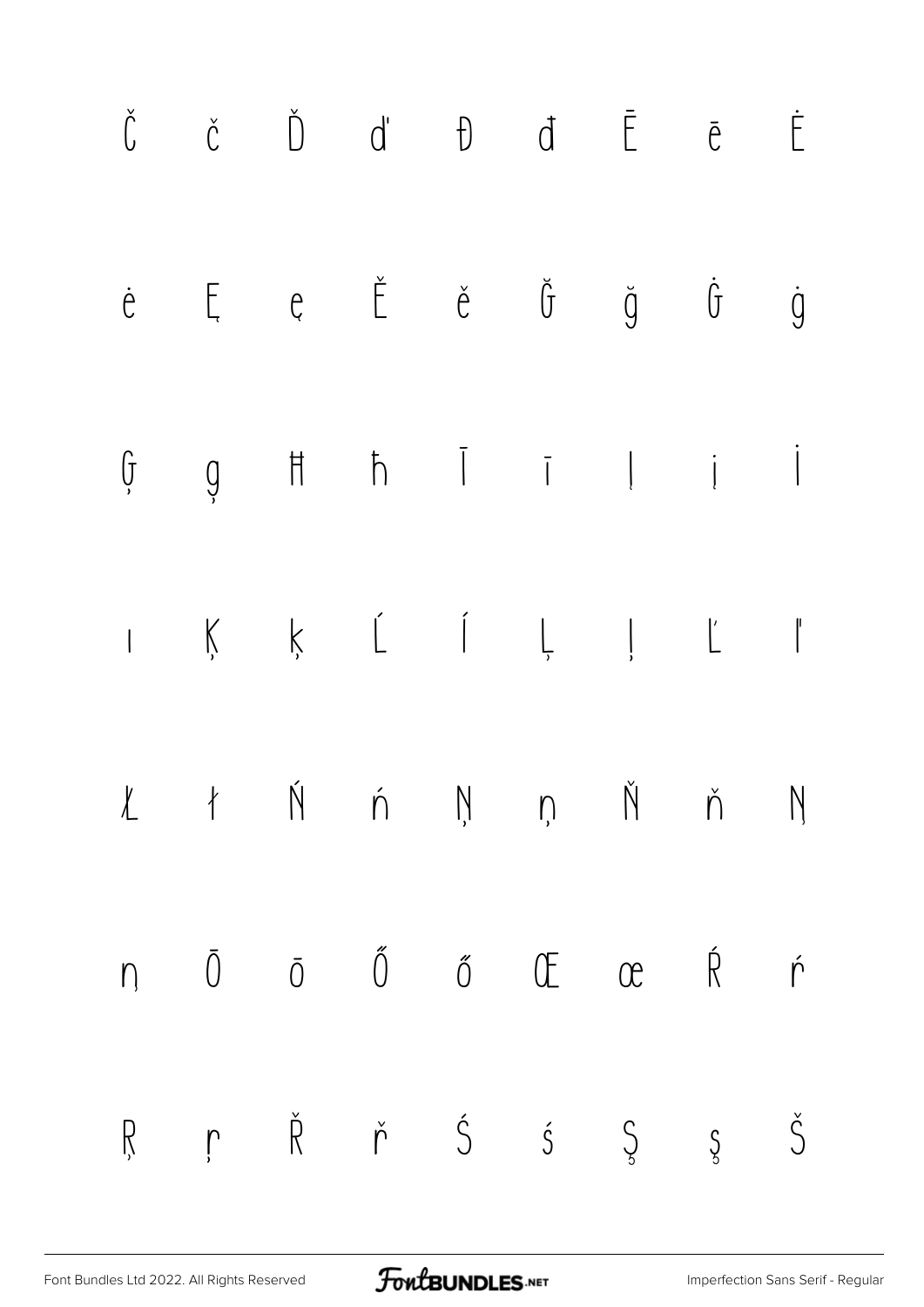![](_page_65_Figure_0.jpeg)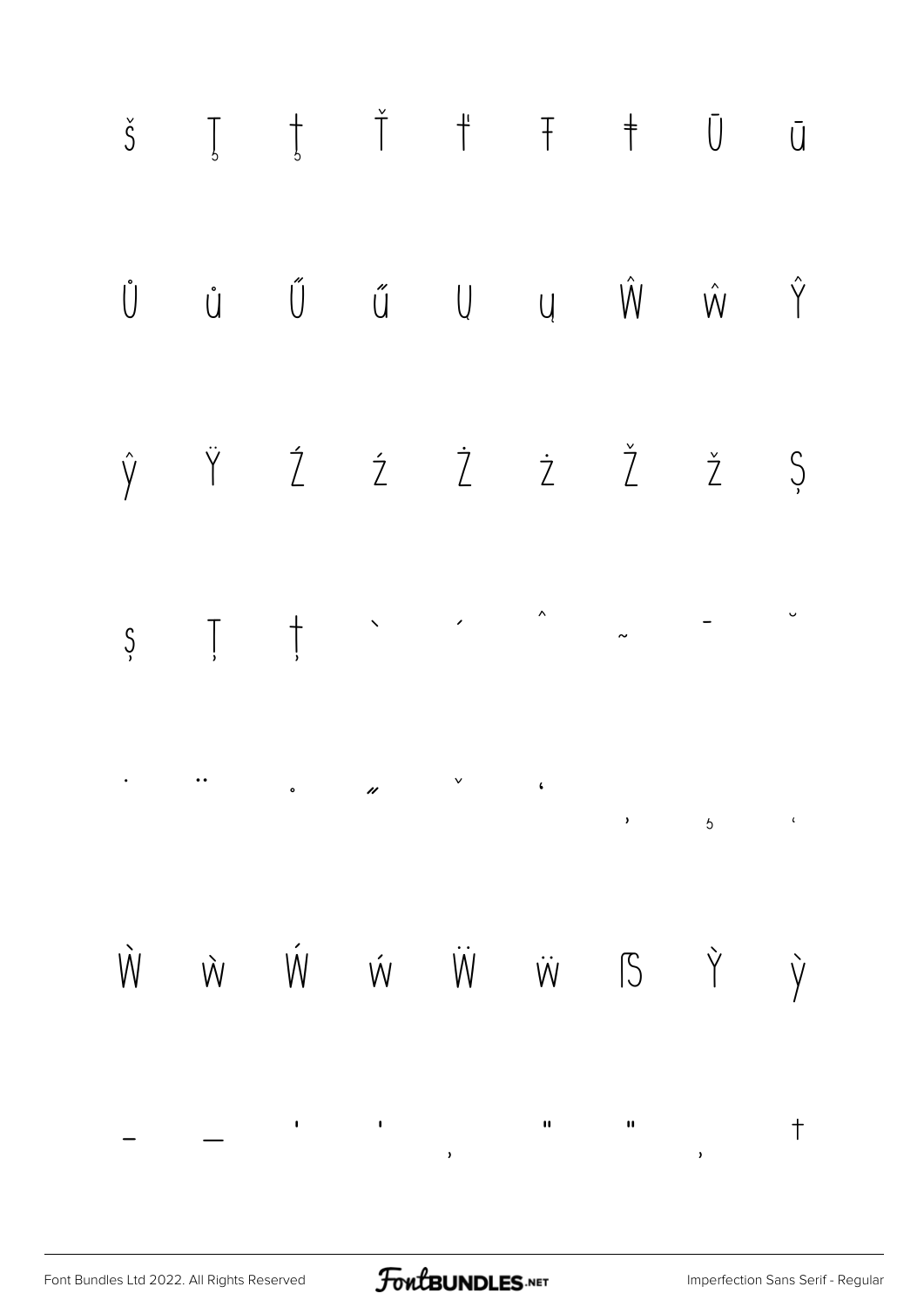## TM  $\bullet$  $\ddot{\mathbf{v}}$  $\ddagger$  $\bullet$   $\qquad \qquad \bullet$   $\qquad \qquad \bullet$   $\qquad \bullet$   $\qquad \qquad \bullet$   $\qquad \qquad \bullet$ i N i 7 & x G

![](_page_66_Picture_1.jpeg)

![](_page_66_Picture_3.jpeg)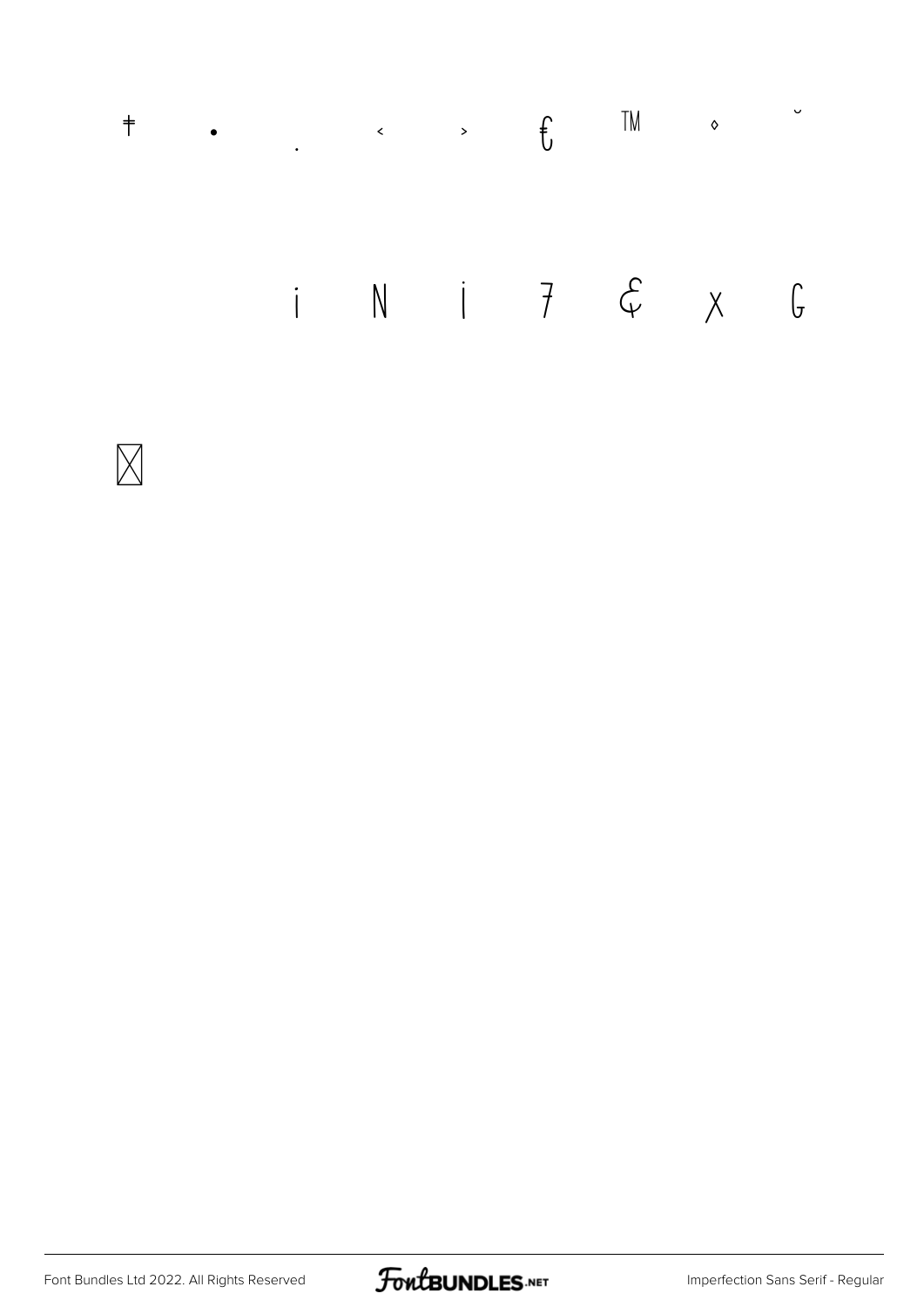### RSVP Swatches - Regular

Uppercase Characters

![](_page_67_Figure_2.jpeg)

#### Lowercase Characters

![](_page_67_Figure_4.jpeg)

#### Numbers

![](_page_67_Picture_6.jpeg)

Punctuation and Symbols

[Font Bundles Ltd 2022. All Rights Reserved](https://fontbundles.net/) **FoutBUNDLES.NET** [Imperfection Sans Serif - Regular](https://fontbundles.net/)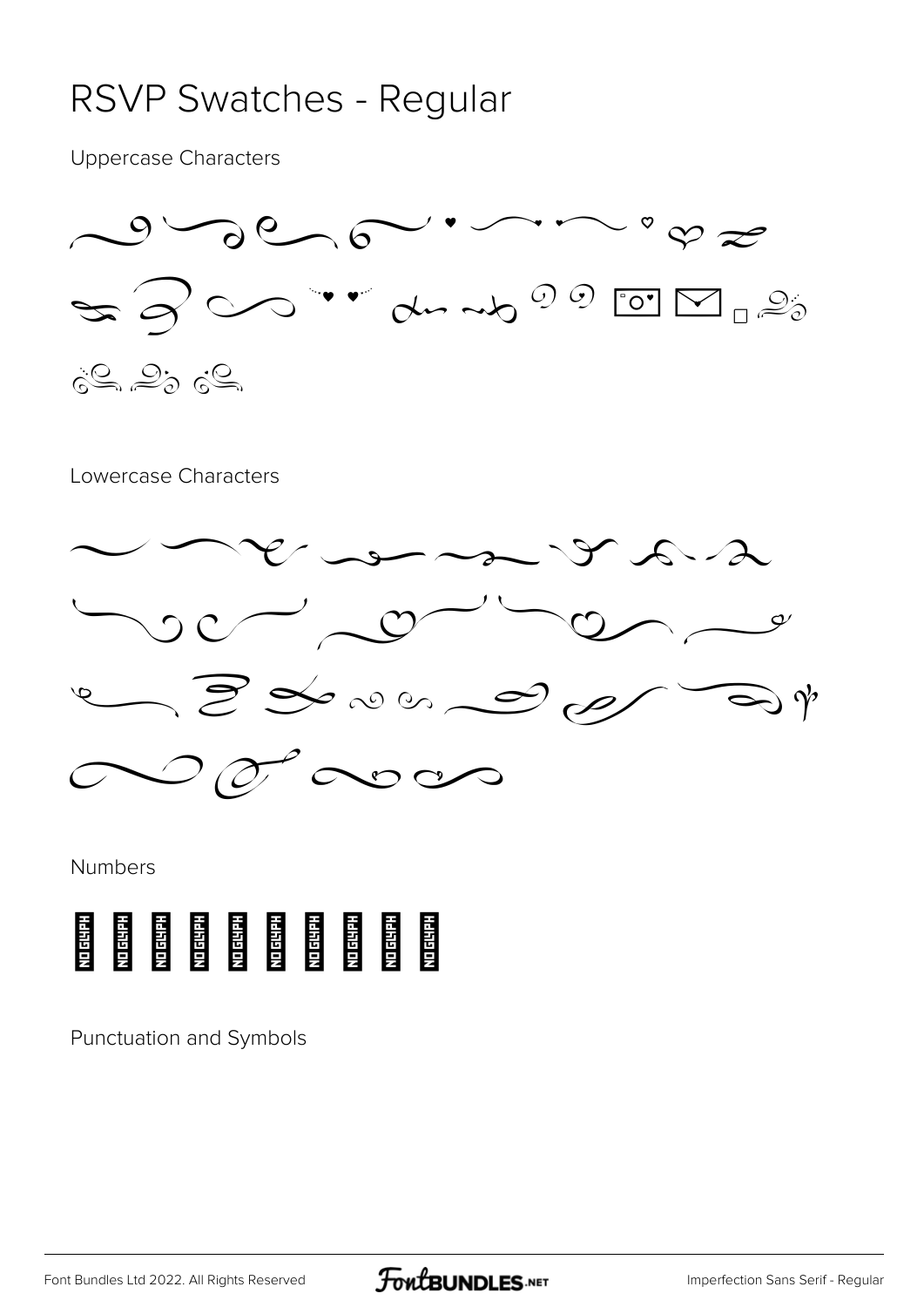All Other Glyphs

![](_page_68_Picture_1.jpeg)

![](_page_68_Picture_3.jpeg)